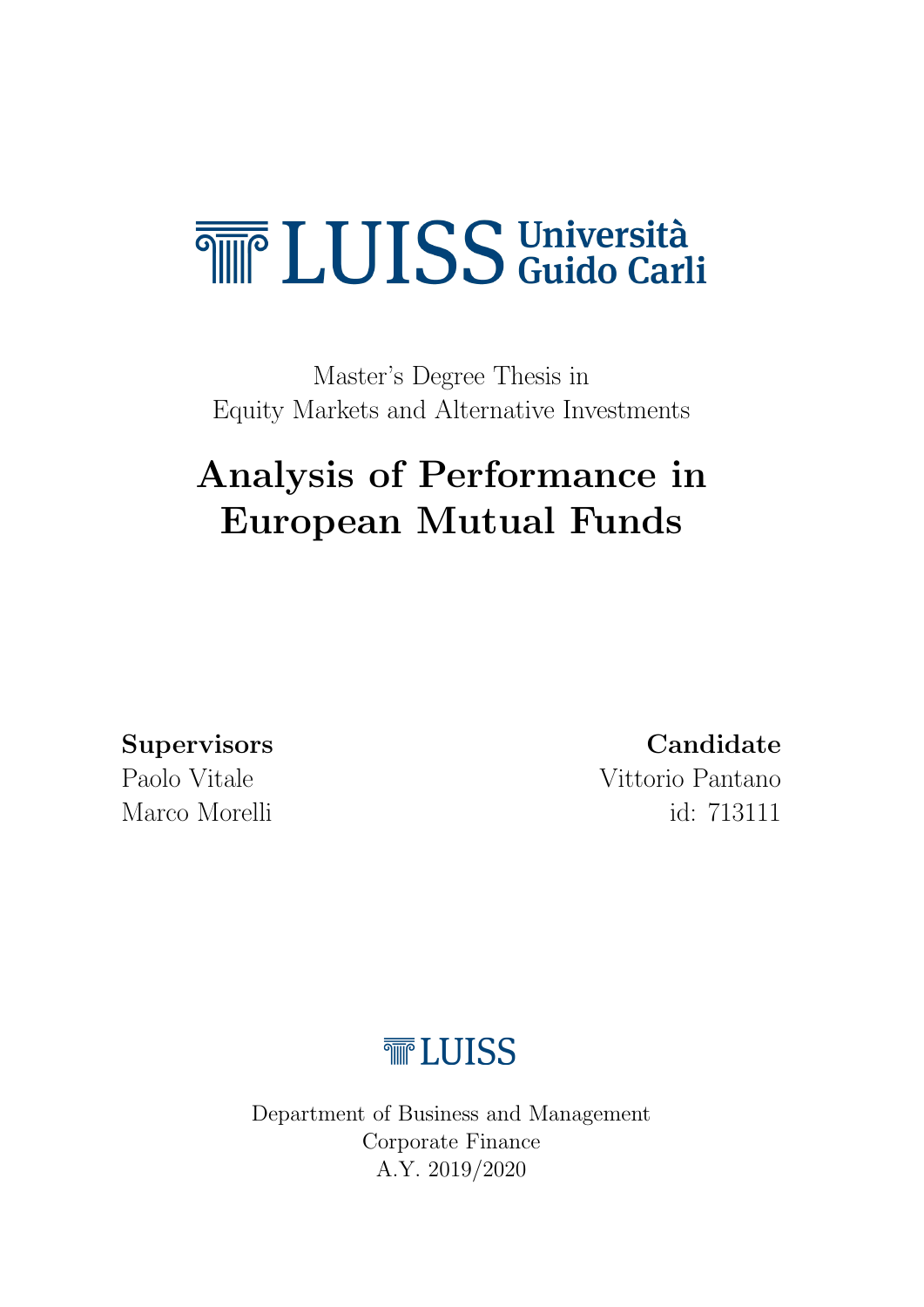### Abstract

This thesis aims to extend the current literaure regarding Mutual Funds performance persistence, which has been subject to much debate. The relevance of this purpose lies in the interest by stock market in the possibility of achieving positive returns by investing in funds that are already performing well. This research tries to assess if this is feasible analyzing an European dataset of actively managed mutual funds. After a brief presentation of the current literature about the subject, it is described how to gather a complete dataset of mutual funds monthly returns free of survivorship bias, using Python to access Refinitiv Eikon API. Then, data are analyzed differentiating for four geographical focus by performing one-factor and four-factor regression in order to verify the presence of positive performance persistence. The concluding results show no significant involvement by managers in achieving better returns.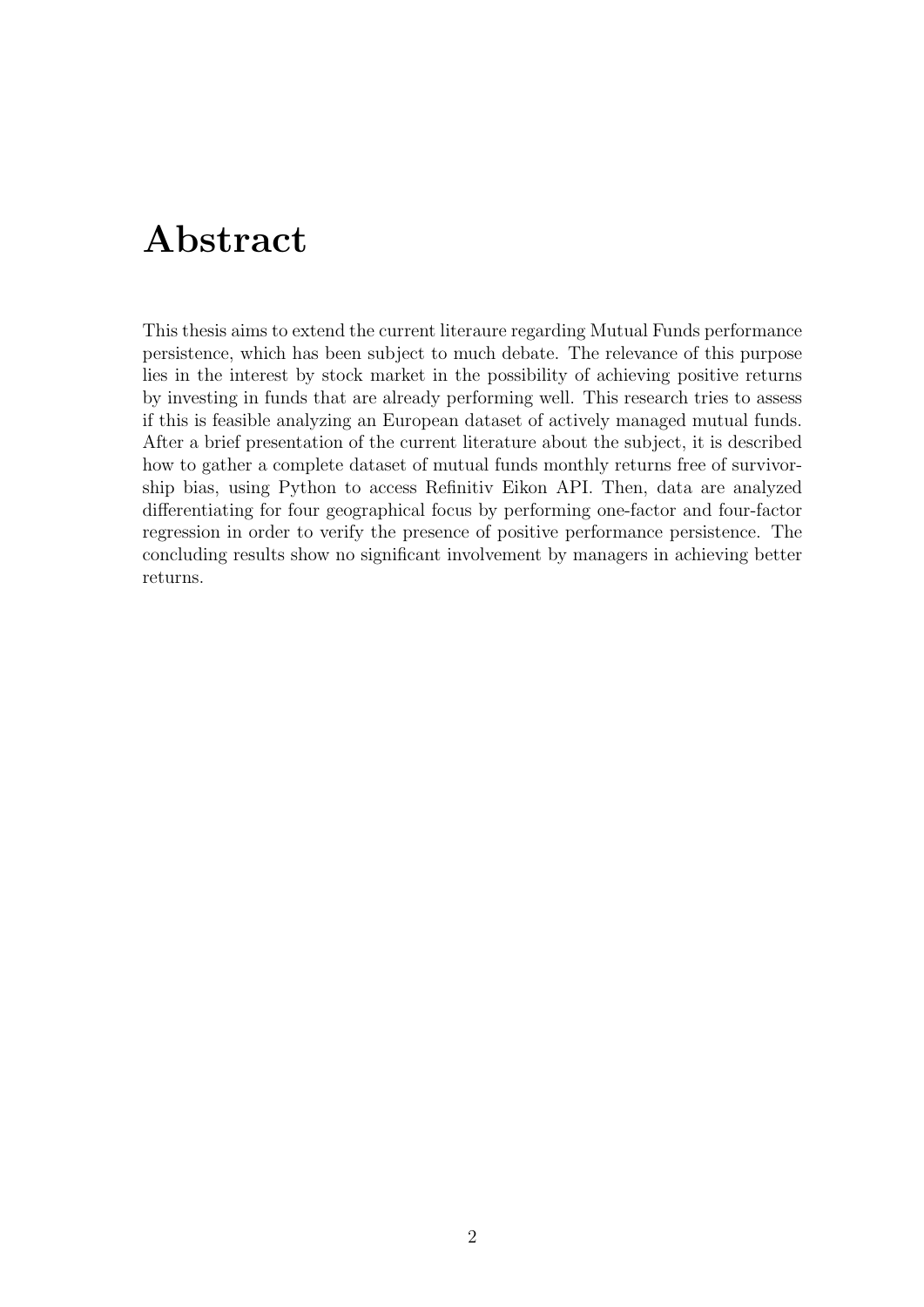# Dedication

Mi è doveroso dedicare questo spazio del mio elaborato alle persone che mi hanno permesso di raggiungere il risultato fin qui più importante della mia vita.

In primis, un ringraziamento speciale va al mio relatore Paolo Vitale, per la sua immensa disponibilità e i suoi preziosi consigli che mi hanno consentito di concludere il mio lavoro con fiducia.

Ringrazio poi infinitamente mia madre e mio padre, che nonostante i problemi non hanno mai mancato di sostenermi e darmi tutto senza mai chiedere, appoggiando ogni mia scelta. Ringrazio poi mia sorella Viola per avermi sopportato tutta la vita, e di cui sento la mancanza ora che non viviamo più insieme.

Non posso mancare poi di ringraziare Francesca, che mi ha accompagnato e supportato per tutto questo percorso di studi fin dall'inizio, e che rappresenta una costante e imprescindibile fonte di forza e sicurezza.

Una menzione importante va infine a Lorenzo, che mi ha aiutato a imparare come scrivere in Python, e perciò ad accrescere le mie competenze.

Per concludere, voglio lasciare la parte più sentita dei miei ringraziamenti a mio nonno Riccardo, che mi è stato accanto come l'amico più prezioso fin da quando sono nato, e a cui dedico questo risultato che ho raggiunto anche grazie al suo sostegno e la sua saggezza.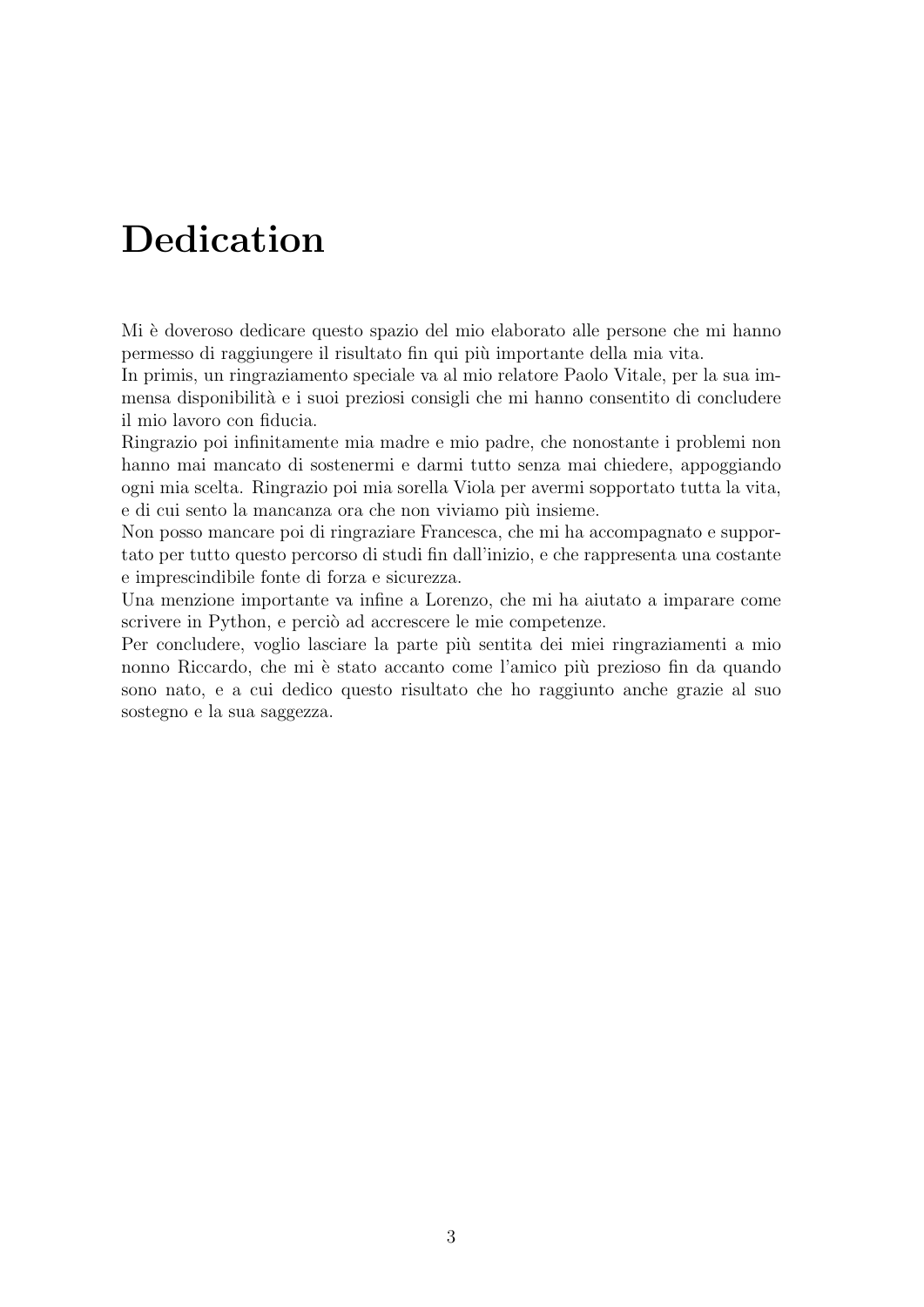# **Contents**

| $\mathbf{1}$ | Introduction |                                                       |    |  |  |  |  |  |  |  |  |  |
|--------------|--------------|-------------------------------------------------------|----|--|--|--|--|--|--|--|--|--|
| $\bf{2}$     |              | Literature                                            |    |  |  |  |  |  |  |  |  |  |
|              | 2.1          |                                                       | 9  |  |  |  |  |  |  |  |  |  |
|              | 2.2          | Carhart Research on Performance Persistence           | 12 |  |  |  |  |  |  |  |  |  |
| 3            | Data         |                                                       | 15 |  |  |  |  |  |  |  |  |  |
|              | 3.1          |                                                       | 16 |  |  |  |  |  |  |  |  |  |
|              | 3.2          |                                                       | 17 |  |  |  |  |  |  |  |  |  |
| 4            |              | Analysis                                              | 21 |  |  |  |  |  |  |  |  |  |
|              | 4.1          |                                                       | 21 |  |  |  |  |  |  |  |  |  |
|              | 4.2          | Persistence in One-Year Decile Portfolios             | 23 |  |  |  |  |  |  |  |  |  |
|              |              | Performance Analysis on different subperiods<br>4.2.1 | 28 |  |  |  |  |  |  |  |  |  |
| $\mathbf{5}$ |              | Conclusion                                            | 31 |  |  |  |  |  |  |  |  |  |
|              | A Code       |                                                       | 35 |  |  |  |  |  |  |  |  |  |
|              |              |                                                       | 35 |  |  |  |  |  |  |  |  |  |
|              | A.2          |                                                       | 36 |  |  |  |  |  |  |  |  |  |
|              |              |                                                       | 37 |  |  |  |  |  |  |  |  |  |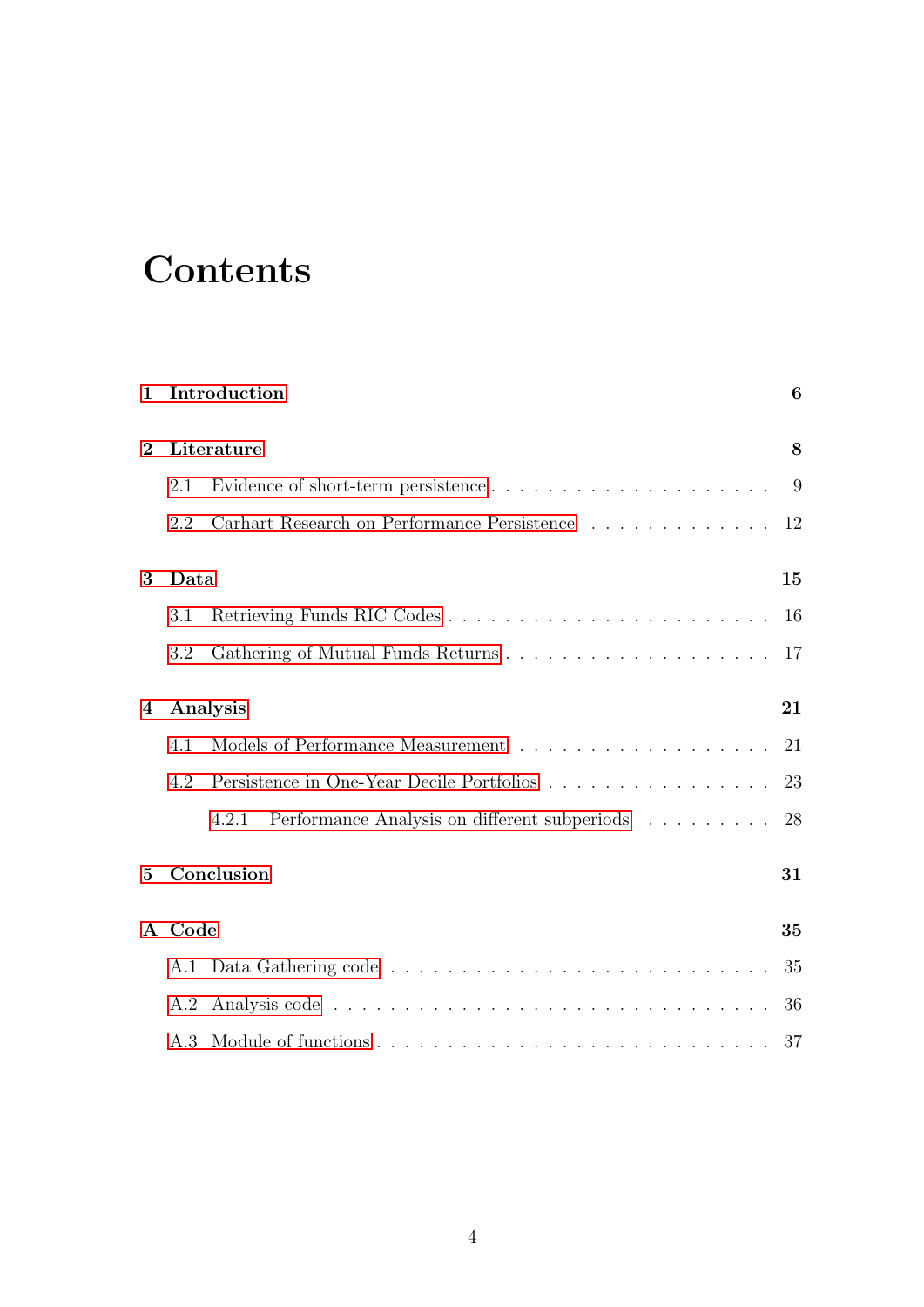# List of Tables

|     | 2.1 Hendricks, Patel, and Zeckhauser (1990) Performance results 11 |  |
|-----|--------------------------------------------------------------------|--|
| 3.1 | Summary Statistics of Mutual funds 16                              |  |
| 4.1 | Summary Statistics for European 4-model Factors 22                 |  |
|     | 4.2 Decile Portfolios Monthly Excess Returns 24                    |  |
|     | 4.3 CAPM Regression Coefficients of Decile Portfolios divided      |  |
|     |                                                                    |  |
|     | 4.4 Carhart 4-factor Regression on Global-focused Mutual Funds 26  |  |
|     | 4.5 Carhart 4-factor Regression on Europe and US-focused Mu-       |  |
|     |                                                                    |  |
|     | 4.6 Carhart 4-factor Regression on Emerging-focused Mutual         |  |
|     |                                                                    |  |
| 4.7 | Monthly Excess Returns and Alphas for three subperiods of          |  |
|     | the US-focused Mutual Funds decile portfolios 30                   |  |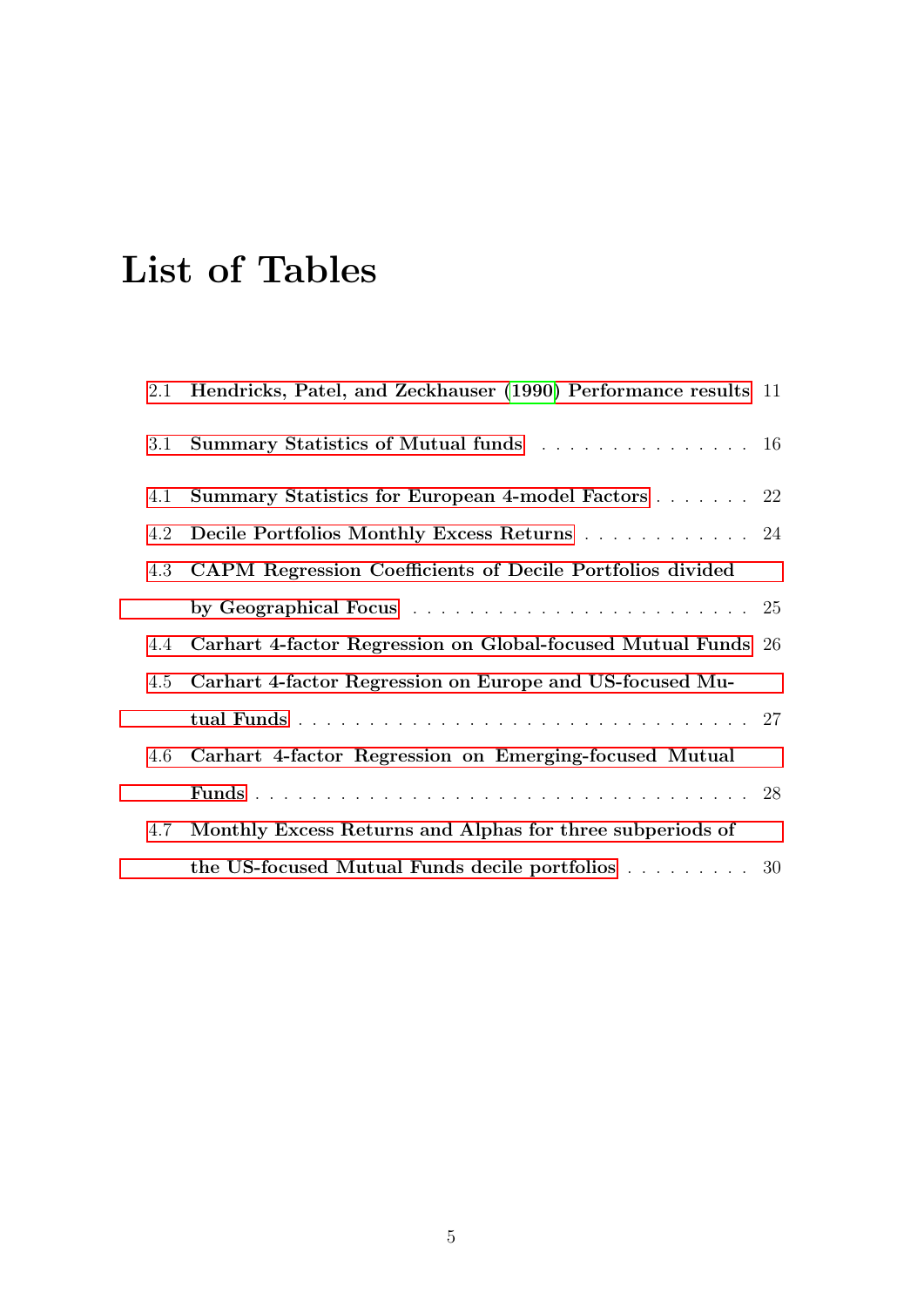### <span id="page-5-0"></span>Chapter 1

# Introduction

The main goal of this thesis is to extend the current literaure regarding Mutual Funds performance persistence, which has been subject to much debate. The relevance of this purpose lies in the interest by stock market in the possibility of achieving positive returns by investing in funds that are already performing well. In particular, there are not many researches about European Mutual Funds that are actively managed, therefore I considered a dataset of just Luxembourg domicilied funds to investigate if the most widespread conclusions are reproducible. My main focus will be verifying the returns obtained by investing in past winners funds, as well as checking if these returns can be ascribable to the managers skills through a one-factor and a fourfactor models.

First of all, I will describe the current literature and the most important findings; in particular, I will firstly present the evidences by Hendricks, Patel, and Zeckhauser [\(1990\)](#page-32-0) for believing in a significant performance persistence; secondly, I will show Carhart [\(1997\)](#page-32-1) research, one of the most important of the field, that demonstrate how persistence is mostly achieved by the chance of holding momentum-driven stocks in the portfolio.

Afterwards, I will explain how I constructed my dataset using my own code on Python and the Refinitive Eikon database by Thomson Reuters. The entire code I wrote is presented in the appendix, but in this section I will rapidly guide you through the main steps of the process and I will describe my dataset summary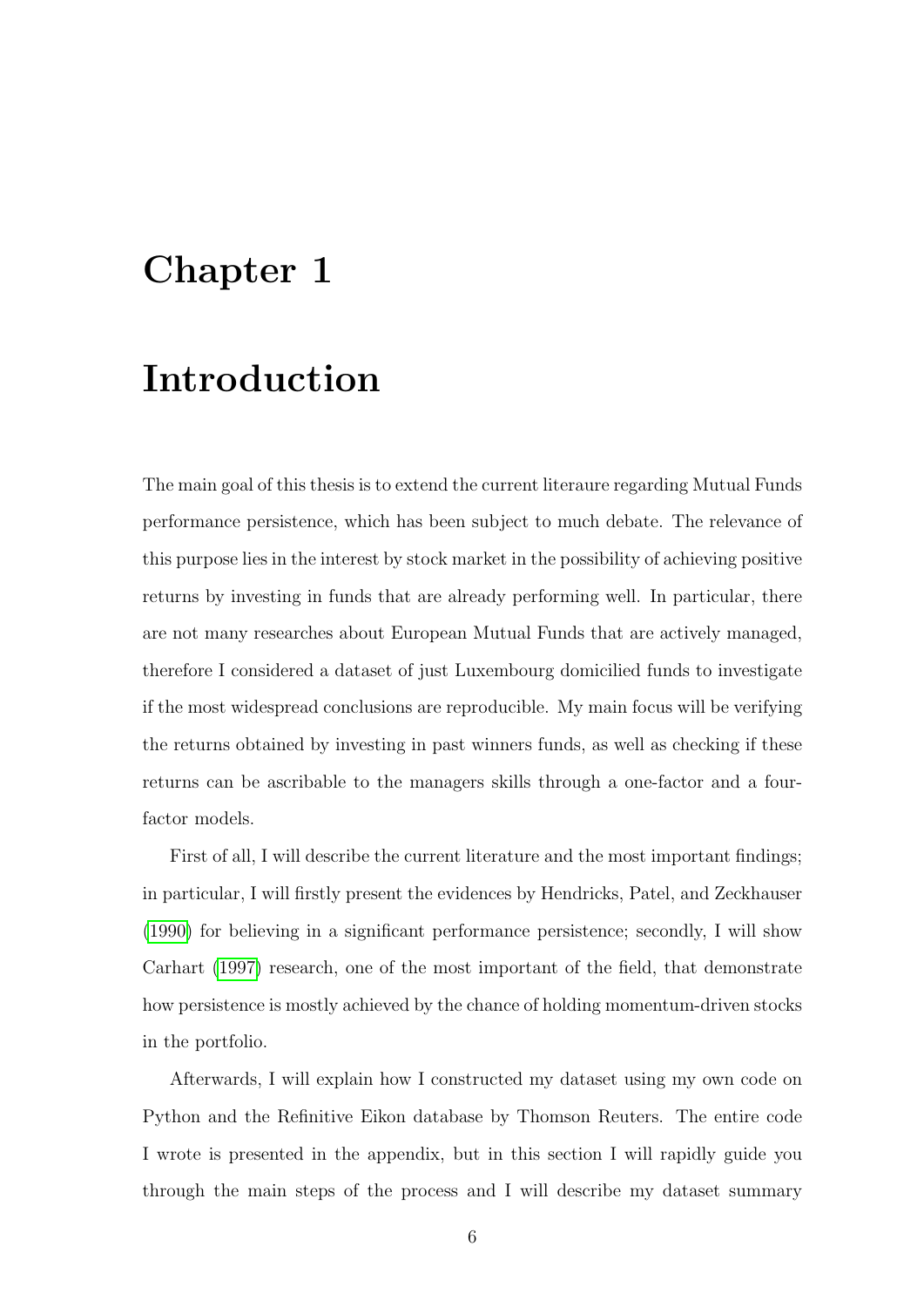statistics. Finally, in chapter [4](#page-20-0) I will show the methodology utilized for the analysis and represent the results; this part is divided into the analysis of the whole timeframe at my disposal, and subsequently its division into three different subperiods. My conclusion will confirm a not significant positive difference between past winners and past losers returns, but also no evidences of managers' direct involvement in achieving it; in fact, it will be mostly explained by exposure to momentum factor and slightly by size and value factors.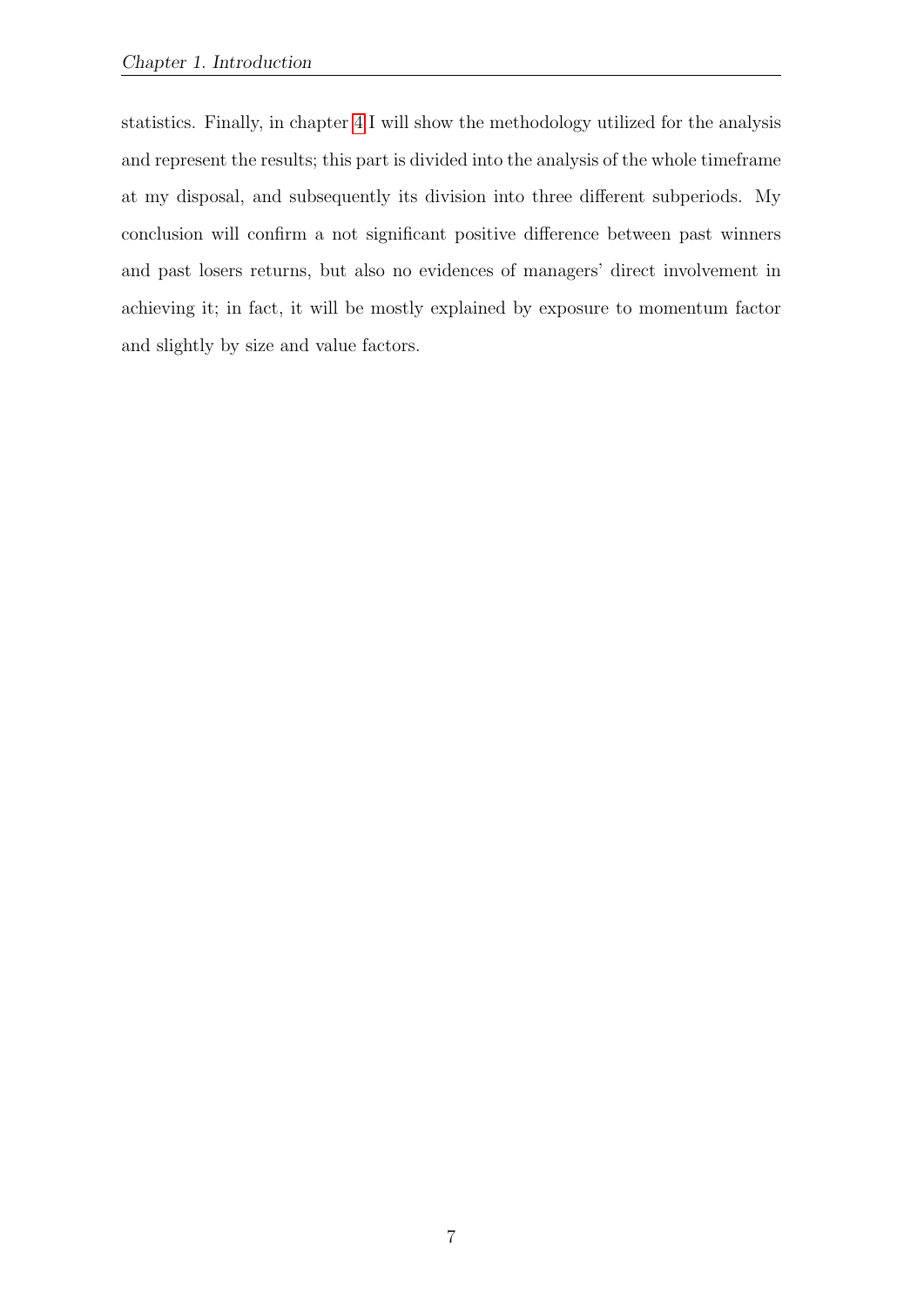### <span id="page-7-0"></span>Chapter 2

### Literature

Persistence in mutual fund performance has been subject to much debate in the past literature. My analysis takes as a starting point the important findings by Carhart [\(1997\)](#page-32-1), who considers that the persistence of mutual fund performance is explainable by the chance of holding larger positions in last year's winning stocks, and thus it is not attributable to some managerial picking skills or strategies. This conclusion extend and clarify the precedent findings by other authors like Hendricks, Patel, and Zeckhauser [\(1990,](#page-32-0) and 1993), Goetzmann and Ibbotson [\(1994\)](#page-32-2), Brown and Goetzmann [\(1995\)](#page-32-3) and Wermer [\(1997\)](#page-33-0), who claimed that short-term performance persistence is explainable by investment strategies that aims at buying past best performing stocks called 'Hot-Hands' (Hendricks, Patel, and Zeckhauser, [1990\)](#page-32-0) as an expression from the sports world. Their discussion finds that mutual funds that performs well in the previous year continue to be superior in the immediate short term (four months up to two years), thus demonstrating an exploitable weakness of the efficient-markets hypothesis. Moreover, other authors like Grinblatt and Titman [\(1992\)](#page-32-4), Elton et al. [\(1993\)](#page-32-5) and Elton, Gruber, and Blake [\(1996\)](#page-32-6) attribute the phenomenon to the ability of fund managers to earn abnormal returns that persist over periods of five to ten years. Carhart goes beyond these first results and identifies all the factors that plausibly allow the performance persistence, concluding that skills and strategies are not one of them.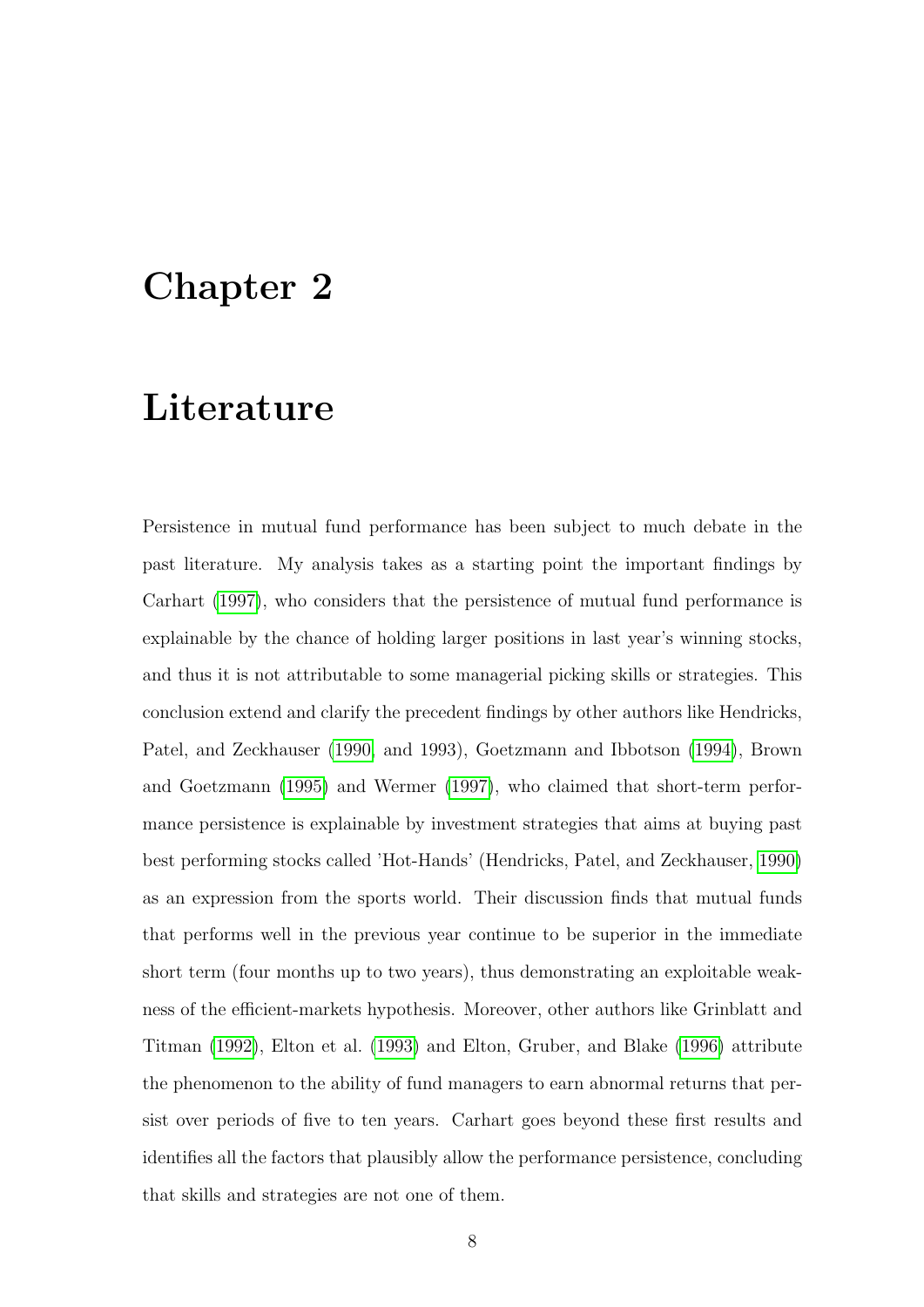#### <span id="page-8-0"></span>2.1 Evidence of short-term persistence

Hendricks, Patel, and Zeckhauser [\(1990\)](#page-32-0) analyze open-end, no-load funds performance from 1974 to 1987 applying conventional Jensen and Sharpe measures on strategies that exploit the identification of funds with 'hot hands', and find strong evidence towards their superior performance.

They assess fund performance as the  $\alpha$  of the Capital Asset Pricing Model applied to excess returns, i.e.

$$
(R_{it} - R_{ft}) = \alpha_{it} + \beta_i (R_{mt} - R_{ft}) + \epsilon_{it}, \quad with \ i = 1, ..., N, t = 1, ..., T
$$
 (2.1)

where  $(R_{it} - R_{ft})$  is the asset excess return over the risk-free asset return,  $\beta_i$  is the coefficient measuring the relation between the asset and the market portfolio excess return ( $R_{mt} - R_{ft}$ ) and  $\alpha_{it}$  represents the active return of the asset (in this case the fund performance), while  $\epsilon_{it}$  are the residuals.

They formulate three hypothesis; the traditional null hypothesis states that performance is unpredictable:

$$
H1: \quad \alpha_{it|t-1} = 0, \text{ for all } i. \tag{2.2}
$$

where  $|t-1|$  means that information is available ex-ante. The second hypothesis is that funds can have a constant non-zero excess performance:

$$
H2: \quad \alpha_{it|t-1} = \mu_i, \quad with \ \mu_i \neq 0 \text{ for some i.} \tag{2.3}
$$

Finally, the third hypothesis, which is the most significant for their results, is that the excess performance is non-zero and time varying:

H3: 
$$
\alpha_{it|t-1} = \mu_i + f_i(\alpha_{t-j}; j > 0)
$$
, with  $f_i \neq 0$  for some i and some t. (2.4)

It is worth noting that in the latter case we would reject H1 even if the unconditional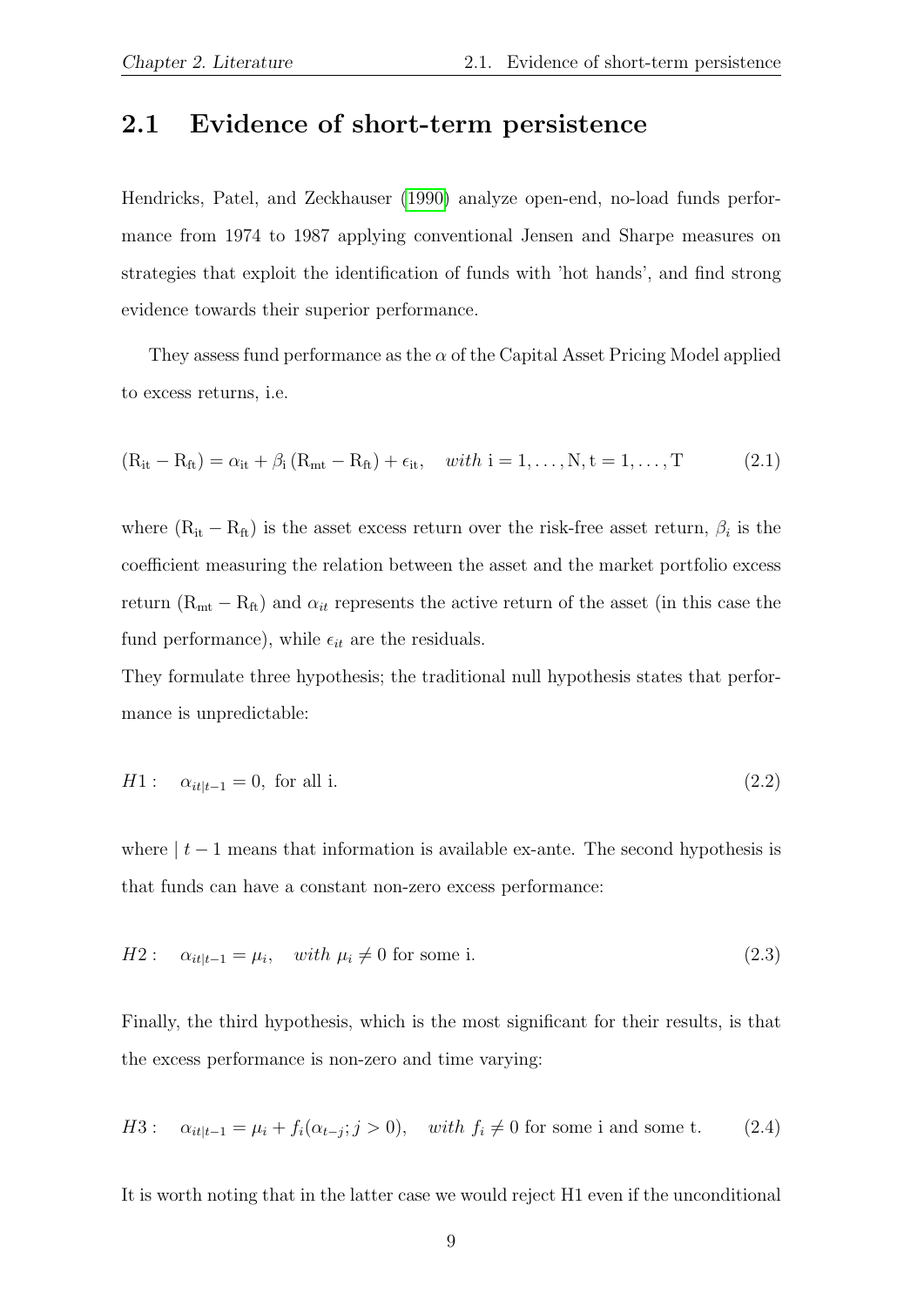mean  $\mu_i$  is equal to 0, as long as the unconditional prediction  $f_i$  is nonzero for some t, thus accepting some funds to have hot hands during some specific periods.

Subsequently, they test the hypothesis for the excess returns of their funds sample, composed by 96 funds. While the majority of fund  $\alpha$ 's are not significantly different from 0, in testing H1 vs H2 they easily reject the joint hypothesis of zero  $\alpha$ 's in all the tests, mostly because they concentrate the analysis on growth-funds that constantly achieve positive excess return; nevertheless, they don't find a fea-sible investment strategy<sup>[1](#page-9-0)</sup> that could generate significant excess returns exploiting this finding, thus making it devoid of practical consequences.

The results of testing H2 vs H3 are instead of much more interest. In fact under H3 the residuals  $\epsilon_{it}$  (which would represent white noise in the CAPM formula under H2) would be serially auto-correlated, and the approximate autoregressive order is of interest in order to find a practical exploitation of this persistence. To assess this auto-correlation, they use the modified Q-statistics (see Harvey, [1990,](#page-32-7) p.211):

$$
Q = T(T + 2) \sum_{j=1}^{L} [\dot{\rho}_j^2 / (T - j)] \tag{2.5}
$$

where T is the number of observations and  $\dot{\rho}_j$  is the estimated residual auto-correlation at lag j; the Q-statistics tests if all the auto-correlation of a series up to a lag L are zero. They allow a lag period of 12 in order to comprehend three years of returns, and find out that approximately one third of their dataset has a significant Q-statistics at 10% level, thus rejecting H2 in favor of H3. They also find the optimal time period for predicting future performance to be four quarters (i.e. 1 year) examining the sums of squared partial correlations:

$$
q_k = T \sum_{i=1}^{N} \dot{\rho}_{(i)kk'}^2 \tag{2.6}
$$

where  $\dot{\rho}_{(i)kk'}$  is the estimate of the  $k^{th}$  partial autocorrelation in the residuals of fund i; indeed they find the pattern of  $q_k$  to have lower p-values up to  $k = 4$ , indicating

<span id="page-9-0"></span><sup>&</sup>lt;sup>1</sup>The possible investment strategies considered are not reported in their research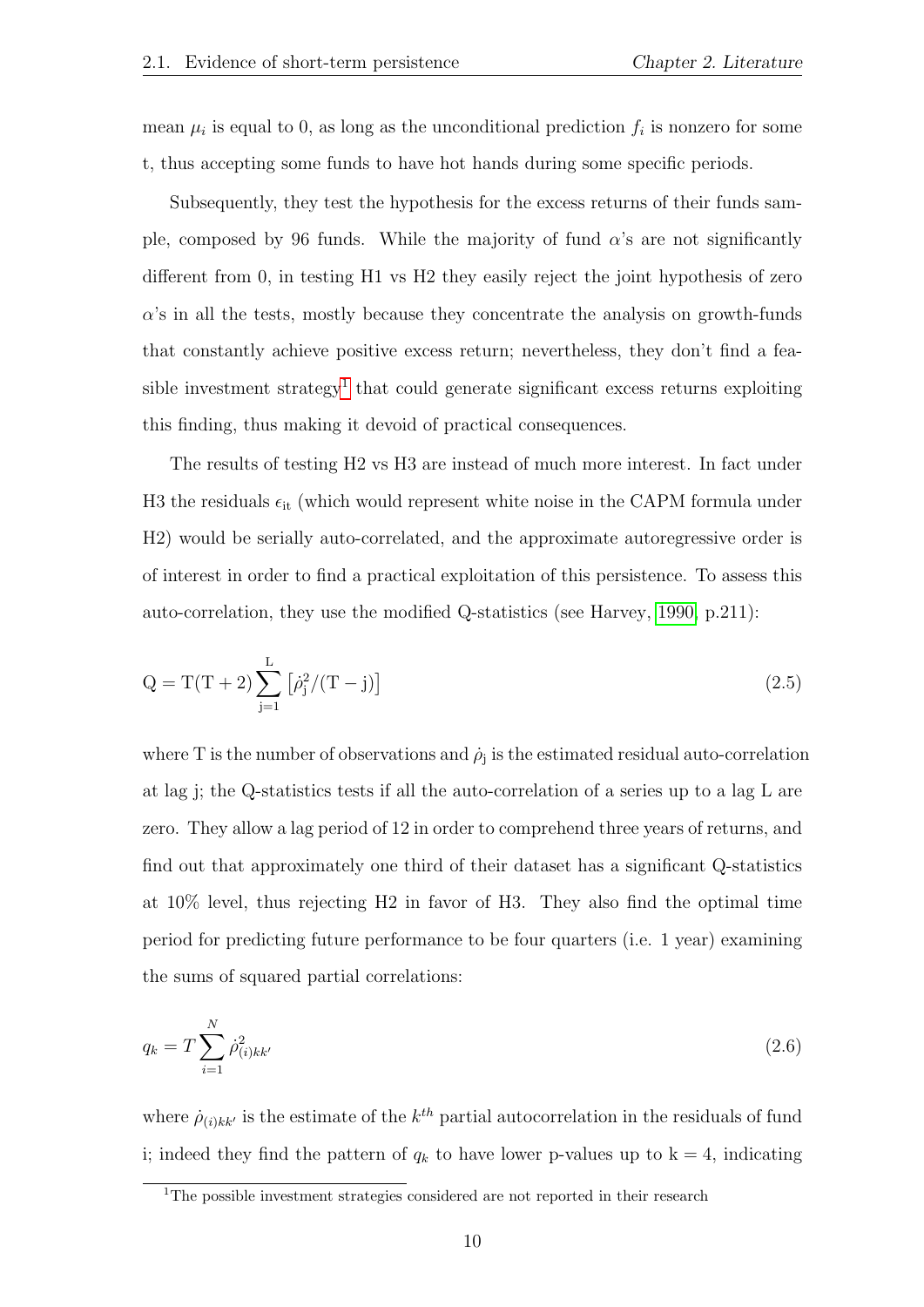that an AR(4) process adequately approximates the time-dependence in the market model residuals.

Finally, they test different investment strategies by analyzing  $\alpha$  persistence for different sub-period lengths and choosing a weighted mix of top performers mutual funds updated at the end of every holding period. The results for the best mix of estimation vs holding period is reported in Table [2.1,](#page-10-0) where the notation  ${}^{9}4E$ 4H" indicates a 4 quarters estimation period and a 4 quarters holding period (i.e. one year each). The Table shows a quarterly average return spread of more than 5% between top and worst performer, as well as a difference of 0.4 in Sharpe's Measure<sup>[2](#page-10-1)</sup>; moreover, the  $\alpha$ 's estimate appears to be statistically significant and indicates an excess annualized return greater than 10%, which is an exceptional finding considering that the Efficient Market Theory postulates a 0  $\alpha$ .

#### <span id="page-10-0"></span>Table 2.1: Hendricks, Patel, and Zeckhauser [\(1990\)](#page-32-0) Performance results

The Table shows the difference between the best and worst fund measures calculated following a 4 quarters estimation and 4 quarters holding periods. The measures described are the average quarterly return, the Sharpe's Measure<sup>[2](#page-0-0)</sup> and the  $\alpha$ 's estimated respectively on a value weighted market index (S&P500) and a equally weighted market index benchmarks, together with their t-statistics

|                |             |                  | Jensen's Alpha (%) Benchmarks |                    |         |              |  |
|----------------|-------------|------------------|-------------------------------|--------------------|---------|--------------|--|
|                |             |                  | $S\&P 500$                    |                    |         | EWMF         |  |
| 4E 4H Strategy | Mean Return | Sharpe's Measure |                               | Value t-statistics | Value   | t-statistics |  |
|                |             |                  |                               |                    |         |              |  |
| Worst Fund     | $-0.55$     | $-0.05$          | $-2.26$                       | $-2.15$            | $-2.51$ | $-2.76$      |  |
| Best Fund      | 4.78        | 0.40             | 3.10                          | 2.67               | 2.77    | 2.88         |  |
| Best - Worst   | 5.33        | 0.52             | 5.36                          | 3.55               | 5.28    | 3.49         |  |

<span id="page-10-1"></span><sup>2</sup>Sharpe's Measure is the mean of the quarterly returns divided by the standard deviation of the quarterly returns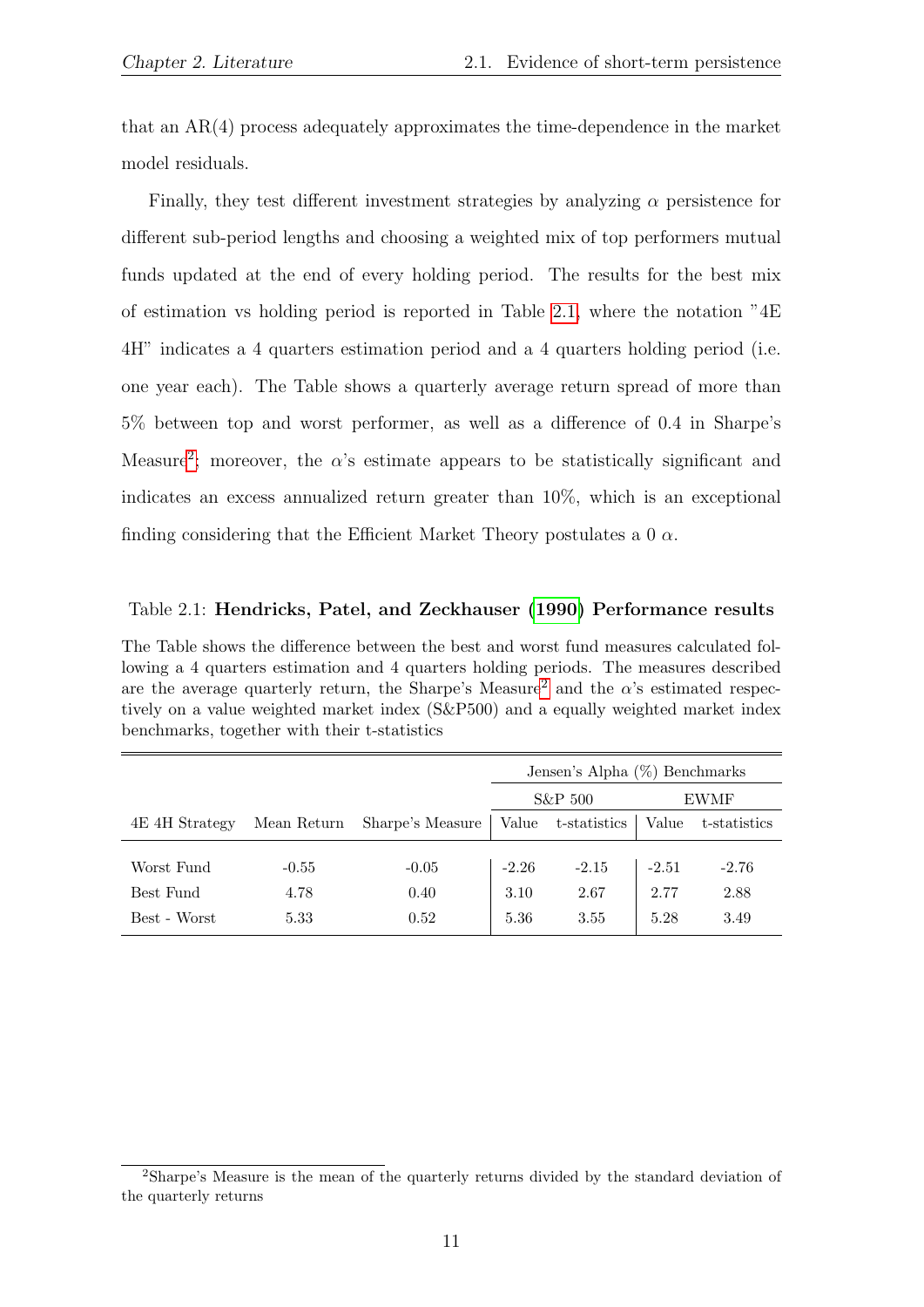#### <span id="page-11-0"></span>2.2 Carhart Research on Performance Persistence

The Analysis by Carhart is one of the most complete and exhaustive analysis on the subject. He starts from the Hendricks, Patel, and Zeckhauser [\(1993\)](#page-32-8) findings and examines how the momentum factor described by Jegadeesh and Titman [\(1993\)](#page-33-1), and not considered by the former, can explain the great part of Mutual Funds excess return. Its dataset is composed of monthly returns of 1892 different US domiciled funds comprehending inactive and merged funds and thus free of survivorship bias.

The model used for performance measurement are the standard Capital Asset Pricing Model (CAPM; Sharpe, [1964\)](#page-33-2) and its own 4-factor model, built adding an extra factor accounting for one-year momentum in stock returns to the 3-factor model by Fama and French [\(1993\)](#page-32-9); its momentum factor (i.e.  $\text{PR1YR}_t$ ) is constructed as the equal-weight average of firms with the highest 30 percent eleven-month returns lagged one month minus the equal-weight average of firms with the lowest 30 percent eleven-month returns lagged one month. The portfolios include all NYSE, Amex, and Nasdaq stocks and are re-formed monthly:

$$
r_{it} = \alpha_{iT} + b_{iT} \text{RMRF}_t + s_{iT} \text{SMB}_t + h_{iT} \text{HML}_t + p_{iT} \text{PR1YR}_t + e_{it} \qquad t = 1, 2, \cdots, T
$$
\n(2.7)

All the used models including the 4-factor model showed above are described in details in Chapter [4.](#page-20-0)

The core of its analysis consists of the construction of ten portfolios in which funds are categorized each January based on the decile distribution of their previous year annualized return; the portfolios are held for the subsequent year and then rebalanced. In this way he finds evidence of a clear performance persistence in the past winners portfolio with an approximate 67 basis point spread per month between top and bottom performers returns.

Afterwards, he performs the CAPM and the 4-factor model regression on these portfolios returns and analyzes its findings; the CAPM appears to not being able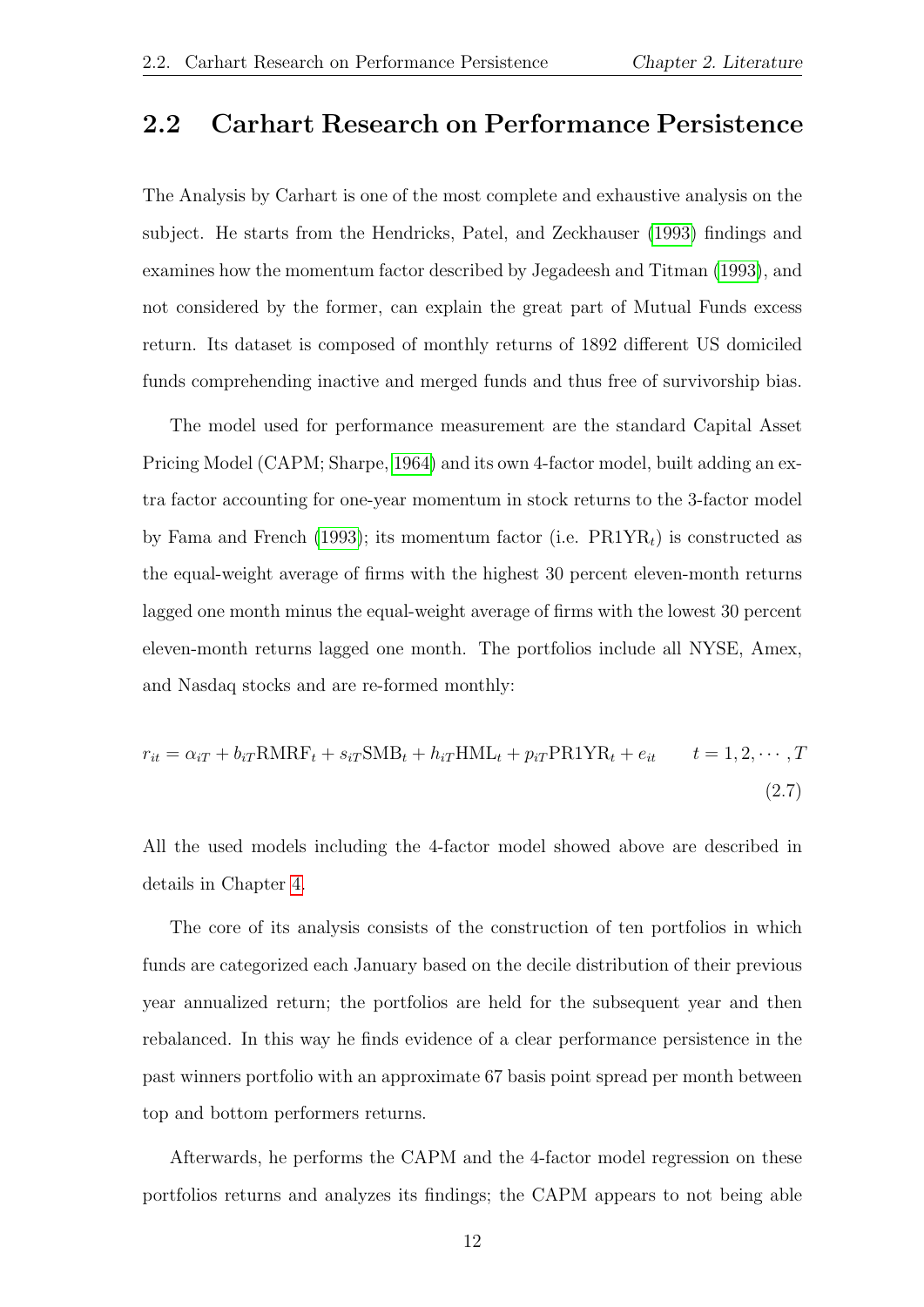to explain the relative returns, since the market beta is almost identical for all portfolios. Its 4-factor model instead produces a much more valuable output because the momentum and size coefficients can better describe the differences between the portfolios: in particular the momentum factor accounts for almost half of the spread, suggesting that the winner portfolio can benefit from the performance of the top performer stocks in its assets. This being said, the alphas appear to not be significantly different from 0, highlighting the extraneousness of managerial skills from this explanation.

In addition, Carhart's analysis goes further in trying to assess if the remaining part of unexplained persistence can be associated with specific funds characteristics. He finds that expense ratios and portfolio turnover alone cannot explain much of the remaining spread between the performance of low and high decile portfolios pointed out from the regression, but at least he demonstrates that the losers portfolios have above average expenses, suggesting that this could negatively contribute to its low performance. The next analytical excercise he performs consists of estimating the effect of these fund characteristics on the individual fund performance. In order to do this, he calculates the single fund alphas from the 4-factor model, and estimate a supplementary regression using expense ratio, and turnover in turns as explanatory variables. The outputs of this complex process suggests a strong relation between performance and these fund properties. In particular, he can confirm that on average funds do not recoup their transaction costs through higher returns, another evidence against a positive contribution of management decisions.

The final part of Carhart research investigates consistency in fund ranking through a contingency table of the evolution of fund decile membership through the years. This lead to the trivial conclusion that winners are more likely to remain winners and losers are more likely to remain losers or perish; however, the interesting finding is that fund composition of the top decile differs substantially each year with a turnover of about 80%. In addition, previous year winners frequently become next year losers. Finally, Carhart extends the estimation period for the decile portfolios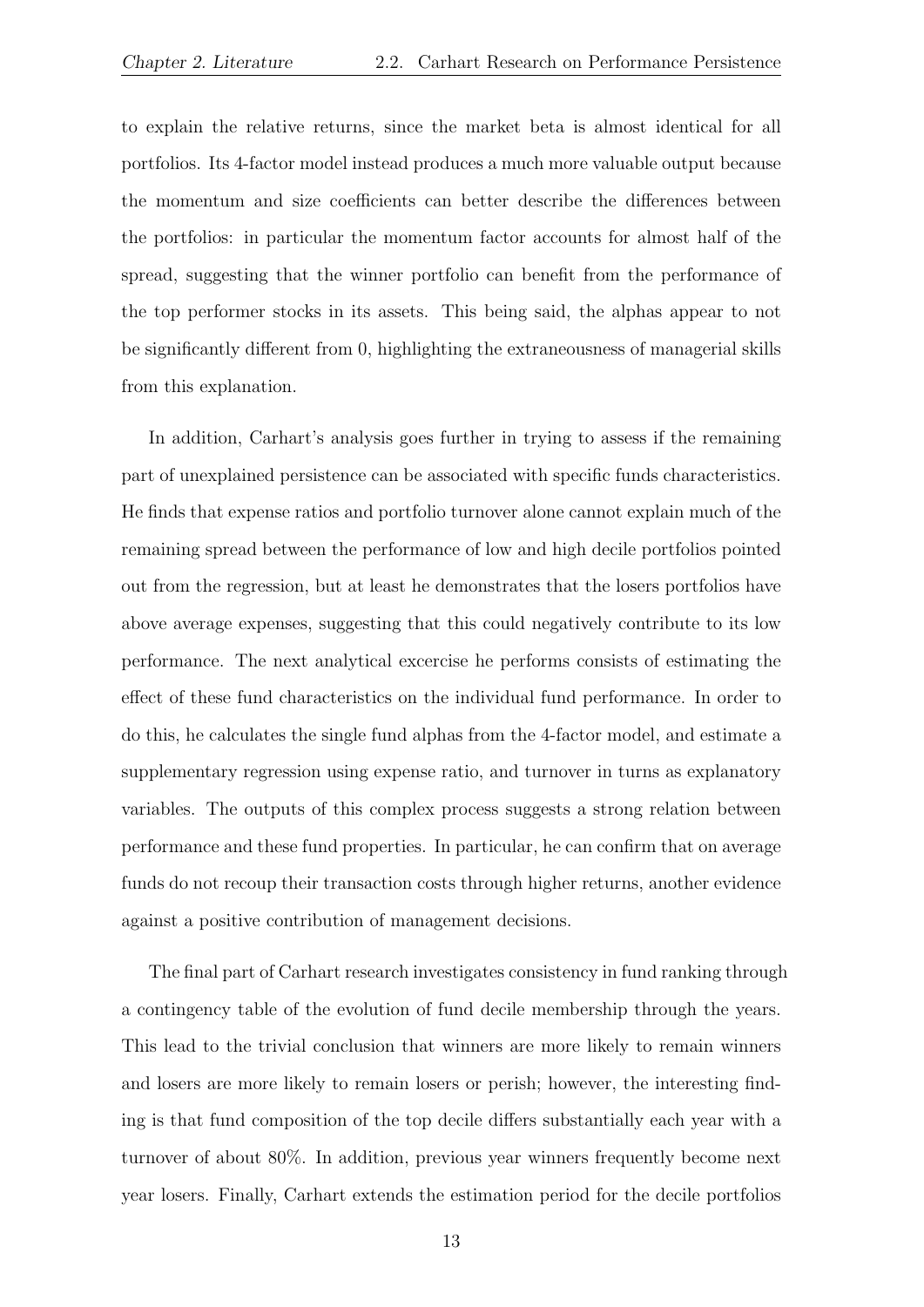construction to two, three, four and five years in order to find if the degree of explanation for the spread in mean returns between portfolios ranks is affected. He concludes that a larger estimation period clearly reduces this spread, but its absolute unexplained quantity remains unchanged; this means that the 4-factor model is practically unable to explain the differences in returns after an extension to 3 years estimation period, and the remaining spread is attributable only to expense ratios (for about  $1/3$ ) and mostly to unidentifiable variables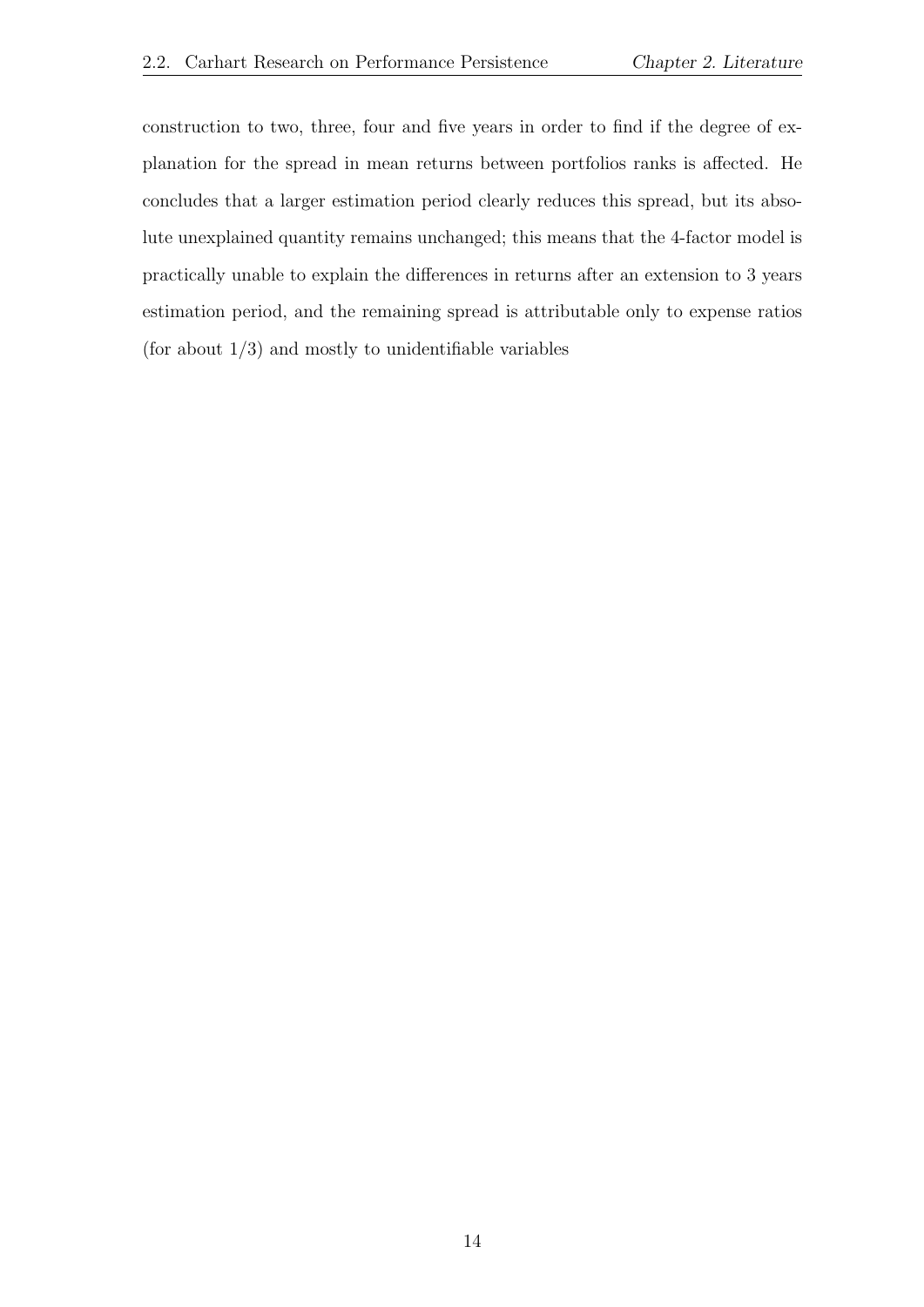### <span id="page-14-0"></span>Chapter 3

### Data

Data I analyze in this study comprehends monthly returns of Luxembourg domiciled mutual funds, since Luxembourg is home for the majority of funds operating in the European Area; these are divided in 4 subsets by geographical focus: Global, Europe, USA and Emerging Markets. The historical period researched goes from 1962 to 2020, but available data starts from 1970 and varies among subsets, thus is better explained in Table [3.1.](#page-15-1)

I constructed my dataset with Lipper provided data accessed from the Refinitive Eikon web platform by Thomson Reuters, using the advanced fund screener tool, which helped me filtering for Primary-Funds (thus including just aggregated funds by share classes) and for different geographical focus mentioned above. Furthermore, I included only common equity mutual funds and excluded sectoral, hedged and short funds, as well as pure index funds, ETFs and ETNs since the research aims to find the effects of actively managed strategies.Survivorship-bias is prevented by including in the dataset also inactive (or "dead") Funds.

Another important aspect is that I computed fund returns from reported monthly Net Asset Value: this has been necessary not only because returns data were heterogeneous and unavailable for many funds, especially for inactive funds, but also because thereby my dataset is free of dividends, interest and capital gains distributions paid out to investors unless reinvested.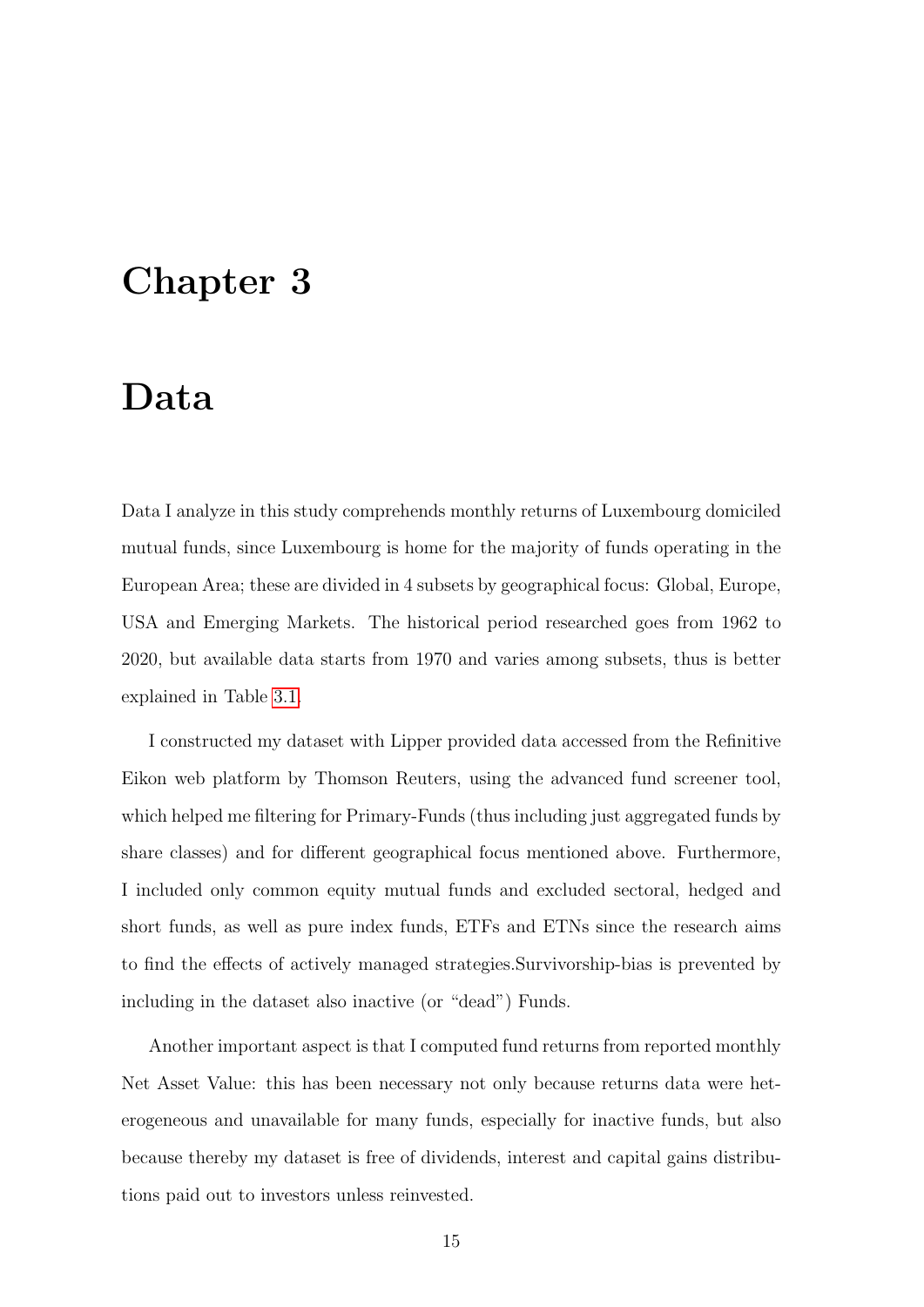#### Table 3.1: Summary Statistics of Mutual funds

<span id="page-15-1"></span>The summury of funds is presented dividing them into each dataset by geographical focus. A further differentiation concerns funds that are still operating and funds that ceased operations or have been merged. The proportion of "dead" funds is about 1/3 for each subset. Furthermore, the starting observation is different due to data unavailability: 1970 for Global, 1983 for Europe, 1972 for US and 1986 for Emerging Markets; then, the datasets have been cleaned and standardized so that all have at least 10 active funds at first date, thus the final timeframe obtained goes from January 1990 to November 2020

|                                       |      | Total<br>Average<br>Number<br>Number |       |       | Average<br>Age<br>(years) |       |      |      |              |
|---------------------------------------|------|--------------------------------------|-------|-------|---------------------------|-------|------|------|--------------|
| Group                                 | Live | Dead                                 | Total | Live  | Dead                      | Total | Live | Dead | <b>Total</b> |
| All funds<br>By Geographical<br>focus | 2381 | 1245                                 | 3626  | 536.9 | 134.9                     | 808   | 41.6 | 19.5 | 40.6         |
| Global                                | 1305 | 651                                  | 1956  | 230.5 | 59.7                      | 350.2 | 9.0  | 4.7  | 9.1          |
| Europe                                | 536  | 310                                  | 846   | 154.8 | 41.4                      | 237.8 | 10.9 | 5.0  | 10.6         |
| <b>US</b>                             | 284  | 191                                  | 475   | 69.6  | 18.2                      | 109.6 | 11.5 | 4.4  | 10.8         |
| <b>Emerging Markets</b>               | 256  | 93                                   | 349   | 82    | 15.6                      | 110.4 | 10.2 | 5.4  | 10.1         |

#### <span id="page-15-0"></span>3.1 Retrieving Funds RIC Codes

The data gathering and analysis are performed through Python 3, using the Jupyter Notebook in the Anaconda environment, since this is the most efficient way of taking advantage of the Refinitive Eikon API. I will omit the installation procedure of Anaconda and all the packages necessary to carry out the analysis since it is not in the purpose of this research; however, I suggest to browse into the official documentation that is simple and straightforward<sup>[1](#page-15-2)</sup>.

As mentioned above, the only step carried out of the python environment is the fund selection, a procedure that can be easily performed in the fund screener section of the Eikon DataStream desktop or web platform The first issue encountered is the irregular identity of inactive funds inside the database: all funds are indeed recognized by RIC codes which are needed for accessing data through the program API in the Python environment; however, 'dead' funds have this code modified by a suffix and this change is not explicit in the screener, where funds are still identified by their old RIC code even if inactive, thus downloading directly from there is not

<span id="page-15-2"></span><sup>1</sup>https://docs.anaconda.com/anaconda/user-guide/getting-started/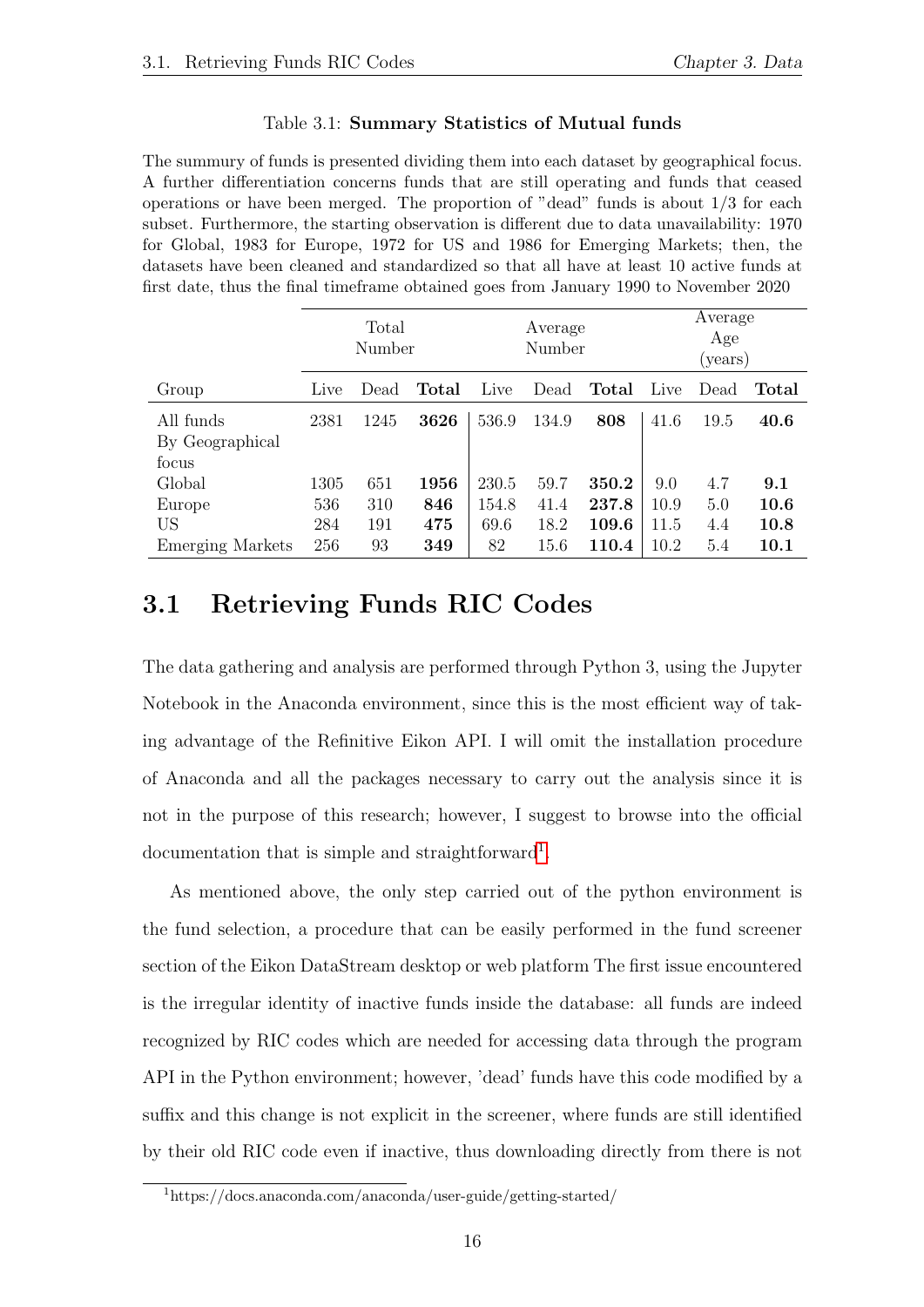suitable. Fortunately, I found out that starting from the funds' LipperIDs (the identity code by Lipper, a leading provider of independent fund content, analytics, and insight) it is possible to retrieve the correct RIC code using a Python function of the Eikon module. Therefore I trivially downloaded the LipperIDs as csv from the search panel and used this code in order to get the actual RIC.

```
1 def get_ric (lipper_list, geo = 'europe'):
2 '''
3 Retrives ric codes from a list of lipperIDs
4 '''
5 ric_list = pd . read_csv ('data / primary_funds / ric_ '+ geo +'. csv ')
6 ric_list = ric_list. T. iloc[1]. to_list()
7 error_list = []8 for i in tqdm (lipper_list [len(ric_list):]):
9 try:
10 ric, none = ek.get_data([str(i)], 'TR.RIC')
11 ric_list.append (ric.iloc[0,1])
12 except:
13 error_list.append(i)
14 break
15 pd . Series ( ric_list ) . to_csv ('data / primary_funds / ric_ '+ geo +'.csv ')
16 return ric_list , error_list
```
The code above simply takes a list of LipperIDs and request the respective RIC from the database, outputting the results and a list of errors and finally saving them as a csv document. Note that I designed the argument "geo" to be able to change the list directly from the function.

### <span id="page-16-0"></span>3.2 Gathering of Mutual Funds Returns

The second step represents the real data gathering process to retrieve the mutual funds returns. Simply said, the Eikon API uses the same get.data command to access numerous different characteristics of a fund indicated by its RIC code, such as the Net Asset Value (NAV), Price change and Total Expense Ratio (TER). Despite the relatively straightforward concept, in practice I found several issues:

• First of all, the availability of data is not the same for every fund. Therefore, I needed to attempt several alternative routes in order to find the right category to inquire for the completeness of the research. Eventually, I found the NAV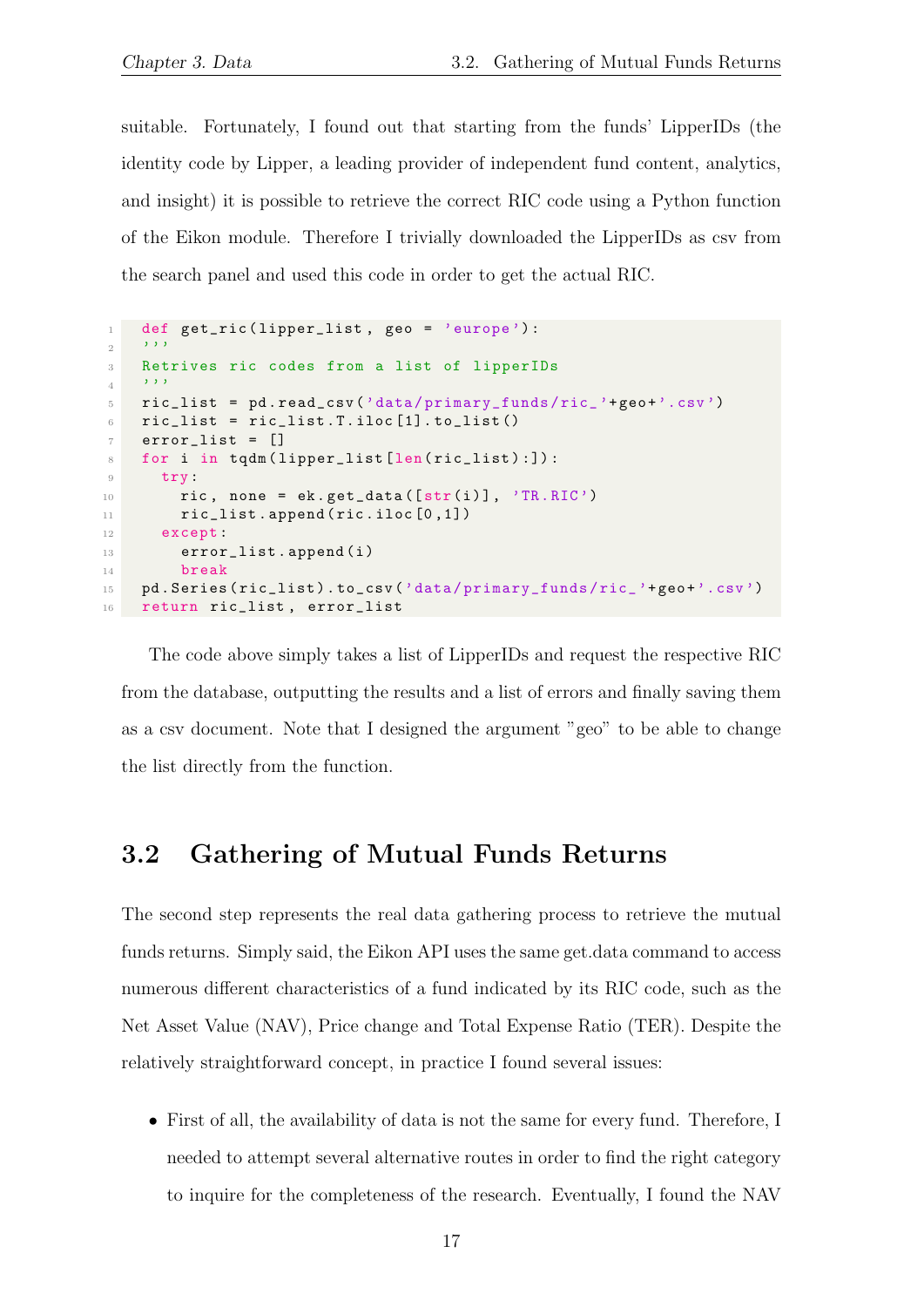to be the only available for both live and dead funds.

- Secondly, whenever the process runs into an error, the whole code stops and all data are lost. This happens not only when data is unavailable for a certian RIC, but also when the latency from Eikon servers lead to a request timeout. I solved this issue by saving the data retrived in a csv at the end of the function and setting the number of lines already inquired as the new starting point when the function is run again.
- Finally, the output of get.data on the monthly NAV of a fund is a single line of text divided by semicommas, where the first section includes all the dates, the second includes the actual NAV, and the last the single RIC code repeated for each single entries. Thus, I had to create an "unnesting" function in order to clean the data into a dataframe where each line shows the value for the relative month

```
1 def get_eikon_data (geo = 'europe'):
2 ric_list = pd . read_csv ('data / primary_funds / ric_ '+ geo +'. csv ')
\overline{\text{3}} ric_list = ric_list.dropna().T.iloc[1].to_list()
4 diz_df2 = \{\}5 error_list = []
6 data = pd . read_csv ('data / primary_funds / data_ '+ geo +'.csv ')
7 count = 0
8 for i in tqdm (ric_list [len(np.unique(data.Ric)):]):
9 try:
10 count += 1
11 \text{diz}_df = \{\}12 name, err1 = ek.get_data([i], ['TR.FundName'])13 values, err2 = ek.get_data([i],['TR.NETASSETVAL.date', 'TR.
     NETASSETVAL ','TR. FundTER '] ,{" SDate ":" 19620101 "," EDate ":" 20201101
     ", 'Frq' 'CM' })
14 diz_df ['Ric'] = i
15 diz_df ['Name'] = name ['Fund Name']
16 \text{diz}_df [ 'Date' ] = np.array ( values [ 'Date' ] )17 diz_df ['Value'] = np.array (values ['Net Asset Value'])
18 diz_df ['Total Exp. Ratio'] = np. array (values ['Total Expense
     Ratio '])
19 \text{diz}_df2 ["{}" format (count)] = \text{diz}_df20 except :
21 error_list.append (i)
22 break
23 data_nested = pd. DataFrame (diz_df2). T
24 data_unnested = unnesting ( data_nested ,[ 'Date ','Value ','Total Exp.
      Ratio']).reset_index().drop('index', axis = 1)
25 data_final = data. append (data_unnested)
```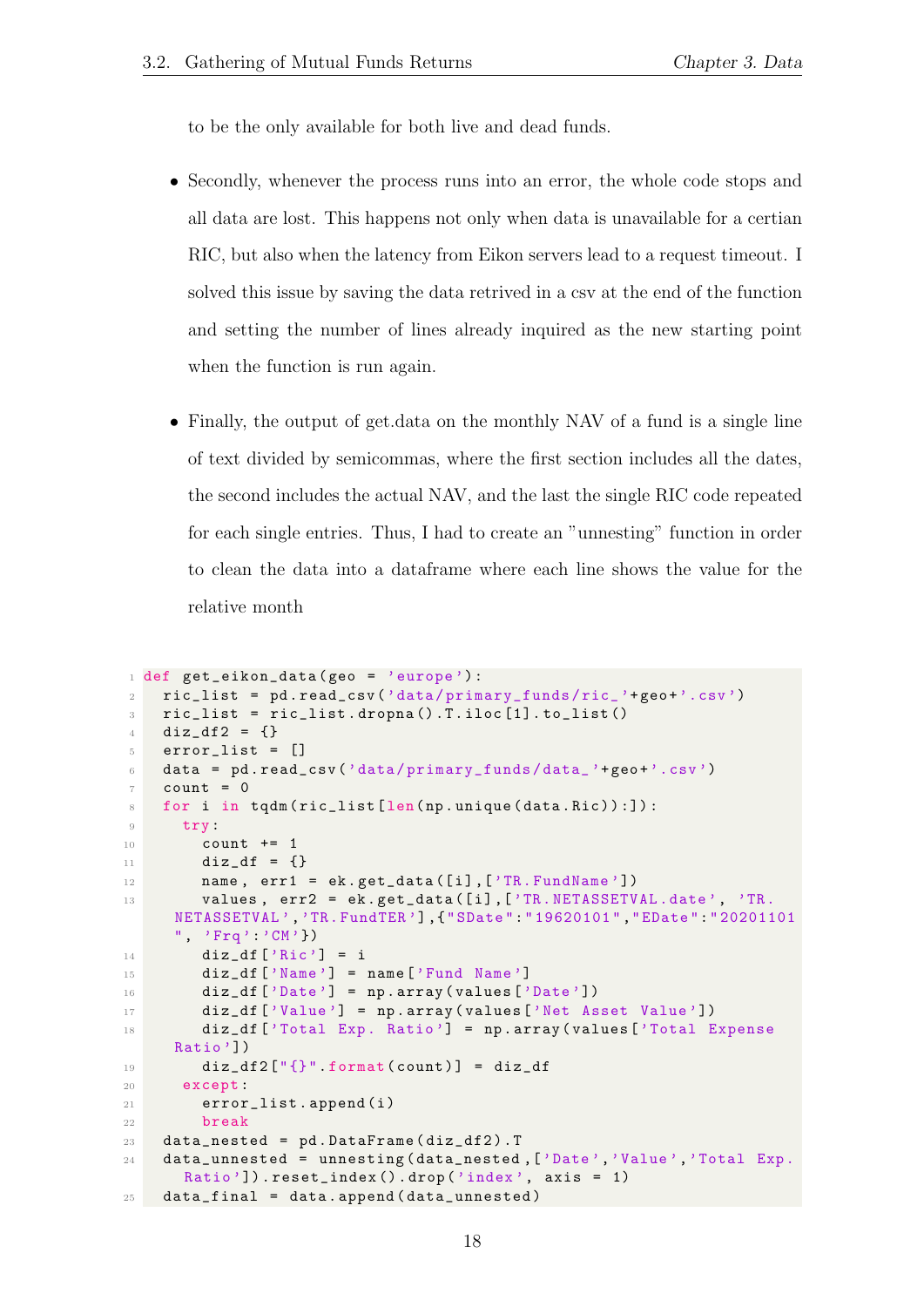```
26 data_final = data_final.drop(columns=['Unnamed: 0'])
27 data_final .to_csv('data/primary_funds/data_'+geo+'.csv')
28 return data_final , error_list
29
30 def unnesting (df, explode):
31 idx = df.index.repeat (df [explode [0]].str.len())
32 df1 = pd. concat ([
33 pd . DataFrame ({ x : np . concatenate ( df [ x ]. values ) }) for x in explode
     ] , axis =1)
34 df1. index = idx
35 return df1.join(df.drop(explode, 1), how='left')
```
The code above shows the function I created (get eikon data) for importing the csv of RIC codes and a previously generated csv of returns (that is originally blank), and starts to query data from the API starting from the RIC corresponding to the number of funds already found, while it add the new data in the same returns csv file at the end. This permits to restart the code multiple times without losing data and without having double entries. More specifically, the function gather NAV, TER and the corresponding dates and stores them into separates Python dictionaries<sup>[2](#page-18-0)</sup>; then the dictionaries are formatted in a single comprehensive dictionary that is finally unnested in order to clean the data and present it in rows in which each value is lined up with its fund name and date (expressed in month/year). The output of the function is in fact a dataframe containing the timeseries of all funds, together with an error list of all the funds not available. From this process I was able to obtain data for respectively 2906 Global funds, 1265 Europe funds, 723 USA funds and 467 Emerging Markets funds.

To conclude, the last step was preparing data for the analysis. In order to do that I just converted the previously obtained dataframes into pivot tables with funds as columns and dates as rows with the following lines of code:

```
1 # import data precedently saved
2 data_europe = pd . read_csv ('data / primary_funds / data_europe . csv ',
     index_col ='Date ')
3 data_europe = data_europe . drop ( columns =[ 'Total Exp. Ratio ','Unnamed
     : 0']) . dropna ()
4 data_europe.index = pd. to_datetime (data_europe.index, format=\frac{9}{6}Y-\frac{9}{6}m
     -\%d').to_period('M')
5 # convert data into pivot table
```
<span id="page-18-0"></span><sup>2</sup>Python dictionaries are ordered lists presented in key:value pairs and thus indexed by keys like strings and numbers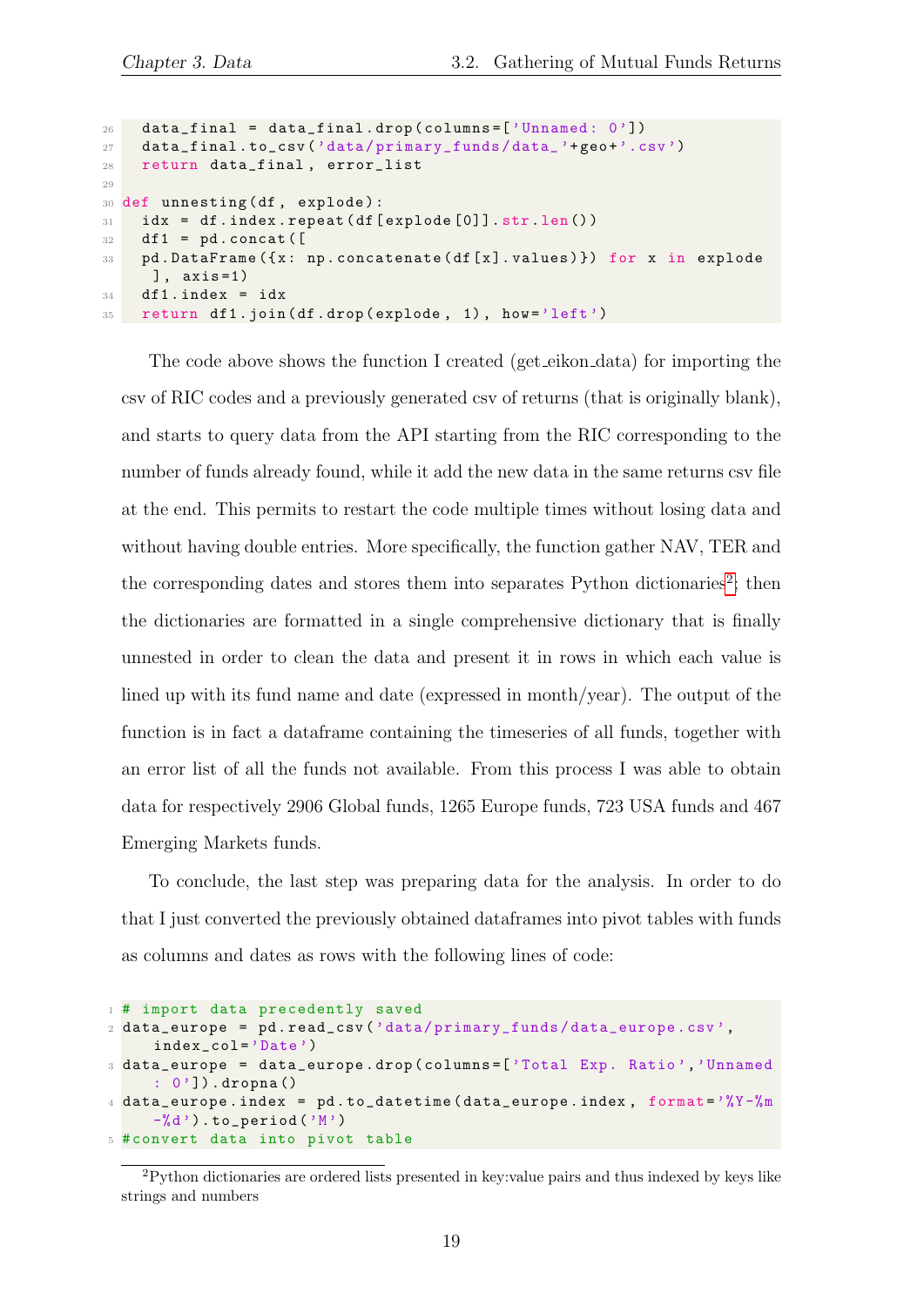```
6 data_europe_pivot = pd . pivot_table ( data_europe , index ='Date ',
     columns ='Name ', values ='Value ', aggfunc ='first ')
7 # data_europe_pivot = data_europe_pivot . pct_change (). round (6)
8 data_europe_pivot . to_csv ('data / pivot / data_europe_pivot . csv ')
9 data_europe_pivot
```
The above code loads the dataframe, drops all the columns not needed for the pivot and eliminates missing values<sup>[3](#page-19-0)</sup>; finally it converts full dates to monthly periods and set them as row indexes, generating the final pivot table while also saving it as a csv.

<span id="page-19-0"></span><sup>&</sup>lt;sup>3</sup>The deletion is performed by the command "dropna()": this doesn't imply any loss of data but only the cleaning of blank cells necessary since in most cases dates for TER and NAV differs, and thus when TER is drop some rows remain empty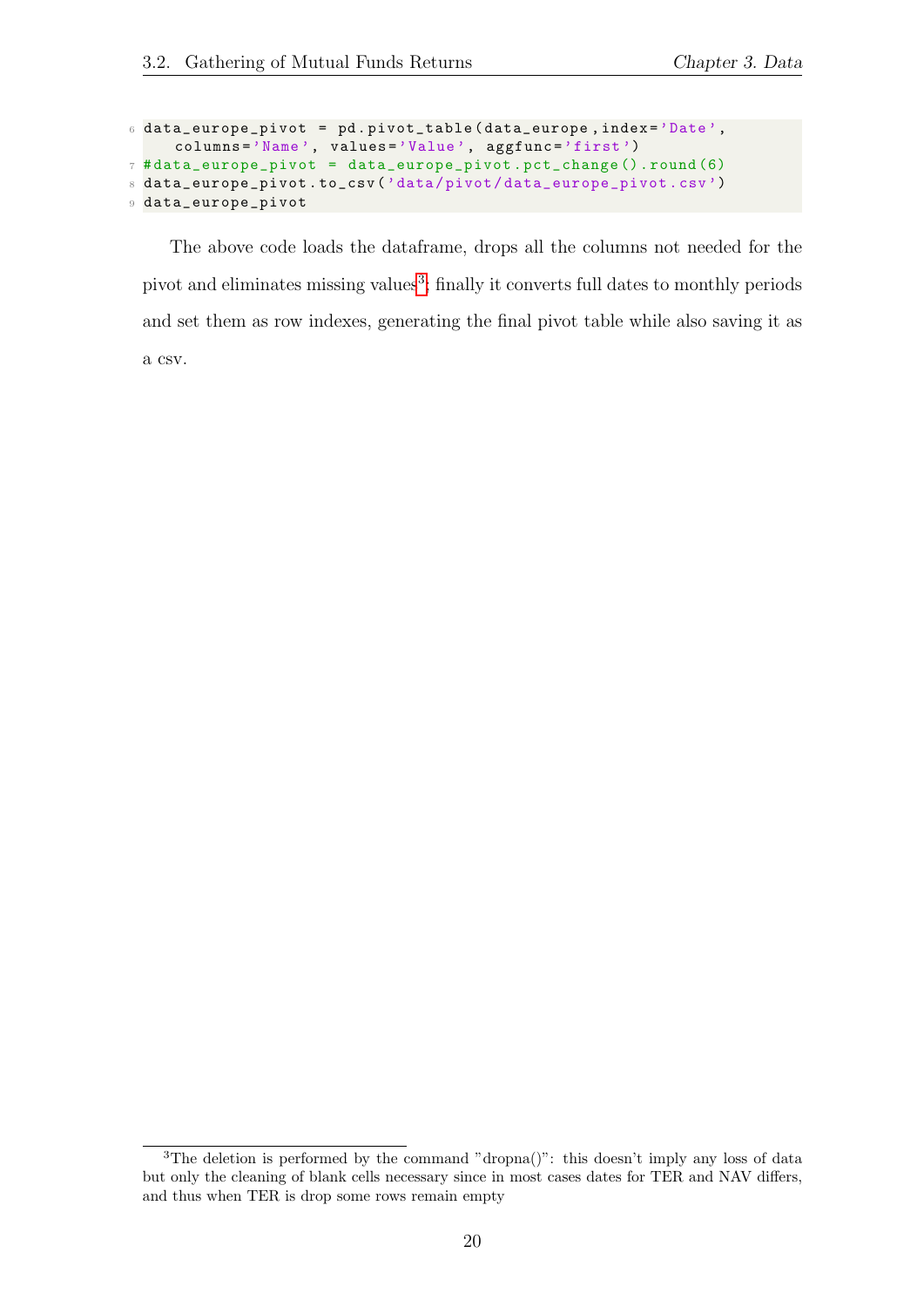### <span id="page-20-0"></span>Chapter 4

### Analysis

#### <span id="page-20-1"></span>4.1 Models of Performance Measurement

I used two among the most popular models for measuring the performance in the dataset: the classic Capital Asset Pricing Model (CAPM) by Sharpe [\(1964\)](#page-33-2), and the 4-factor model used by Carhart [\(1997\)](#page-32-1). The Carhart 4-factor model is constructed by adding a factor which captures one-year momentum anomaly described by Jegadeesh and Titman [\(1993\)](#page-33-1) to the well known Fama and French [\(1993\)](#page-32-9) 3-factor model. All the factors including the momentum factor are updated to January 2021 and downloaded directly from the Kenneth R. French official Data Library (see French, [n.d.\)](#page-32-10), and are chosen depending on geography: developed countries factors for global dataset<sup>[1](#page-20-2)</sup>, european for europe dataset, emerging markets for emerging dataset and US for US dataset (the same used by Carhart and Fama and French themselves). Here a short explanation of the models:

$$
CAPM: \quad E(R_{it}) - RF_t = \alpha_{iT} + \beta_{iT}(RM_t - RF_t) + e_{it} \quad t = 1, 2, \cdots, T \tag{4.1}
$$

<span id="page-20-2"></span><sup>1</sup>Since the correspondent global factor-mimicking portfolios datatset were not available, I chose the developed countries factors which comprehend data from 23 of the most important economies (see http://mba.tuck.dartmouth.edu/pages/faculty/ken.french/Data Library/ff 3developed.html)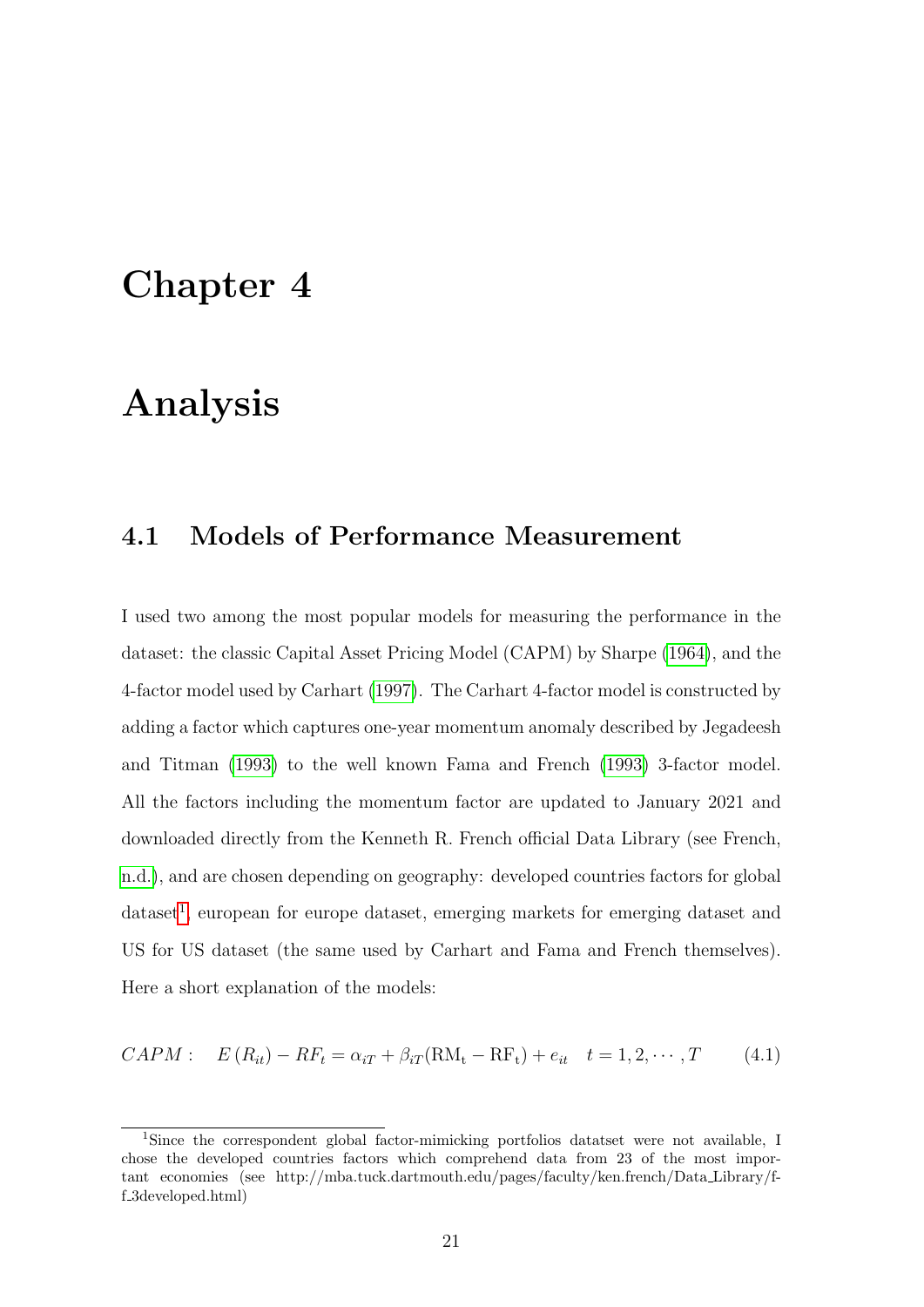$$
C4FM: \quad E(R_{it}) - RF_t = \alpha_{iT} + \beta_{iT}(RM_t - RF_t)
$$

$$
+ s_{iT}SMB_t + h_{iT}HML_t + p_{iT}WML_t + e_{it} \quad t = 1, 2, \cdots, T
$$
\n(4.2)

where  $RF_t$  is the US one-month T-bill rate,  $RM_t$  is the return on the specific region's value-weight market portfolio, while  $\text{SMB}_{t}$ ,  $\text{HML}_{t}$ <sup>[2](#page-21-1)</sup> and  $\text{WML}_{t}$ <sup>[3](#page-21-2)</sup> are factormimicking portfolios respectively for size, book-to-market equity ratio and previous year return.

Cross-correlations between factors are extremely low, demonstrating their potential for explaining fund returns variations; I reported the summary statistics for the European factor-mimicking portfolios in Table [4.1](#page-21-0) as an example, but the results are similar for all the datasets.

<span id="page-21-0"></span>

| Factor     | Monthly | Std Dev | t-stat for | Cross-Correlations |            |         |                        |  |
|------------|---------|---------|------------|--------------------|------------|---------|------------------------|--|
| Portfolio  | Return  |         | $Mean = 0$ | $RM-RF$            | <b>SMB</b> | HML     | WML                    |  |
| $RM-RF$    | 0.55    | 4.90    | 2.13       | 1.00               |            |         |                        |  |
| <b>SMB</b> | 0.03    | 2.19    | 0.26       | $-0.11$            | 1.00       |         |                        |  |
| <b>HML</b> | 0.22    | 2.53    | 1.62       | 0.24               | $-0.07$    | 1.00    |                        |  |
| WML        | 0.90    | 3.98    | 4.30       | $-0.35$            | 0.08       | $-0.35$ | $\mathord{\text{.}}00$ |  |

Table 4.1: Summary Statistics for European 4-model Factors

The four risk factors are used to explain and decompose the expected return on an asset into four different investment strategies:  $SMB_t$  accounts for strategies that invest on small-size firms and short big-size firms, while  $HML<sub>t</sub>$  portfolios are long on high book-to-market firms and short on low  $B/M$  firms; finally  $WML_t$  (literally

<span id="page-21-1"></span><sup>2</sup>To construct the SMB and HML factors, stocks in the region of interest are sorted into two market cap and three book-to-market equity  $(B/M)$  groups at the end of each June. Big stocks are those in the top 90% of June market cap for the region, and small stocks are those in the bottom 10%. The B/M breakpoints for a region are the 30th and 70th percentiles of B/M for the big stocks of the region; then, SMB is the equal-weight average of the returns on the three small stock portfolios for the region minus the average of the returns on the three big stock portfolios, while HML is the equal-weight average of the returns for the two high B/M portfolios minus the average of the returns for the two low B/M portfolios.

<span id="page-21-2"></span><sup>3</sup>The 2x3 sorts on size and lagged momentum to construct WML are formed monthly. For portfolios formed at the end of month t–1, the lagged momentum return is a stock's cumulative return for month t–12 to month t–2. The momentum breakpoints for a region are the 30th and 70th percentiles of the lagged momentum returns of the big stocks of the region; then, WML is calculated as the equal-weight average of the returns for the two winner portfolios for a region minus the average of the returns for the two loser portfolios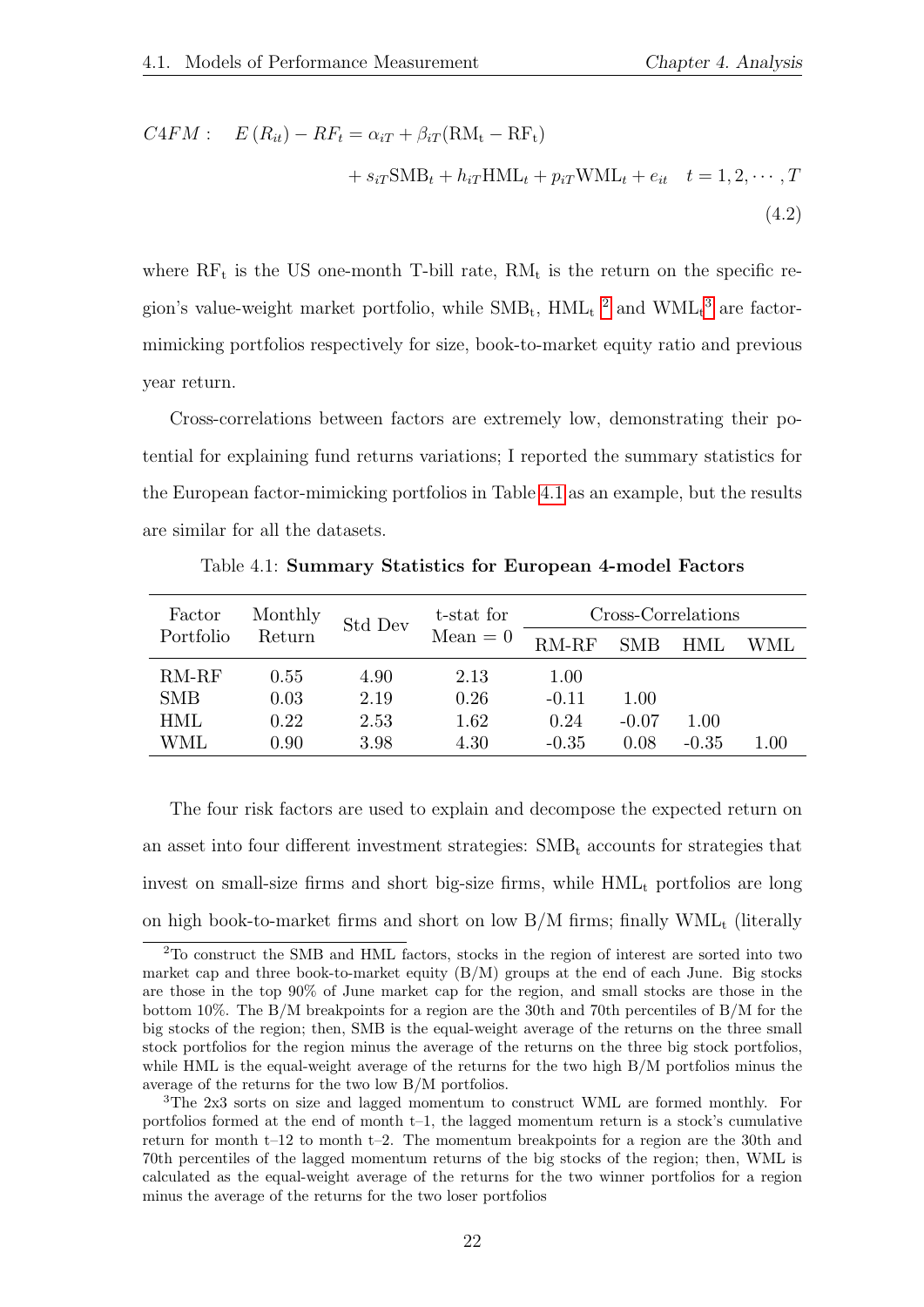Winners minus Losers) portfolios invest on past-year best performing stocks against past-year worst performing stocks. Regressing the returns on these time-series makes possible to estimate the magnitude of the contribution of each strategy to the actual excess performance.

### <span id="page-22-0"></span>4.2 Persistence in One-Year Decile Portfolios

Following Hendricks, Patel, and Zeckhauser [\(1990\)](#page-32-0) and Carhart [\(1997\)](#page-32-1) analysis, I divided Mutual Funds returns of each dataset into decile portfolios based on the previous year return. On 1st January of each year I sort the funds based on the previous year annualized return, and split them into ten portfolios by equally weighting the funds depending on the decile they falls into. The portfolios thus constructed are held until the following January, when the process is repeated. During the holding period, the weights are calculated for each month so that the portfolios are rebalanced as soon as a fund disappears. Summary statistics on the excess returns on these portfolios are shown in Table [4.2,](#page-23-0) where the portfolios means and standard deviations are reported for each subset.

As you can see, the winner and loser portfolios present the top and bottom average monthly excess return only for Global focus, while the higher return can be found in the second portfolio for the others; the worst return is found in the bottom portfolio except for Emerging markets that produce a much more casual pattern. The average monthly return decrease between decile portfolios is about 0.03% (0.04% for Global, 0.02% for Emerging) and the average spread between the first and last rank is 0.26% while the spread between the 9<sup>th</sup> and 10<sup>th</sup> deciles accounts for about 0.1% of it; however, none of this differences appears to be statistically significant (the lowest p value is 0.2 for the Global dataset). Nevertheless, the results obtained on the US funds are in line with those of Choi and Zhao [\(2020,](#page-32-11) p. 5); in their Working Paper, Choi and Zhao achieve the exact same results as Carhart using its own dataset (which I had no access to), and then use the procedure on a more recent timeframe (1994 - 2018) of US Mutual Funds returns that I took as a proxy for the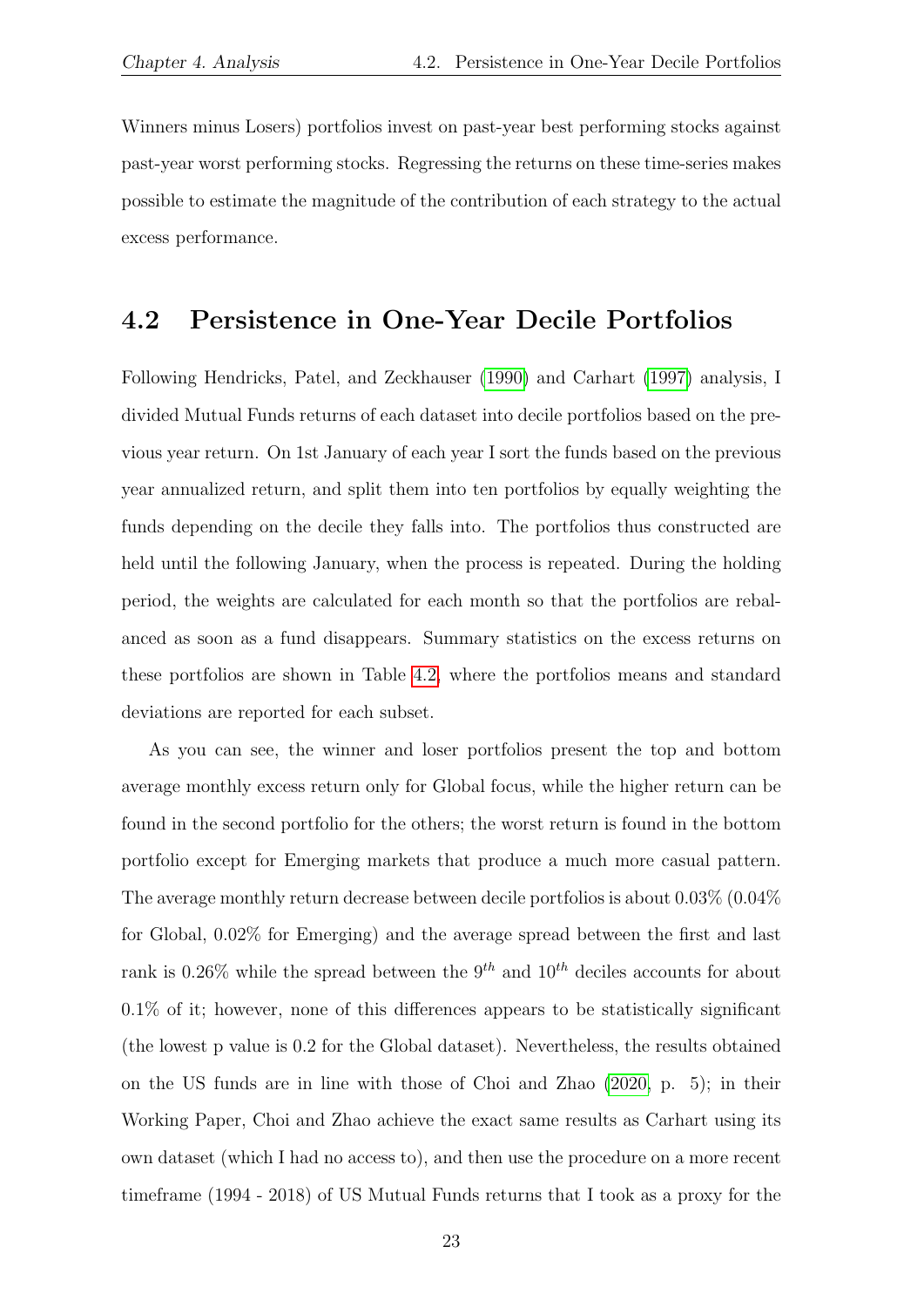#### Table 4.2: Decile Portfolios Monthly Excess Returns

<span id="page-23-0"></span>The table shows the average monthly excess returns for each portfolio of funds divided in deciles based on previous year annualized return. The operation is repeated for each subset of different geographical focus. The results show a clear decrease from top to bottom, with the exception of Emerging Markets whose returns are more randomly distributed while still maintaining the difference between top and bottom.

|                | Global                             | Europe     |                                    |            | US                                 |            | Emerging                           |            |
|----------------|------------------------------------|------------|------------------------------------|------------|------------------------------------|------------|------------------------------------|------------|
| Portfolio      | Monthly<br><b>Excess</b><br>Return | Std<br>Dev | Monthly<br><b>Excess</b><br>Return | Std<br>Dev | Monthly<br><b>Excess</b><br>Return | Std<br>Dev | Monthly<br><b>Excess</b><br>Return | Std<br>Dev |
| 1 (Winners)    | $0.50\%$                           | $4.29\%$   | $0.41\%$                           | 4.06%      | $0.67\%$                           | 4.38%      | $0.45\%$                           | $4.06\%$   |
| $\overline{2}$ | $0.43\%$                           | 3.74%      | $0.50\%$                           | $4.03\%$   | $0.74\%$                           | 4.41\%     | $0.57\%$                           | 4.03%      |
| 3              | $0.34\%$                           | 3.67%      | $0.43\%$                           | 4.06%      | $0.63\%$                           | 4.19%      | $0.38\%$                           | $4.06\%$   |
| $\overline{4}$ | $0.31\%$                           | $3.41\%$   | $0.36\%$                           | $4.04\%$   | $0.55\%$                           | 3.96%      | $0.51\%$                           | $4.04\%$   |
| $\overline{5}$ | $0.40\%$                           | $3.61\%$   | $0.31\%$                           | 4.06\%     | $0.48\%$                           | $4.02\%$   | $0.38\%$                           | 4.06%      |
| 6              | $0.26\%$                           | $3.60\%$   | $0.33\%$                           | 4.12%      | $0.41\%$                           | 3.96%      | $0.33\%$                           | 4.12%      |
| $\overline{7}$ | $0.27\%$                           | 3.61%      | $0.35\%$                           | 4.07%      | $0.51\%$                           | 3.90%      | $0.25\%$                           | 4.07%      |
| 8              | $0.31\%$                           | 3.63%      | $0.26\%$                           | 3.99%      | $0.45\%$                           | $4.16\%$   | $0.46\%$                           | 3.99%      |
| 9              | $0.33\%$                           | 3.58%      | $0.28\%$                           | 3.89%      | $0.43\%$                           | 4.07%      | $0.36\%$                           | 3.89%      |
| $10$ (Losers)  | $0.15\%$                           | $4.22\%$   | $0.17\%$                           | $4.03\%$   | $0.39\%$                           | $4.24\%$   | $0.29\%$                           | $4.03\%$   |
| $1 - 10$       | $0.35\%$                           | $0.07\%$   | $0.24\%$                           | $0.02\%$   | $0.28\%$                           | $0.14\%$   | $0.16\%$                           | $0.02\%$   |

correctness of my methodology, which makes use of a similar dataset.

The results of the CAPM regression (Table [4.3\)](#page-24-0) show how betas are similar between deciles, and thus alphas cannot offer specific explanations for the difference in returns among deciles: the winner portfolios have always positive alphas, while loser portfolios have always negative alphas, meaning that managers would be using their skills to deliberately achieve negative performance. However, the high p-values for all alphas (not reported) strongly indicates that the null hypothesis ( $\alpha = 0$ ) cannot be rejected in general.

Conversely, the results from the 4-factor model, reported for each dataset at the end of the section (Tables [4.4,](#page-25-0) [4.5, 4.5a,](#page-26-0) [4.6\)](#page-27-1), appear to explain much more of the returns pattern. First of all, for all the dataset the momentum factor is significatively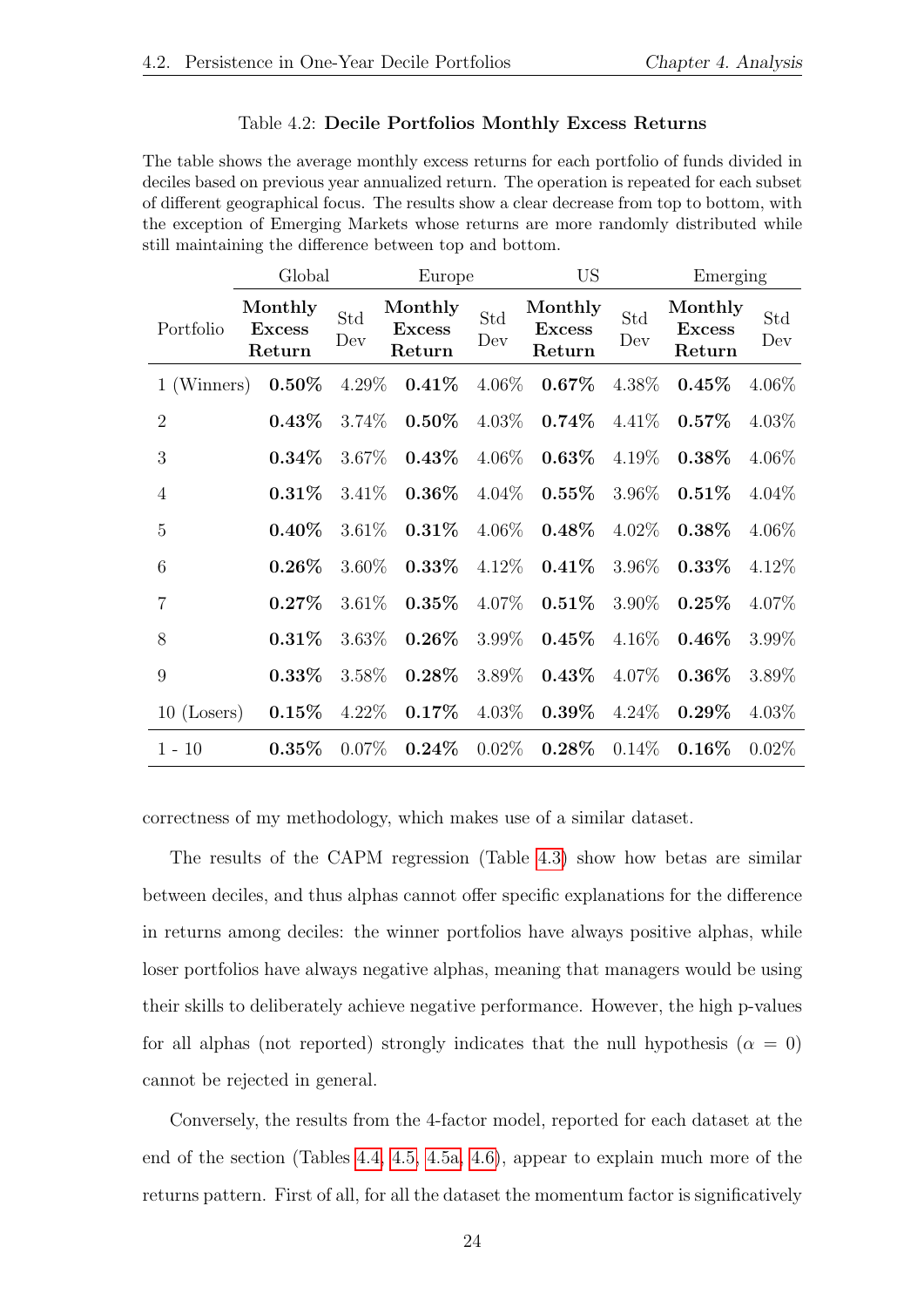#### <span id="page-24-0"></span>Table 4.3: CAPM Regression Coefficients of Decile Portfolios divided by Geographical Focus

The table shows the alphas and market betas obtained by the CAPM regression on each subset of data; t-statistic for each parameter is presented in parenthesis. The table also indicates the spread between top and bottom values. \*\*p value is below 0.01

| Portfolio<br><b>RMRF</b><br><b>RMRF</b><br><b>RMRF</b><br><b>RMRF</b><br>Alpha<br>Alpha<br>Alpha<br>Alpha<br>0.62<br>0.79<br>$0.10\%$<br>$0.02\%$<br>0.89<br>$0.05\%$<br>0.72<br>$0.04\%$<br>1 (Winners)<br>$(25.24)$ **<br>$(21.05)$ **<br>$(33.80)$ **<br>$(27.71)$ **<br>(0.29)<br>(0.70)<br>(0.21)<br>(0.31)<br>$0.08\%$<br>$0.00\%$<br>$0.08\%$<br>$0.00\%$<br>0.72<br>0.62<br>0.90<br>0.78<br>$\overline{2}$<br>$(32.28)$ **<br>$(22.59)$ **<br>$(44.84)$ **<br>$(31.63)$ **<br>(0.04)<br>(0.58)<br>(0.02)<br>0.52)<br>$0.06\%$<br>$0.03\%$<br>$0.11\%$<br>$-0.04\%$<br>0.69<br>0.64<br>0.79<br>0.79<br>3<br>$(31.09)$ **<br>$(22.83)$ **<br>$(33.18)$ **<br>$(38.24)$ **<br>(0.31)<br>(0.88)<br>$(-0.40)$<br>(0.47)<br>-0.06 $\%$<br>$0.08\%$<br>$-0.03\%$<br>$0.22\%$<br>0.70<br>0.62<br>0.80<br>0.77<br>4<br>$(35.06)$ **<br>$(22.93)$ **<br>$(35.27)$ **<br>(0.57)<br>$(-0.42)$<br>$(44.62)$ **<br>(1.61)<br>$(-0.65)$<br>-0.00 $\%$<br>$-0.04\%$<br>0.63<br>$-0.08\%$<br>$-0.02\%$<br>0.70<br>0.83<br>0.85<br>$\overline{5}$<br>$(35.15)$ **<br>$(22.83)$ **<br>$(47.66)$ **<br>$(-0.30)$<br>$(42.79**)$<br>$(-0.02)$<br>$(-0.99)$<br>$(-0.15)$<br>$-0.08\%$<br>0.70<br>$0.05\%$<br>0.61<br>-0.10 $\%$<br>0.83<br>$0.09\%$<br>0.78<br>6<br>$(31.35)$ **<br>$(23.48)$ **<br>$(52.12)$ **<br>$(33.03)$ **<br>(0.40)<br>$(-1.46)^*$<br>(0.59)<br>$(-0.81)$<br>$-0.10\%$<br>0.69<br>0.58<br>$-0.10\%$<br>0.82<br>$-0.14\%$<br>$0.02\%$<br>0.82<br>7<br>$(29.58)$ **<br>$(47.68)$ **<br>(0.14)<br>$(20.53)$ **<br>$(-1.29)$<br>$(44.84)$ <sup>**</sup><br>$(-1.05)$<br>$(-1.33)$<br>$-0.04\%$<br>$-0.10\%$<br>$0.19\%$<br>0.64<br>- $0.02\%$<br>0.58<br>0.83<br>0.73<br>8<br>$(27.25)$ **<br>$(21.95)$ **<br>$(32.38)$ **<br>$(-0.18)$<br>$(-1.21)$<br>$(42.85)$ **<br>(1.38)<br>$(-0.43)$<br>$0.06\%$<br>$0.03\%$<br>$-0.08\%$<br>$0.12\%$<br>0.67<br>0.60<br>0.75<br>0.73<br>9<br>$(27.69)$ **<br>$(22.44)$ **<br>(0.53)<br>(0.19)<br>$(-0.83)$<br>$(36.11)$ <sup>**</sup><br>(0.68)<br>$(24.77**)$<br>$-0.22\%$<br>$-0.05\%$<br>$-0.07\%$<br>0.69<br>0.60<br>$-0.11\%$<br>0.71<br>0.74<br>$10$ (Losers)<br>$(19.74)$ **<br>$(20.06)$ **<br>$(30.55)$ **<br>$(-1.48)$<br>$(-0.34)$<br>$(-0.63)$<br>$(27.42)$ **<br>$(-0.78)$<br>$0.26\%$<br>$0.15\%$<br>$0.09\%$<br>$0.16\%$<br>0.02<br>0.01%<br>0.10<br>0.15<br>$1$ - $10$ $\rm{Spread}$<br>(1.77) |  | Global |        | Europe |        | <b>US</b> |        | Emerging  |
|-------------------------------------------------------------------------------------------------------------------------------------------------------------------------------------------------------------------------------------------------------------------------------------------------------------------------------------------------------------------------------------------------------------------------------------------------------------------------------------------------------------------------------------------------------------------------------------------------------------------------------------------------------------------------------------------------------------------------------------------------------------------------------------------------------------------------------------------------------------------------------------------------------------------------------------------------------------------------------------------------------------------------------------------------------------------------------------------------------------------------------------------------------------------------------------------------------------------------------------------------------------------------------------------------------------------------------------------------------------------------------------------------------------------------------------------------------------------------------------------------------------------------------------------------------------------------------------------------------------------------------------------------------------------------------------------------------------------------------------------------------------------------------------------------------------------------------------------------------------------------------------------------------------------------------------------------------------------------------------------------------------------------------------------------------------------------------------------------------------------------------------------------------------------------------------------------------------------------------------------------------------------------------------------------------------------------------------------------------------|--|--------|--------|--------|--------|-----------|--------|-----------|
|                                                                                                                                                                                                                                                                                                                                                                                                                                                                                                                                                                                                                                                                                                                                                                                                                                                                                                                                                                                                                                                                                                                                                                                                                                                                                                                                                                                                                                                                                                                                                                                                                                                                                                                                                                                                                                                                                                                                                                                                                                                                                                                                                                                                                                                                                                                                                             |  |        |        |        |        |           |        |           |
|                                                                                                                                                                                                                                                                                                                                                                                                                                                                                                                                                                                                                                                                                                                                                                                                                                                                                                                                                                                                                                                                                                                                                                                                                                                                                                                                                                                                                                                                                                                                                                                                                                                                                                                                                                                                                                                                                                                                                                                                                                                                                                                                                                                                                                                                                                                                                             |  |        |        |        |        |           |        |           |
|                                                                                                                                                                                                                                                                                                                                                                                                                                                                                                                                                                                                                                                                                                                                                                                                                                                                                                                                                                                                                                                                                                                                                                                                                                                                                                                                                                                                                                                                                                                                                                                                                                                                                                                                                                                                                                                                                                                                                                                                                                                                                                                                                                                                                                                                                                                                                             |  |        |        |        |        |           |        |           |
|                                                                                                                                                                                                                                                                                                                                                                                                                                                                                                                                                                                                                                                                                                                                                                                                                                                                                                                                                                                                                                                                                                                                                                                                                                                                                                                                                                                                                                                                                                                                                                                                                                                                                                                                                                                                                                                                                                                                                                                                                                                                                                                                                                                                                                                                                                                                                             |  |        |        |        |        |           |        |           |
|                                                                                                                                                                                                                                                                                                                                                                                                                                                                                                                                                                                                                                                                                                                                                                                                                                                                                                                                                                                                                                                                                                                                                                                                                                                                                                                                                                                                                                                                                                                                                                                                                                                                                                                                                                                                                                                                                                                                                                                                                                                                                                                                                                                                                                                                                                                                                             |  |        |        |        |        |           |        |           |
|                                                                                                                                                                                                                                                                                                                                                                                                                                                                                                                                                                                                                                                                                                                                                                                                                                                                                                                                                                                                                                                                                                                                                                                                                                                                                                                                                                                                                                                                                                                                                                                                                                                                                                                                                                                                                                                                                                                                                                                                                                                                                                                                                                                                                                                                                                                                                             |  |        |        |        |        |           |        |           |
|                                                                                                                                                                                                                                                                                                                                                                                                                                                                                                                                                                                                                                                                                                                                                                                                                                                                                                                                                                                                                                                                                                                                                                                                                                                                                                                                                                                                                                                                                                                                                                                                                                                                                                                                                                                                                                                                                                                                                                                                                                                                                                                                                                                                                                                                                                                                                             |  |        |        |        |        |           |        |           |
|                                                                                                                                                                                                                                                                                                                                                                                                                                                                                                                                                                                                                                                                                                                                                                                                                                                                                                                                                                                                                                                                                                                                                                                                                                                                                                                                                                                                                                                                                                                                                                                                                                                                                                                                                                                                                                                                                                                                                                                                                                                                                                                                                                                                                                                                                                                                                             |  |        |        |        |        |           |        |           |
|                                                                                                                                                                                                                                                                                                                                                                                                                                                                                                                                                                                                                                                                                                                                                                                                                                                                                                                                                                                                                                                                                                                                                                                                                                                                                                                                                                                                                                                                                                                                                                                                                                                                                                                                                                                                                                                                                                                                                                                                                                                                                                                                                                                                                                                                                                                                                             |  |        |        |        |        |           |        |           |
|                                                                                                                                                                                                                                                                                                                                                                                                                                                                                                                                                                                                                                                                                                                                                                                                                                                                                                                                                                                                                                                                                                                                                                                                                                                                                                                                                                                                                                                                                                                                                                                                                                                                                                                                                                                                                                                                                                                                                                                                                                                                                                                                                                                                                                                                                                                                                             |  |        |        |        |        |           |        |           |
|                                                                                                                                                                                                                                                                                                                                                                                                                                                                                                                                                                                                                                                                                                                                                                                                                                                                                                                                                                                                                                                                                                                                                                                                                                                                                                                                                                                                                                                                                                                                                                                                                                                                                                                                                                                                                                                                                                                                                                                                                                                                                                                                                                                                                                                                                                                                                             |  |        |        |        |        |           |        |           |
|                                                                                                                                                                                                                                                                                                                                                                                                                                                                                                                                                                                                                                                                                                                                                                                                                                                                                                                                                                                                                                                                                                                                                                                                                                                                                                                                                                                                                                                                                                                                                                                                                                                                                                                                                                                                                                                                                                                                                                                                                                                                                                                                                                                                                                                                                                                                                             |  |        |        |        |        |           |        |           |
|                                                                                                                                                                                                                                                                                                                                                                                                                                                                                                                                                                                                                                                                                                                                                                                                                                                                                                                                                                                                                                                                                                                                                                                                                                                                                                                                                                                                                                                                                                                                                                                                                                                                                                                                                                                                                                                                                                                                                                                                                                                                                                                                                                                                                                                                                                                                                             |  |        |        |        |        |           |        |           |
|                                                                                                                                                                                                                                                                                                                                                                                                                                                                                                                                                                                                                                                                                                                                                                                                                                                                                                                                                                                                                                                                                                                                                                                                                                                                                                                                                                                                                                                                                                                                                                                                                                                                                                                                                                                                                                                                                                                                                                                                                                                                                                                                                                                                                                                                                                                                                             |  |        |        |        |        |           |        |           |
|                                                                                                                                                                                                                                                                                                                                                                                                                                                                                                                                                                                                                                                                                                                                                                                                                                                                                                                                                                                                                                                                                                                                                                                                                                                                                                                                                                                                                                                                                                                                                                                                                                                                                                                                                                                                                                                                                                                                                                                                                                                                                                                                                                                                                                                                                                                                                             |  |        |        |        |        |           |        |           |
|                                                                                                                                                                                                                                                                                                                                                                                                                                                                                                                                                                                                                                                                                                                                                                                                                                                                                                                                                                                                                                                                                                                                                                                                                                                                                                                                                                                                                                                                                                                                                                                                                                                                                                                                                                                                                                                                                                                                                                                                                                                                                                                                                                                                                                                                                                                                                             |  |        |        |        |        |           |        |           |
|                                                                                                                                                                                                                                                                                                                                                                                                                                                                                                                                                                                                                                                                                                                                                                                                                                                                                                                                                                                                                                                                                                                                                                                                                                                                                                                                                                                                                                                                                                                                                                                                                                                                                                                                                                                                                                                                                                                                                                                                                                                                                                                                                                                                                                                                                                                                                             |  |        |        |        |        |           |        |           |
|                                                                                                                                                                                                                                                                                                                                                                                                                                                                                                                                                                                                                                                                                                                                                                                                                                                                                                                                                                                                                                                                                                                                                                                                                                                                                                                                                                                                                                                                                                                                                                                                                                                                                                                                                                                                                                                                                                                                                                                                                                                                                                                                                                                                                                                                                                                                                             |  |        |        |        |        |           |        |           |
|                                                                                                                                                                                                                                                                                                                                                                                                                                                                                                                                                                                                                                                                                                                                                                                                                                                                                                                                                                                                                                                                                                                                                                                                                                                                                                                                                                                                                                                                                                                                                                                                                                                                                                                                                                                                                                                                                                                                                                                                                                                                                                                                                                                                                                                                                                                                                             |  |        |        |        |        |           |        |           |
|                                                                                                                                                                                                                                                                                                                                                                                                                                                                                                                                                                                                                                                                                                                                                                                                                                                                                                                                                                                                                                                                                                                                                                                                                                                                                                                                                                                                                                                                                                                                                                                                                                                                                                                                                                                                                                                                                                                                                                                                                                                                                                                                                                                                                                                                                                                                                             |  |        |        |        |        |           |        |           |
|                                                                                                                                                                                                                                                                                                                                                                                                                                                                                                                                                                                                                                                                                                                                                                                                                                                                                                                                                                                                                                                                                                                                                                                                                                                                                                                                                                                                                                                                                                                                                                                                                                                                                                                                                                                                                                                                                                                                                                                                                                                                                                                                                                                                                                                                                                                                                             |  |        |        |        |        |           |        |           |
|                                                                                                                                                                                                                                                                                                                                                                                                                                                                                                                                                                                                                                                                                                                                                                                                                                                                                                                                                                                                                                                                                                                                                                                                                                                                                                                                                                                                                                                                                                                                                                                                                                                                                                                                                                                                                                                                                                                                                                                                                                                                                                                                                                                                                                                                                                                                                             |  |        |        |        |        |           |        |           |
|                                                                                                                                                                                                                                                                                                                                                                                                                                                                                                                                                                                                                                                                                                                                                                                                                                                                                                                                                                                                                                                                                                                                                                                                                                                                                                                                                                                                                                                                                                                                                                                                                                                                                                                                                                                                                                                                                                                                                                                                                                                                                                                                                                                                                                                                                                                                                             |  | (5.5)  | (1.04) | (0.99) | (0.84) | (6.38)    | (1.09) | $(-2.84)$ |

correlated with the winners' excess returns, and negatively correlated with the losers, demonstrating a huge spread of an average 36 basis points between top and bottom. Secondly, also the Size factor explains a good part of the returns, confirming that small firms accounts for a good part of the top decile returns, especially in the US where the spread is greater, while in the global dataset and in Europe the difference is less pronounced. In this regard it is worth noting that the Europe dataset is the least explained by the model in terms of adjusted R-squared; this could be explained with the longer period of recession that europe has experienced since the subprime mortgage crisis and the subsequent sovereign debt crisis, which could have influenced the results of the model as exogenous variables. Another possible explanation could be the fact that the US is the only single-country dataset, thus immune to all the exogenous alteration due to differences in market regulation and economic/monetary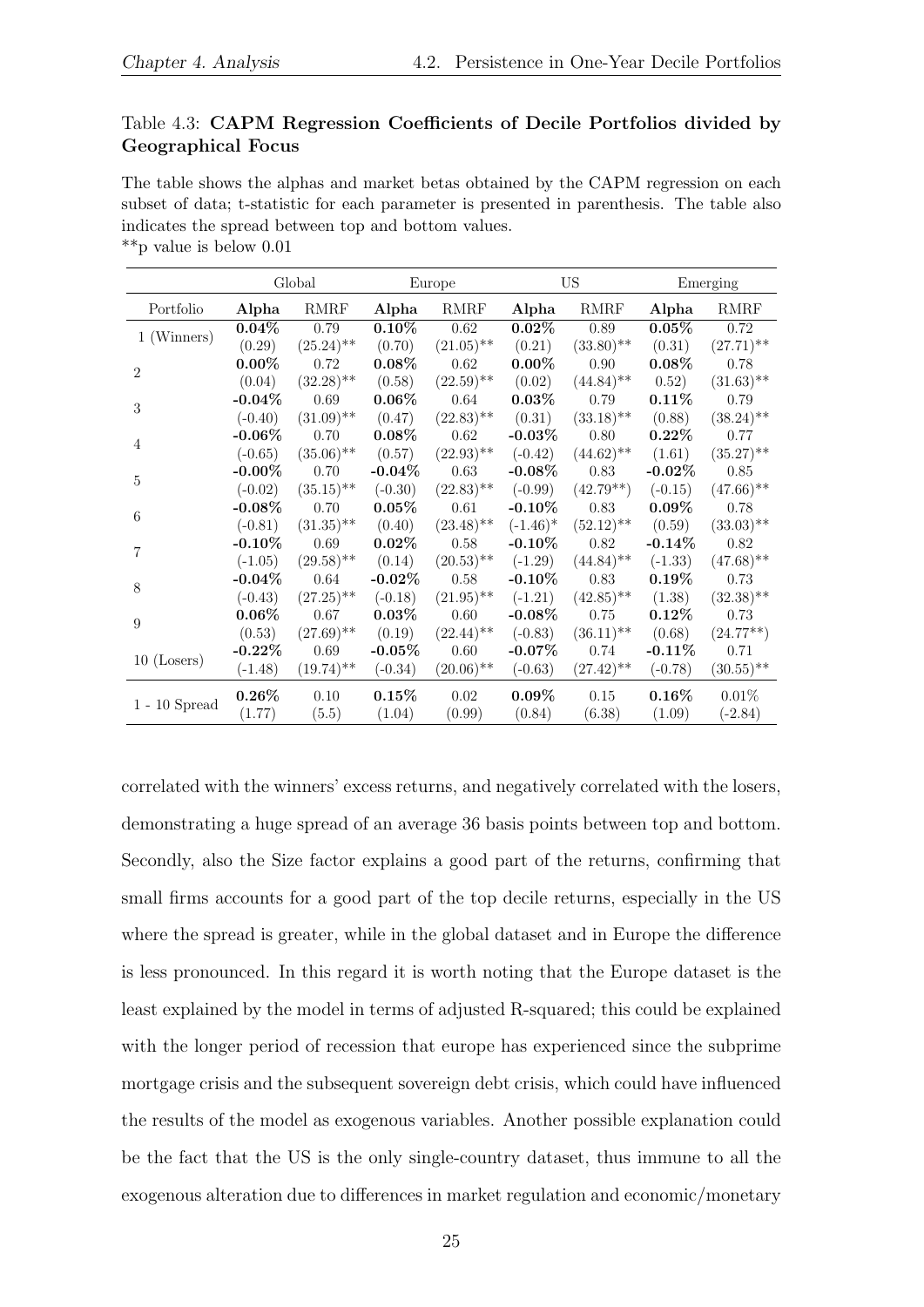policies that affect multi-countries datasets.

Nevertheless, in this case we can see a pattern reversal of the performance coefficients for which the top decile's alphas are always negative and the bottom decile's are always positive and this might hint at the fact that loss-making funds are actually trying to improve their situation, while top performers could earn more by making better decisions; although, p values from all datasets (not reported) show how we cannot consider the alphas statistically different from zero, as well as the differences between winners' and losers' portfolios. Conversely, the 1-10 spread is highly significant for Market and Momentum factor (p value below  $1\%$  in every dataset) and Size factor (p value below 5% for Europe and US)

<span id="page-25-0"></span>Table 4.4: Carhart 4-factor Regression on Global-focused Mutual Funds

|                |            |                                                           | Global                                          |             |              |               |
|----------------|------------|-----------------------------------------------------------|-------------------------------------------------|-------------|--------------|---------------|
| Portfolio      | Alpha      | <b>RMRF</b>                                               | Value                                           | Size        | Momentum     | Adj<br>$R-sq$ |
| 1 (Winners)    | $-0.12\%$  | 0.83                                                      | $-0.20$                                         | 0.27        | 0.27         | 0.749         |
|                | $(-1.04)$  | $(30.18)$ <sup>**</sup>                                   | $(-4)$ **                                       | $(4.75)$ ** | $(8.38)$ **  |               |
| $\mathfrak{D}$ | $-0.06\%$  | 0.74                                                      | $-0.08$                                         | $-0.02$     | 0.11         | 0.758         |
|                | $(-0.62)$  | $(32.42)$ **                                              | $(-1.91)$                                       | $(-0.42)$   | $(4.06)$ **  |               |
| 3              | $-0.06\%$  | 0.69                                                      | $-0.10$                                         | $-0.01$     | 0.05         | 0.735         |
|                | $(-0.59)$  | $(30.14)$ <sup>**</sup> $(-2.44)$ <sup>**</sup>           |                                                 | $(-0.14)$   | $(1.98)$ **  |               |
| $\overline{4}$ | $-0.06\%$  | 0.70                                                      | $-0.13$                                         | 0.13        | 0.03         | 0.791         |
|                |            | $(-0.66)$ $(34.55)$ <sup>**</sup> $(-3.58)$ <sup>**</sup> |                                                 | (3.15)      | (1.46)       |               |
| $\overline{5}$ | $0.02\%$   | 0.69                                                      | $-0.06$                                         | 0.03        | $-0.01$      |               |
|                | (0.21)     |                                                           | $(33.05)$ <sup>**</sup> $(-1.66)$ <sup>**</sup> | $(0.66)^*$  | $(-0.42)$    | 0.773         |
| 6              | $-0.05%$   | 0.69                                                      | $-0.11$                                         | 0.02        | $-0.01$      | 0.734         |
|                | $(-0.48)$  | $(29.49)$ <sup>**</sup> $(-2.71)$ <sup>*</sup>            |                                                 | (0.36)      | $(-0.43)$    |               |
|                | -0.04 $\%$ | 0.67                                                      | $-0.16$                                         | 0.09        | $-0.04$      |               |
| 7              | $(-0.43)$  | $(27.73)$ <sup>**</sup>                                   | $(-3.61)$                                       | (1.71)      | $(-1.53)^*$  | 0.718         |
|                | $0.05\%$   | 0.61                                                      | $-0.12$                                         | 0.06        | $-0.10$      |               |
| 8              | (0.51)     | $(25.1)$ <sup>**</sup>                                    | $(-2.72)$                                       | (1.22)      | $(-3.5)$ **  | 0.683         |
|                | $0.16\%$   | 0.64                                                      | $-0.12$                                         | 0.07        | $-0.11$      |               |
| 9              | (1.56)     | $(25.51)$ <sup>**</sup>                                   | $(-2.78)$                                       | $(1.3)$ **  | $(-3.91)$ ** | 0.692         |
|                | $0.03\%$   | 0.61                                                      | $-0.14$                                         | 0.24        | $-0.31$      |               |
| $10$ (Losers)  | (0.21)     | $(18.05)$ <sup>**</sup>                                   | $(-2.24)$                                       | $(3.36)$ ** | $(-7.89)$ ** | 0.590         |

\*p value is below  $5\%$ ; \*\*p value is below  $1\%$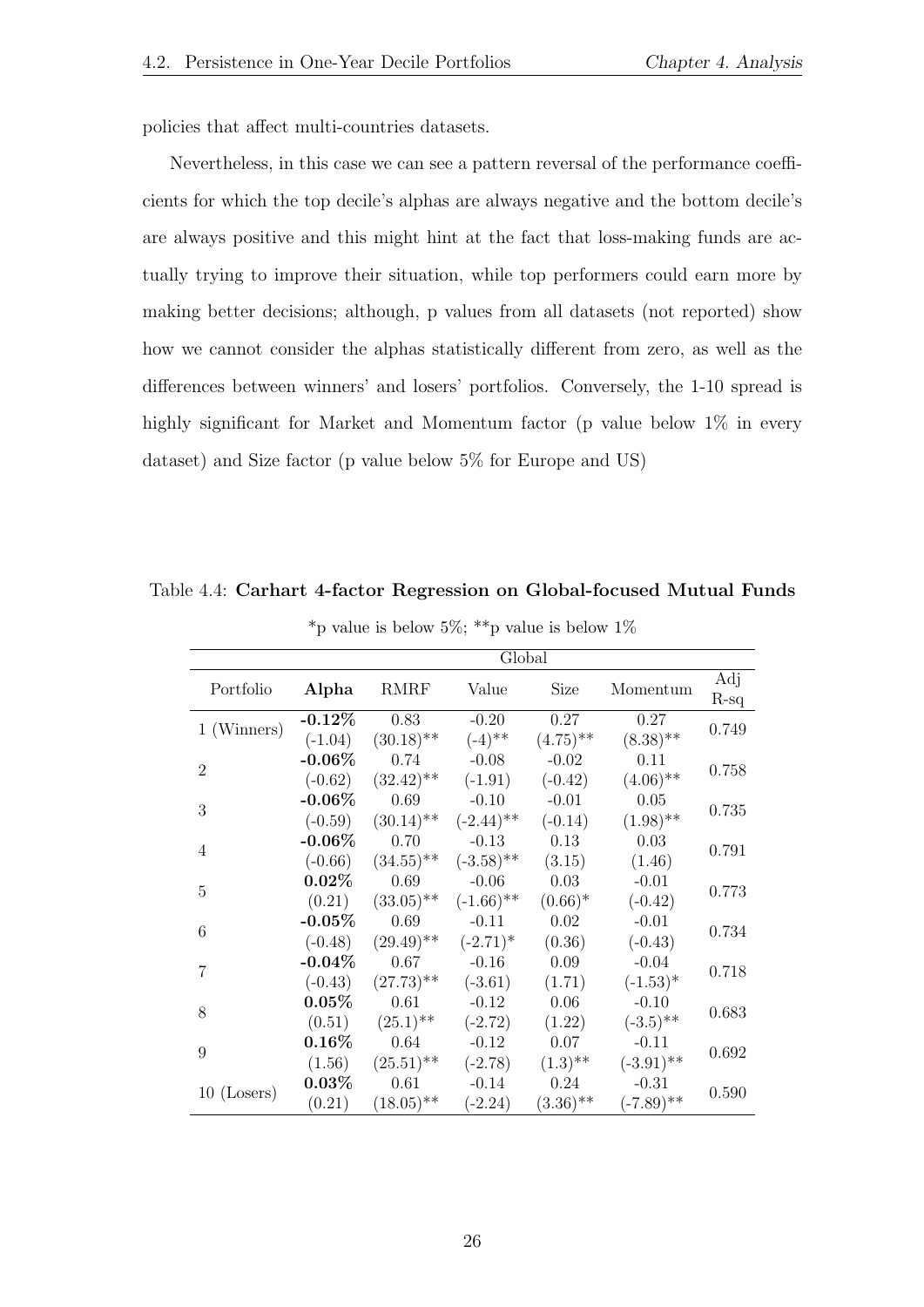<span id="page-26-0"></span>

|       |  |  |  | Table 4.5: Carhart 4-factor Regression on Europe and US-focused Mutual |  |
|-------|--|--|--|------------------------------------------------------------------------|--|
| Funds |  |  |  |                                                                        |  |

|                |               | Europe                                                                                     |                |          |                                   |               |  |  |  |
|----------------|---------------|--------------------------------------------------------------------------------------------|----------------|----------|-----------------------------------|---------------|--|--|--|
| Portfolio      | Alpha         | RMRF Value                                                                                 |                | Size     | Momentum                          | Adj<br>$R-sq$ |  |  |  |
| 1 (Winners)    | -0.03 $\%$    | 0.67                                                                                       | $-0.08$        | 0.06     | 0.13                              | 0.576         |  |  |  |
|                |               | $(-0.18)$ $(21.51)$ <sup>**</sup> $(-1.37)$ <sup>*</sup>                                   |                | (0.98)   | $(3.15)$ **                       |               |  |  |  |
| $\overline{2}$ | $0.01\%$      | 0.66                                                                                       | $-0.10$        | 0.05     | 0.08                              | 0.614         |  |  |  |
|                |               | $(0.06)$ $(22.51)$ <sup>**</sup> $(-1.8)$ <sup>*</sup>                                     |                | (0.76)   | $(2.05)^*$                        |               |  |  |  |
| 3              | $0.05\%$      | 0.66                                                                                       | $-0.15$        | $-0.08$  | 0.03                              | 0.599         |  |  |  |
|                |               | $(0.37)$ $(22.28)$ <sup>**</sup> $(-2.62)$ <sup>*</sup>                                    |                | $(-1.3)$ | (0.88)                            |               |  |  |  |
| 4              | $0.10\%$ 0.63 |                                                                                            | $-0.13$        | $-0.10$  | $0.00\,$                          | 0.561         |  |  |  |
|                |               | $(0.72)$ $(21.95)$ <sup>**</sup> $(-2.42)$ <sup>*</sup> $(-1.71)$                          |                |          | (0)                               |               |  |  |  |
| $\mathbf 5$    | $0.01\%$      |                                                                                            | $0.63$ $-0.11$ | $-0.12$  | $-0.03$                           | 0.622         |  |  |  |
|                |               | $(0.07)$ $(21.43)$ <sup>**</sup> $(-1.89)$ $(-1.97)$ $(-0.72)$                             |                |          |                                   |               |  |  |  |
| 6              | $0.11\%$      |                                                                                            | $0.62$ $-0.19$ | $-0.12$  | $-0.03$                           | 0.598         |  |  |  |
|                |               | $(0.87)$ $(22.67)$ <sup>**</sup> $(-3.66)$ <sup>*</sup> $(-2.16)$ <sup>*</sup> $(-0.81)$   |                |          |                                   |               |  |  |  |
| $\overline{7}$ | $0.13\%$      | 0.58                                                                                       | $-0.19$        | $-0.16$  | $-0.07$                           | 0.602         |  |  |  |
|                |               | $(0.92)$ $(19.44)$ <sup>**</sup> $(-3.37)$ <sup>*</sup> $(-2.63)$ $(-1.86)$                |                |          |                                   |               |  |  |  |
| 8              | $0.09\%$      | 0.58                                                                                       | $-0.24$        | $-0.12$  | $-0.07$                           | 0.602         |  |  |  |
|                |               | $(0.71)$ $(21.24)$ <sup>**</sup> $(-4.56)$                                                 |                |          | $(-2.08)$ $(-2.02)$ <sup>**</sup> |               |  |  |  |
| 9              | $0.22\%$      |                                                                                            | $0.58$ $-0.23$ | $-0.06$  | $-0.15$                           | 0.597         |  |  |  |
|                |               | $(1.68)$ $(21.16)$ <sup>**</sup> $(-4.29)$ <sup>**</sup> $(-1.07)$ $(-4.28)$ <sup>**</sup> |                |          |                                   |               |  |  |  |
|                |               | $0.23\%$ 0.57 $-0.26$                                                                      |                | $-0.04$  | $-0.22$                           | 0.570         |  |  |  |
| $10$ (Losers)  | (1.57)        | $(18.76)$ <sup>**</sup> $(-4.41)$ <sup>**</sup> $(-0.55)$                                  |                |          | $(-5.74)$ **                      |               |  |  |  |

 $^*\!p$  value is below  $5\%;$   $^{**}\!p$  value is below  $1\%$ 

#### (a) Carhart 4-factor Regression on US-focused Mutual Funds

|                |            | United States           |                  |                    |              |               |  |  |  |  |  |
|----------------|------------|-------------------------|------------------|--------------------|--------------|---------------|--|--|--|--|--|
| Portfolio      | Alpha      | <b>RMRF</b>             | Value            | <b>Size</b>        | Momentum     | Adj<br>$R-sq$ |  |  |  |  |  |
| 1 (Winners)    | $-0.09\%$  | 0.90                    | $-0.02$          | 0.24               | 0.17         | 0.816         |  |  |  |  |  |
|                | $(-0.88)$  | $(36.38)$ **            | $(-0.7)$         | $(7.26)$ **        | $(7.42)$ **  |               |  |  |  |  |  |
| $\overline{2}$ | $-0.03\%$  | 0.89                    | $-0.02$          | 0.10               | 0.05         | 0.852         |  |  |  |  |  |
|                | $(-0.33)$  | $(42.39)$ **            | $(-0.74)$        | $(3.6)$ **         | $(2.52)$ **  |               |  |  |  |  |  |
| 3              | $0.01\%$   | 0.79                    | 0.02             | 0.09               | 0.03         | 0.751         |  |  |  |  |  |
|                | (0.06)     | $(30.76)$ <sup>**</sup> | (0.56)           | (2.6)              | (1.46)       |               |  |  |  |  |  |
|                | - $0.03\%$ | 0.80                    | 0.00             | 0.01               | 0.00         |               |  |  |  |  |  |
| 4              | $(-0.38)$  | $(40.97)$ **            | (0.11)           | (0.24)             | $(-0.18)$    | 0.841         |  |  |  |  |  |
|                | $-0.07\%$  | 0.82                    | $-0.04$          | $-0.01$            | $-0.02$      |               |  |  |  |  |  |
| 5              | $(-0.79)$  | $(39.16)$ <sup>**</sup> | $(-1.36)$        | $(-0.2)$           | $(-0.84)$    | 0.83          |  |  |  |  |  |
|                | $-0.08\%$  | 0.81                    | $-0.01$          | 0.06               | $-0.03$      |               |  |  |  |  |  |
| 6              | $(-1.06)$  | $(47.47)$ <sup>**</sup> | $(-0.58)$        | (2.71)             | $(-2.18)$ ** | 0.882         |  |  |  |  |  |
|                | $-0.09\%$  | 0.81                    | $-0.02$          | 0.03               | $-0.02$      |               |  |  |  |  |  |
| 7              | $(-1.09)$  | $(40.83)$ <sup>**</sup> | $(-0.8)$         | $(1.05)$ **        | $(-0.9)$     | 0.843         |  |  |  |  |  |
|                | $-0.07\%$  | 0.83                    | $-0.01$          | $-0.06$            | $-0.05$      |               |  |  |  |  |  |
| 8              | $(-0.81)$  | $(39.88)$ **            |                  | $(-0.2)$ $(-2.11)$ | $(-2.48)$ *  | 0.835         |  |  |  |  |  |
|                | $-0.01\%$  | 0.72                    | $-0.07$          | $-0.02$            | $-0.08$      |               |  |  |  |  |  |
| 9              | $(-0.1)$   | $(32.85)$ <sup>**</sup> | $(-2.23)$        | $(-0.52)$          | $(-4.14)$ ** | 0.787         |  |  |  |  |  |
|                | $0.05\%$   | 0.70                    | $-0.06$          | $-0.08$            | $-0.16$      |               |  |  |  |  |  |
| $10$ (Losers)  | (0.42)     | $(25.42)$ **            | $\frac{1.51}{2}$ | $(-2.07)^*$        | $(-6.44)$ ** | 0.703         |  |  |  |  |  |

\*p value is below 5%; \*\*p value is below 1%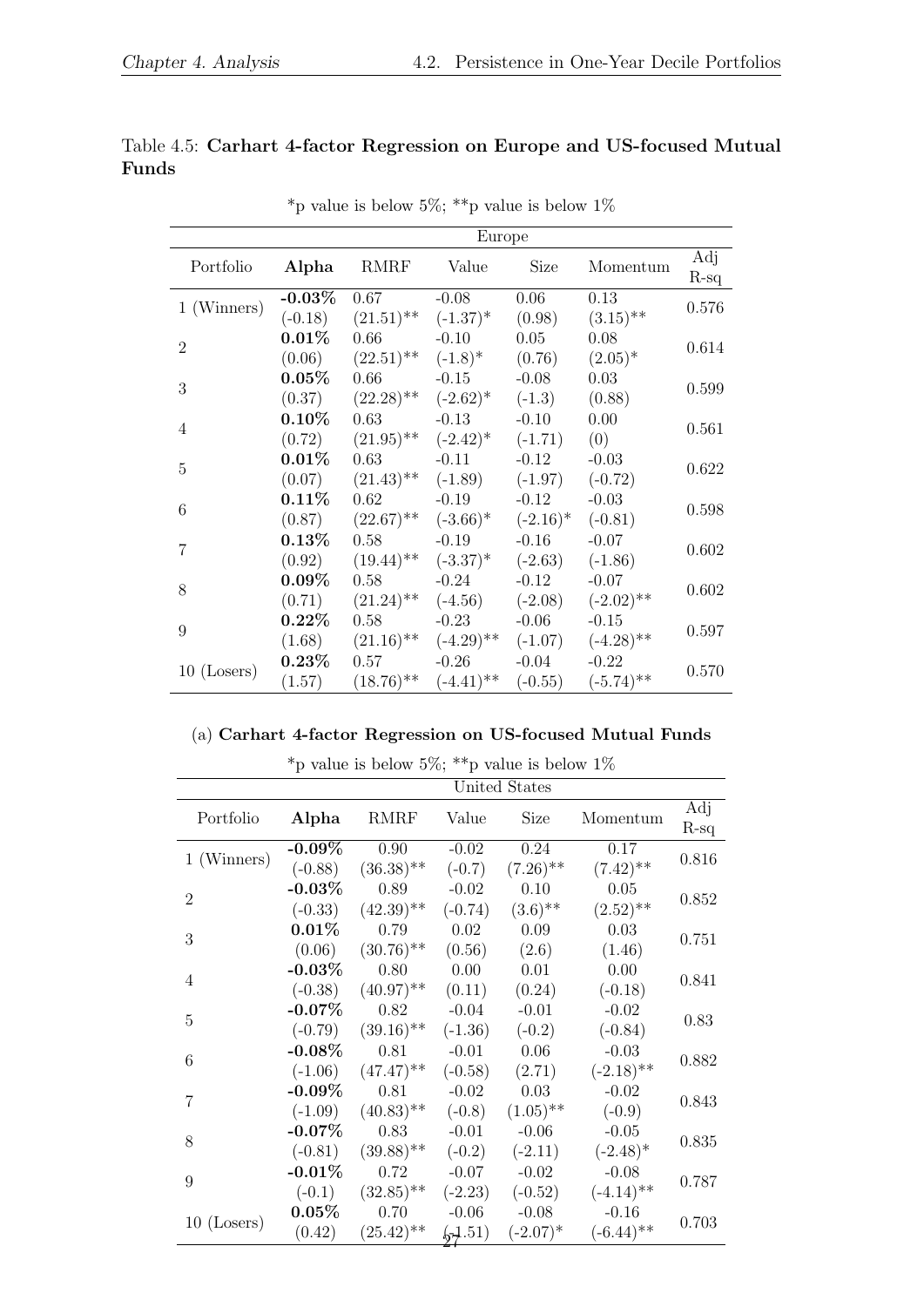#### <span id="page-27-1"></span>Table 4.6: Carhart 4-factor Regression on Emerging-focused Mutual Funds

|                |           |                                  |                        | <b>Emerging Markets</b> |            |               |
|----------------|-----------|----------------------------------|------------------------|-------------------------|------------|---------------|
| Portfolio      | Alpha     | <b>RMRF</b>                      | Value                  | Size                    | Momentum   | Adj<br>$R-sq$ |
| 1 (Winners)    | $-0.10\%$ | 0.73                             | 0.07                   | 0.05                    | 0.14       | 0.706         |
|                | $(-0.59)$ | $(26.82)$ **                     | (0.92)                 | (0.57)                  | $(2.34)^*$ |               |
| $\overline{2}$ | $0.09\%$  | 0.76                             | 0.01                   | $-0.17$                 | $-0.01$    | 0.757         |
|                | (0.57)    | $(29.17)$ **                     | (0.13)                 | $(-2.29)^*$             | $(-0.25)$  |               |
| 3              | $0.12\%$  | 0.78                             | 0.03                   | $-0.10$                 | $-0.03$    |               |
|                | (0.88)    | $(35.37)$ **                     | (0.52)                 | $(-1.55)$               | $(-0.55)$  | 0.819         |
| 4              | $0.17\%$  | 0.76                             | 0.08                   | $-0.16$                 | 0.01       | 0.796         |
|                | (1.19)    | $(32.72)$ <sup>**</sup> $(1.35)$ |                        | $(-2.39)^*$             | (0.23)     |               |
| $\mathbf 5$    | $-0.11\%$ | 0.85                             | 0.07                   | $-0.09$                 | $0.07\,$   | 0.877         |
|                | $(-0.97)$ | $(45.02)$ **                     | (1.48)                 | $(-1.58)$ **            | (1.88)     |               |
| 6              | $0.05\%$  | 0.76                             | 0.16                   | $-0.15$                 | $-0.04$    | 0.777         |
|                | (0.29)    | $(30.55)$ <sup>**</sup>          | $(2.32)$ <sup>**</sup> | $(-2.08)^*$             | $(-0.76)$  |               |
| 7              | $-0.20\%$ | 0.81                             | 0.02                   | $-0.20$                 | 0.06       | 0.881         |
|                | $(-1.72)$ | $(45.13)$ **                     | (0.5)                  | $(-3.94)$               | (1.54)     |               |
| 8              | $0.22\%$  | 0.71                             | 0.03                   | $-0.21$                 | $-0.03$    | 0.769         |
|                | (1.44)    | $(29.8)$ <sup>**</sup>           | (0.4)                  | $(-3.09)^*$             | $(-0.65)$  |               |
| 9              | $0.18\%$  | 0.73                             | $-0.13$                | $-0.09$                 | 0.01       | 0.654         |
|                | (0.93)    | $(23.17)$ <sup>**</sup>          | $(-1.48)$              | $(-1.01)$ **            | (0.14)     |               |
| $10$ (Losers)  | $0.05\%$  | 0.69                             | $-0.10$                | $-0.12$                 | $-0.13$    | 0.748         |
|                | (0.34)    | $(28.12)$ **                     | $(-1.47)$              | $(-1.76)$               | $(-2.5)$   |               |

\*p value is below 5%; \*\*p value is below 1%

#### <span id="page-27-0"></span>4.2.1 Performance Analysis on different subperiods

After the previous results, I decided to extend this research dividing the time frame into different subperiods. This choice derives from the will to isolate the possible influence of the dot-com bubble burst (which affects the sharp drop in prices between 2000 - 2003) and the subprime mortgage crisis (2008); thus, the subperiods considered are 1990 - 1999, 2000 - 2007 and 2008 - 2020 (all included). I selected the US focus Mutual Funds dataset since it showed the highest adjusted R-sq, and also in order to compare my results with Choi and Zhao [\(2020\)](#page-32-11).

Interestingly, I found that the first subperiod accounts for the majority of inexplicability in the 4 factor model, having the lowest adjusted R-sq (between 0.49 and 0.72), while both the subsequent periods shows high levels between 0.85 and 0.98. Moreover, I showed in Table [4.7](#page-29-0) how alphas have highly significant negative values for center ranks of the decile distribution for the period after the subprime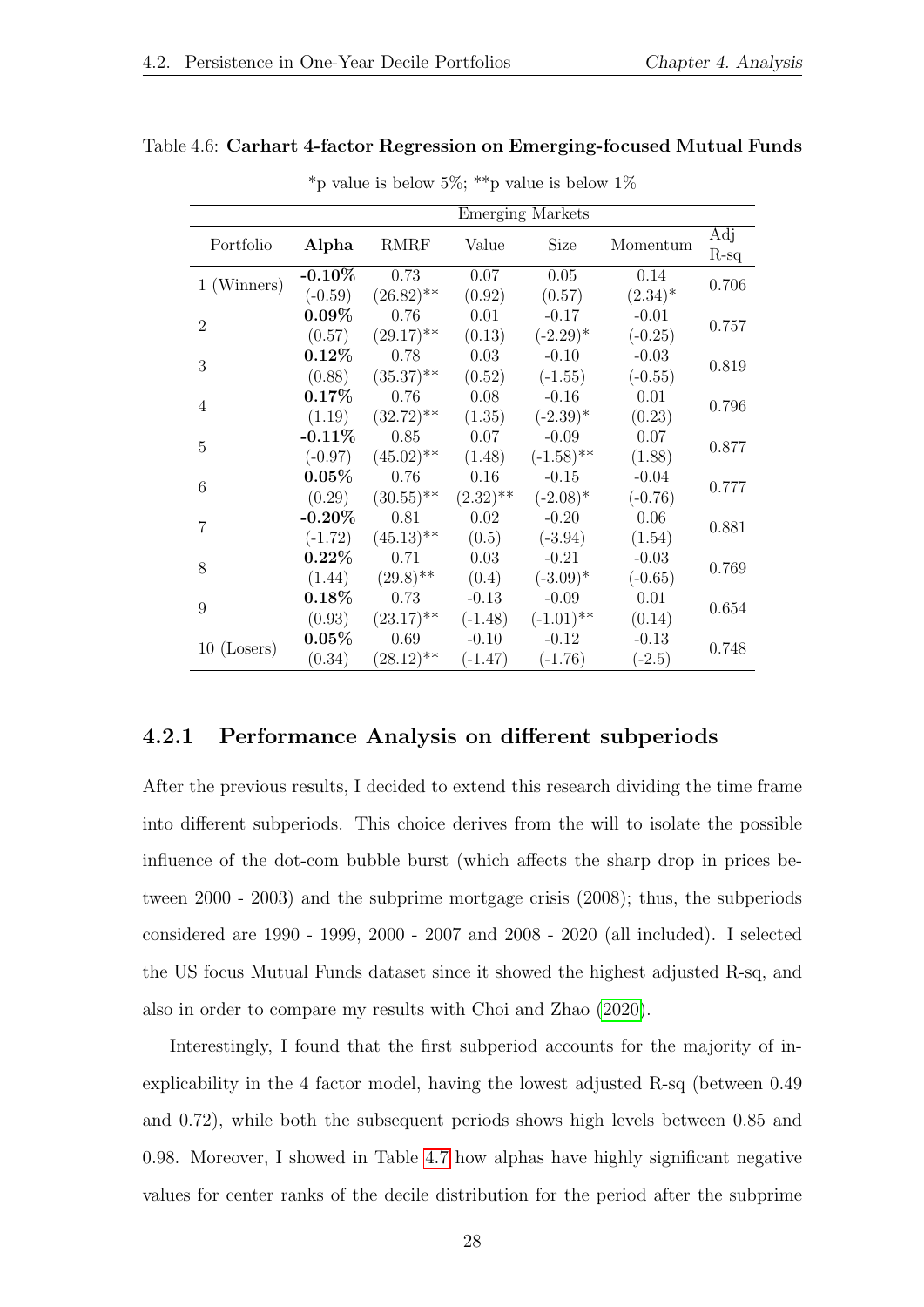crisis, even with high monthly excess returns, an evidence that these funds cannot achieve better results thanks to their management, but owe their growth principally to Market, Size and Value factors (that have very low p values, not reported); this result is also shared by some of the top-half of the decile distribution in the first subperiod. Anyhow, the difference between winners and losers portfolios is never significantly different from 0, if not for the CAPM alpha during the 2000 - 2002 period.

From this analysis I am tempted to conclude that either in a period of high market growth (the after-2008 crisis stock prices recover) we have no sufficient evidence of active managers' contribution to positive excess returns.

After repeating this same division for the other geographical focus, I confirmed that adjusted R-sq is lower in the first subperiod, probably mainly because it contains the least data across all my datasets, but at the same time I have found no evidence of statistically significant alphas and indeed p values very similar to those found for the complete timeframe analyzed in the previous section also for the other factors; for this reasons, I decided not to report them.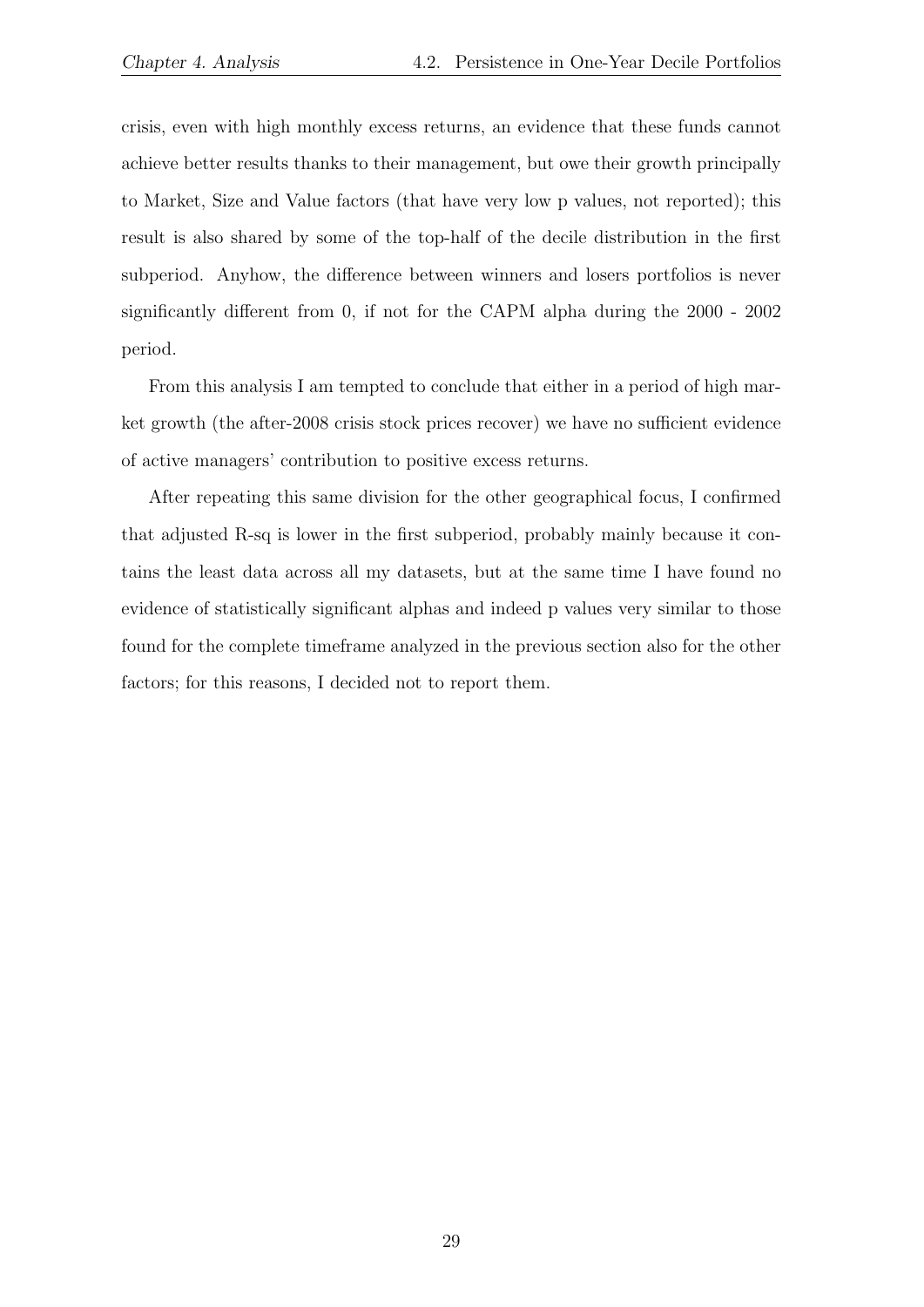| lphas for three subperiods of the US-focused Mutual Funds decile portiolios |
|-----------------------------------------------------------------------------|
| I                                                                           |
| <br> <br>                                                                   |
| $\ddot{\phantom{0}}$                                                        |
| $\ddot{\phantom{0}}$                                                        |
| くりり                                                                         |
|                                                                             |
|                                                                             |
| l                                                                           |
|                                                                             |
|                                                                             |
|                                                                             |
|                                                                             |
| l<br>١                                                                      |
| ļ                                                                           |
| I                                                                           |
| ı<br>İ                                                                      |
|                                                                             |
| l                                                                           |

|                 |                  |             | *p value is below 5%; **p value is below 1% |                  |                    |                        |                  |                           |                       |
|-----------------|------------------|-------------|---------------------------------------------|------------------|--------------------|------------------------|------------------|---------------------------|-----------------------|
|                 |                  | 1990 - 1999 |                                             |                  | $2000 - 2007$      |                        |                  | $2008 - 2020$             |                       |
| Portfolio       | $M$ ont $h$ ly   | 1-factor    | 4-factor                                    | $M$ onthly       | $1-factor$         | 4-factor               | ${\tt Counthly}$ | 1-factor                  | 4-factor              |
|                 | Return<br>Excess | Alpha       | Alpha                                       | Return<br>Excess | Alpha              | Alpha                  | Excess<br>Return | Alpha                     | Alpha                 |
|                 | $1.35\%$         | $0.34\%$    | $0.23\%$                                    | $0.13\%$         | $-0.04%$           | $-0.24%$               | 1.10%            | 0.05%                     | $-0.06\%$             |
|                 |                  | (1.28)      | (0.22)                                      |                  |                    |                        |                  |                           | $(-0.55)$             |
|                 | $1.22\%$         | $0.47\%$    | $0.45\%$                                    | $0.29\%$         | $(-0.27)$<br>0.13% | $( -1.75)$<br>0.04%    | $1.01\%$         | $(0.39)$<br>$0.00\%$      | $-0.07\%$             |
| $\mathcal Q$    |                  | $(2.20)*$   | $(0.96)^*$                                  |                  | (0.98)             | $(-0.34)$              |                  | (0.00)                    | $(-0.64)$             |
|                 | $0.90\%$         | $0.02\%$    | $-0.11\%$                                   | 0.09%            | $-0.08%$           | $-0.18\%$              | 0.90%            | $-0.08%$                  | $-0.15\%$             |
| ಌ               |                  | (0.08)      | (1.44)                                      |                  | $(-0.75)$          | $(-1.88)$              |                  | $(-1.15)$                 | $(-2.0)$ *            |
|                 | $1.03\%$         | $0.45\%$    | $0.33\%$                                    | $-0.12%$         | $-0.30%$           | $-0.31\%$              | 0.85%            | $-0.19\%$                 | $-0.21\%$             |
| ↤               |                  | $(2.09)*$   | (0.14)                                      |                  | $(-2.87)$          | $(-2.99)$              |                  | $-2.99$ <sup>**</sup>     | $-3.15$ <sup>**</sup> |
|                 | $1.26\%$         | $0.62\%$    | $0.73\%$                                    | $0.06\%$         | $-0.14\%$          | $-0.14%$               | $0.89\%$         |                           | $-0.19\%$             |
| LO              |                  | $(2.74)$ ** | $(0.45)$ **                                 |                  | (1.7)              | $(-0.98)$              |                  | $-0.16\%$<br>$(-3.06)$ ** | $-3.56$ <sup>**</sup> |
| ం               | $0.67\%$         | $-0.08%$    | $0.10\%$                                    | $0.03\%$         | $-0.14\%$          | $-0.08\%$              | $0.92\%$         | $-0.14\%$                 | $-0.18%$              |
|                 |                  | $(-0.37)$   |                                             |                  | $(-1.24)$          |                        |                  | $(-2.24)$ *               | $-2.96$ <sup>**</sup> |
| $\overline{ }$  | $0.61\%$         | $-0.09%$    | $(3.11)$<br>$0.03\%$                        | $-0.07\%$        | $-0.25%$           | $(-1.25)$<br>$-0.23\%$ | $0.88\%$         | $-0.15\%$                 | $-0.15\%$             |
|                 |                  | $(-0.46)$   | (1.42)                                      |                  | $(-3.08)$          | $(-2.77)$              |                  | $(-1.97)$ *               |                       |
|                 | $1.24\%$         | $0.33\%$    | $0.39\%$                                    | $0.00\%$         | $-0.17%$           | $-0.12\%$              | 0.90%            | $-0.13\%$                 | $(-2.04)^*$<br>-0.15% |
| $\infty$        |                  | (1.29)      | $(-0.41)$                                   |                  | $(-1.29)$          | $(-0.93)$              |                  |                           | $(-1.89)^*$           |
|                 | 0.77%            | $0.18\%$    | 0.24%                                       | $-0.18%$         | $-0.36\%$          | $-0.26\%$              | $0.91\%$         | $(-1.66)$<br>-0.11%       | $-0.06%$              |
| ౧               |                  | (0.75)      | (2.01)                                      |                  | $(-2.37)$          | $(-1.74)$              |                  | $(-1.28)$<br>0.06%        | $(-0.67)$             |
|                 | $0.80\%$         | $-0.04\%$   | 0.5%                                        | $-0.45%$         | $-0.70\%$          | $-0.54%$               | $0.97\%$         |                           | $0.10\%$              |
| 10 (Losers)     |                  | $(-0.20)$   | (0.89)                                      |                  | $(-3.12)$          | $(-2.47)$              |                  | (0.51)                    | (0.75)                |
|                 | 0.55%            | $0.38\%$    | $0.18\%$                                    | $0.58\%$         | $0.74\%$           | $0.78\%$               | $0.13\%$         | $-0.01\%$                 | $-0.16\%$             |
| $1 - 10$ Spread | (98)             | (1.07)      | (0.5)                                       | $(-0.84)$        | $(2.24)$ *         | (1.15)                 | $(-0.28)$        | $(-0.05)$                 | $(-0.95)$             |

<span id="page-29-0"></span>4.2. Persistence in One-Year Decile Portfolios Chapter 4. Analysis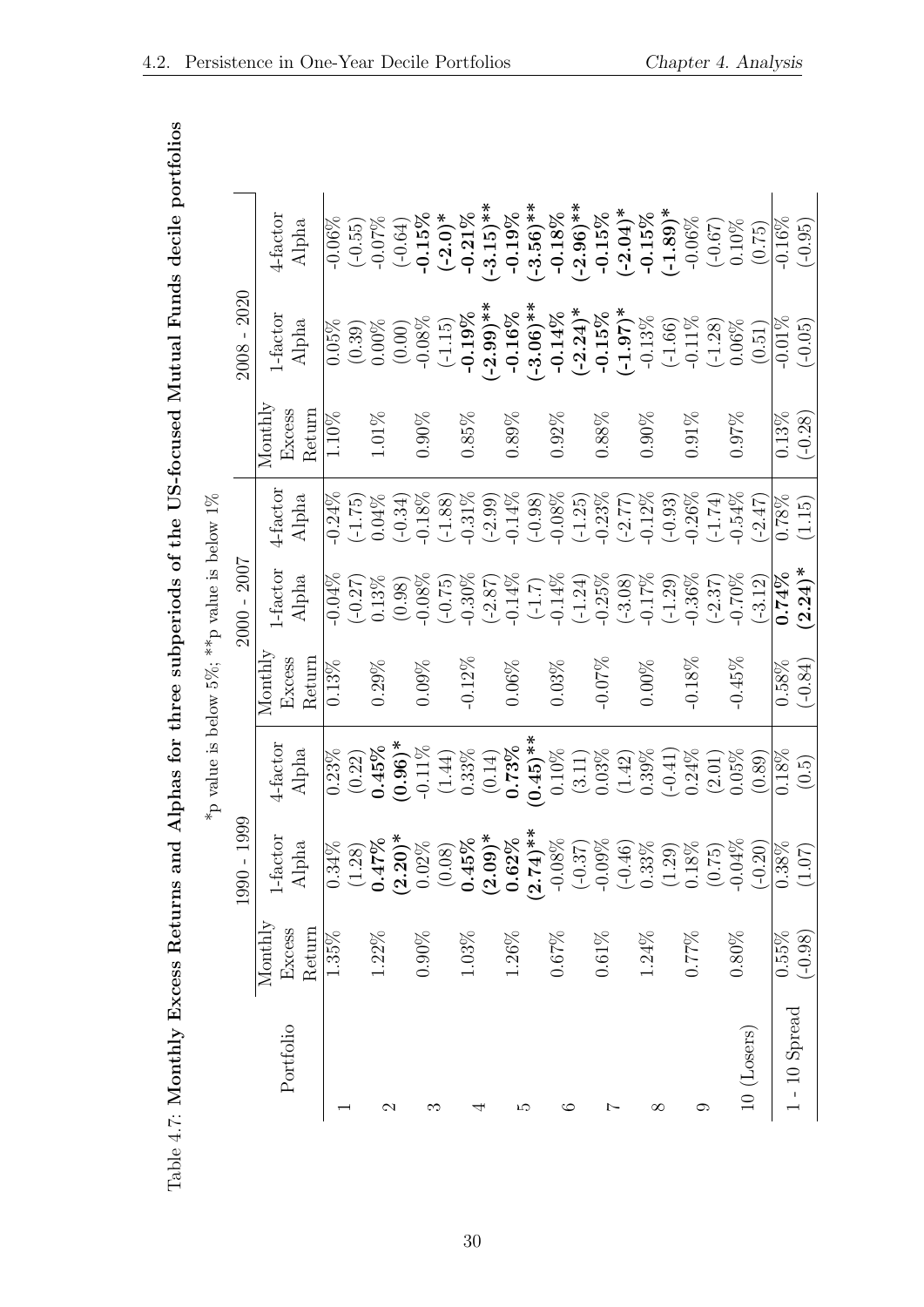### <span id="page-30-0"></span>Chapter 5

### Conclusion

This research was intended to extend Carhart's analysis regarding a possible shortterm persistence in Mutual Fund performance to the population of European funds and to a more recent time frame of returns. The main effort in doing so has been the data-set gathering and construction which took me the most time, not having available a complete and accessible source. Therefore, I think the python code I wrote for the Thomas Reuters Eikon DataStream API represents an important contribution of this thesis, that is completely replicable for every research that needs to access the API for any kind of fund characteristic in a straightforward manner. Another important prerogative of my code is the fact that it takes into account the survivorship bias, being able to download returns even for inactive or merged funds. The only step requested outside the python environment is the fund screening process, which is pretty easy and detailed on the Eikon DataStream platform using the filtering system it provides; once the LipperIDs are downloaded, everything is performed using a few Python functions that download the data, clean it and transform in a neat table.

For the same reason, also the code I wrote for the data analysis manages to achieve the same purpose of simplicity and cleanliness. I created my functions from scratch and despite I ran into some missteps due to my previous inexperience with the language, I managed to build a real module for this particular kind of quantile portfolios construction as well as CAPM, Fama and French 3 Factor and Carhart's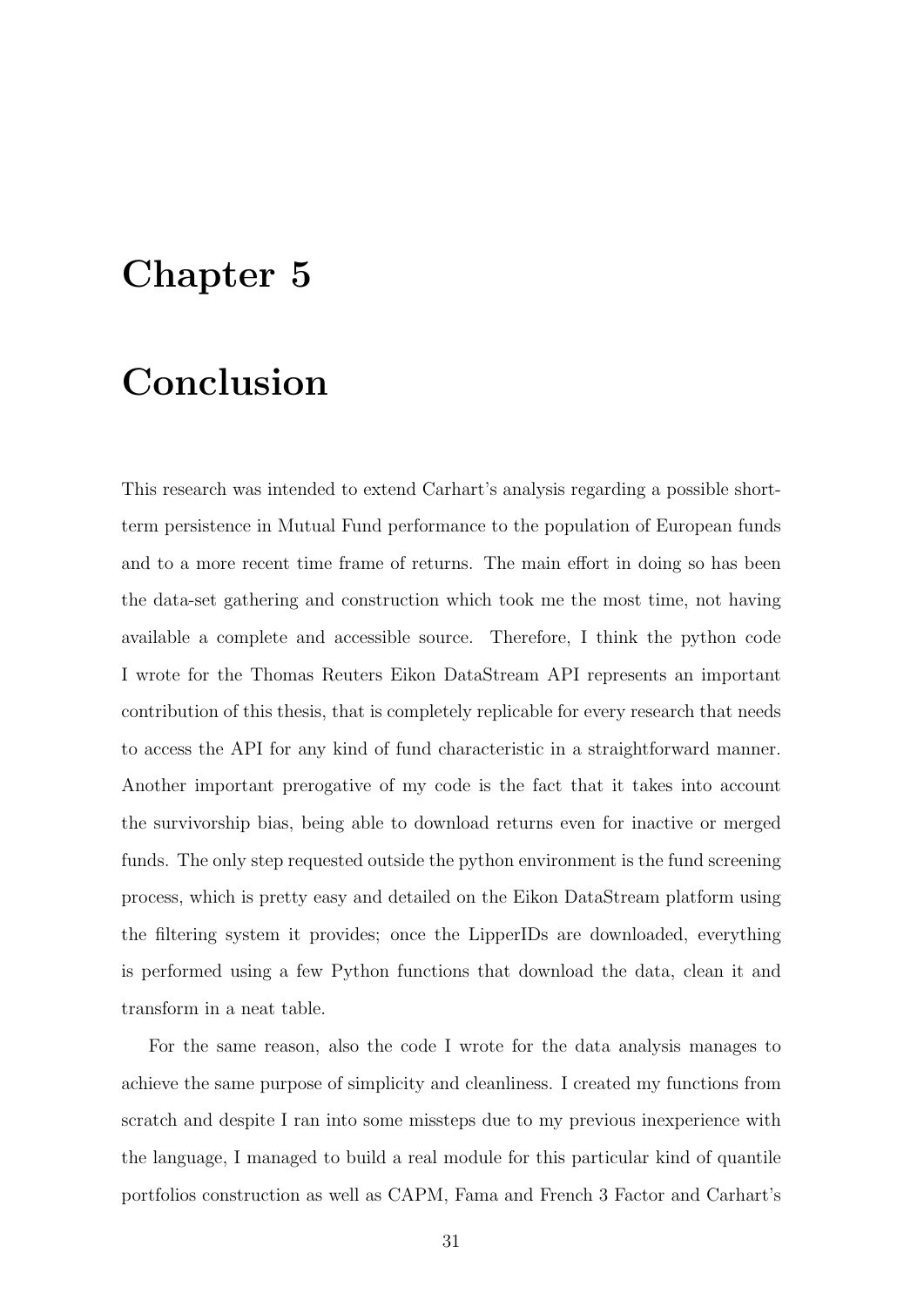4 factor regression, in addition to the presentation of the results. This module is certainly improvable, but still it is ready for repeating this process with any kind of time-series and regressors.

As for the results of my analysis, I can summarize a few conclusions: first of all I demonstrated the correctness of the process by being able to achieve virtually the same outputs with a similar time frame of Choi and Zhao [\(2020\)](#page-32-11), who themselves replicated the Carhart [\(1997\)](#page-32-1) results with the same data-set which I had no access to. Secondly, I found evidences of short-term performance persistence in different geographical focus subsets of Mutual Funds; I also showed that this persistence is more erratic if not negligible in Emerging Markets, and it is instead more pronounced in both Europe and Global equity investments as well as in the US, even including the subprime crisis period in the time frame. Finally, I demonstrated through a 4-factor model which incorporates a Momentum exploiting factor, that there are no evidence for presuming that active management is able to achieve better results than a market benchmark index. Indeed, my results shows greater alphas for losers portfolios than for winners, thus I am tempted to conclude that if there were ETFs based on momentum and the 3-factor models that would not do worse than the actively managed funds, this would imply that best performing managers would be using their differential information, if any, to achieve worse returns.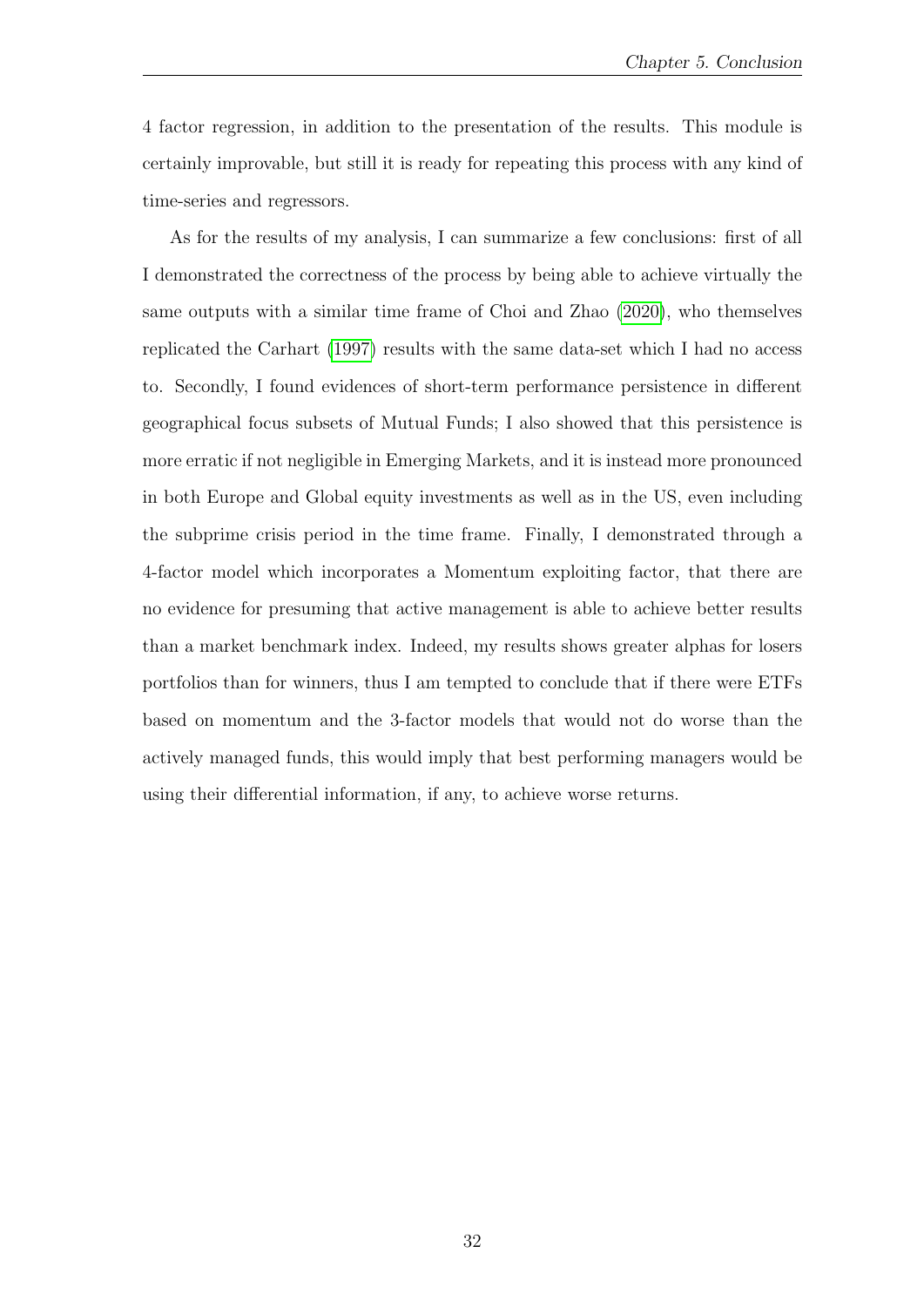## Bibliography

- <span id="page-32-3"></span>Brown, Stephen J. and William N. Goetzmann (1995). "Performance persistence". In: The Journal of Finance 50, pp. 679-698. DOI: [https://onlinelibrary.](https://doi.org/https://onlinelibrary.wiley.com/doi/epdf/10.1111/j.1540-6261.1995.tb04800.x) [wiley.com/doi/epdf/10.1111/j.1540-6261.1995.tb04800.x](https://doi.org/https://onlinelibrary.wiley.com/doi/epdf/10.1111/j.1540-6261.1995.tb04800.x).
- <span id="page-32-1"></span>Carhart, Mark M. (1997). "On Persistence in Mutual Fund Performance." In: The Journal of Finance 52.1, pp. 57–82. URL: [https://www.jstor.org/stable/](https://www.jstor.org/stable/2329556?seq=1) [2329556?seq=1](https://www.jstor.org/stable/2329556?seq=1).
- <span id="page-32-11"></span>Choi, James J and Kevin Zhao (2020). Did Mutual Fund Return Persistence Persist? Working Paper 26707. National Bureau of Economic Research. poi: [10.3386/](https://doi.org/10.3386/w26707) [w26707](https://doi.org/10.3386/w26707). url: <http://www.nber.org/papers/w26707>.
- <span id="page-32-6"></span>Elton, Edwin J., Martin J. Gruber, and Christopher R. Blake (1996). "The Persistence of Risk-Adjusted Mutual Fund Performance". In: The Journal of Business 69.2, pp. 133–157. url: <http://www.jstor.org/stable/2353461>.
- <span id="page-32-5"></span>Elton, Edwin J. et al. (1993). "Efficiency with Costly Information: A Reinterpretation of Evidence from Managed Portfolios". In: The Review of financial studies 6.1, pp. 1–22. url: <https://www.jstor.org/stable/2961987>.
- <span id="page-32-9"></span>Fama, Eugene F. and Kenneth R. French (1993). "Common risk factors in the returns on stocks and bonds". In: Journal of Financial Economics 33.1, pp. 3–56. issn: 0304-405X. DOI: [https://doi.org/10.1016/0304-405X\(93\)90023-5](https://doi.org/https://doi.org/10.1016/0304-405X(93)90023-5).
- <span id="page-32-10"></span>French, Kenneth R. (n.d.). Kenneth R. French - Data Library. URL: [http://mba.](http://mba.tuck.dartmouth.edu/pages/faculty/ken.french/data_library.html) [tuck . dartmouth . edu / pages / faculty / ken . french / data \\_ library . html](http://mba.tuck.dartmouth.edu/pages/faculty/ken.french/data_library.html) (visited on 2021).
- <span id="page-32-2"></span>Goetzmann, William N. and Roger G. Ibbotson (1994). "Do winners repeat? Patterns in mutual fund performance". In: The Journal of Portfolio Management 20.2, pp. 9–18. doi: [https://doi.org/10.3905/jpm.1994.9](https://doi.org/https://doi.org/10.3905/jpm.1994.9).
- <span id="page-32-4"></span>Grinblatt, Mark and Sheridan Titman (1992). "The Persistence of Mutual Fund Performance". In: The Journal of finance 47.5, pp. 1977-1984. DOI: https: [//doi.org/10.2307/2329005](https://doi.org/https://doi.org/10.2307/2329005).
- <span id="page-32-7"></span>Harvey, Andrew C. (1990). The Econometric Analysis of Time Series. The London School of Economics, p. 211. URL: https://books.google.it/books?id= [yKQN62Itmg0C&printsec=frontcover&hl=it&source=gbs\\_ge\\_summary\\_r&](https://books.google.it/books?id=yKQN62Itmg0C&printsec=frontcover&hl=it&source=gbs_ge_summary_r&cad=0#v=onepage&q&f=false) [cad=0#v=onepage&q&f=false](https://books.google.it/books?id=yKQN62Itmg0C&printsec=frontcover&hl=it&source=gbs_ge_summary_r&cad=0#v=onepage&q&f=false).
- <span id="page-32-0"></span>Hendricks, Darryll, Jayendu Patel, and Richard Zeckhauser (1990). Hot Hands in Mutual Funds: The Peristence of Performance, 1974-87. 3389. 1050 Massachusetts Avenue, Cambridge, MA: National Bureau of Economic Research. DOI: [https:](https://doi.org/https://doi.org/10.3386/w3389) [//doi.org/10.3386/w3389](https://doi.org/https://doi.org/10.3386/w3389).
- <span id="page-32-8"></span>— (1993). "Hot hands in mutual funds: Short-run persistence of performance". In: The Journal of Finance  $48.1$ , pp.  $93-130$ . URL: https://www.jstor.org/ [stable/2328883?pq-origsite=summon&seq=1](https://www.jstor.org/stable/2328883?pq-origsite=summon&seq=1).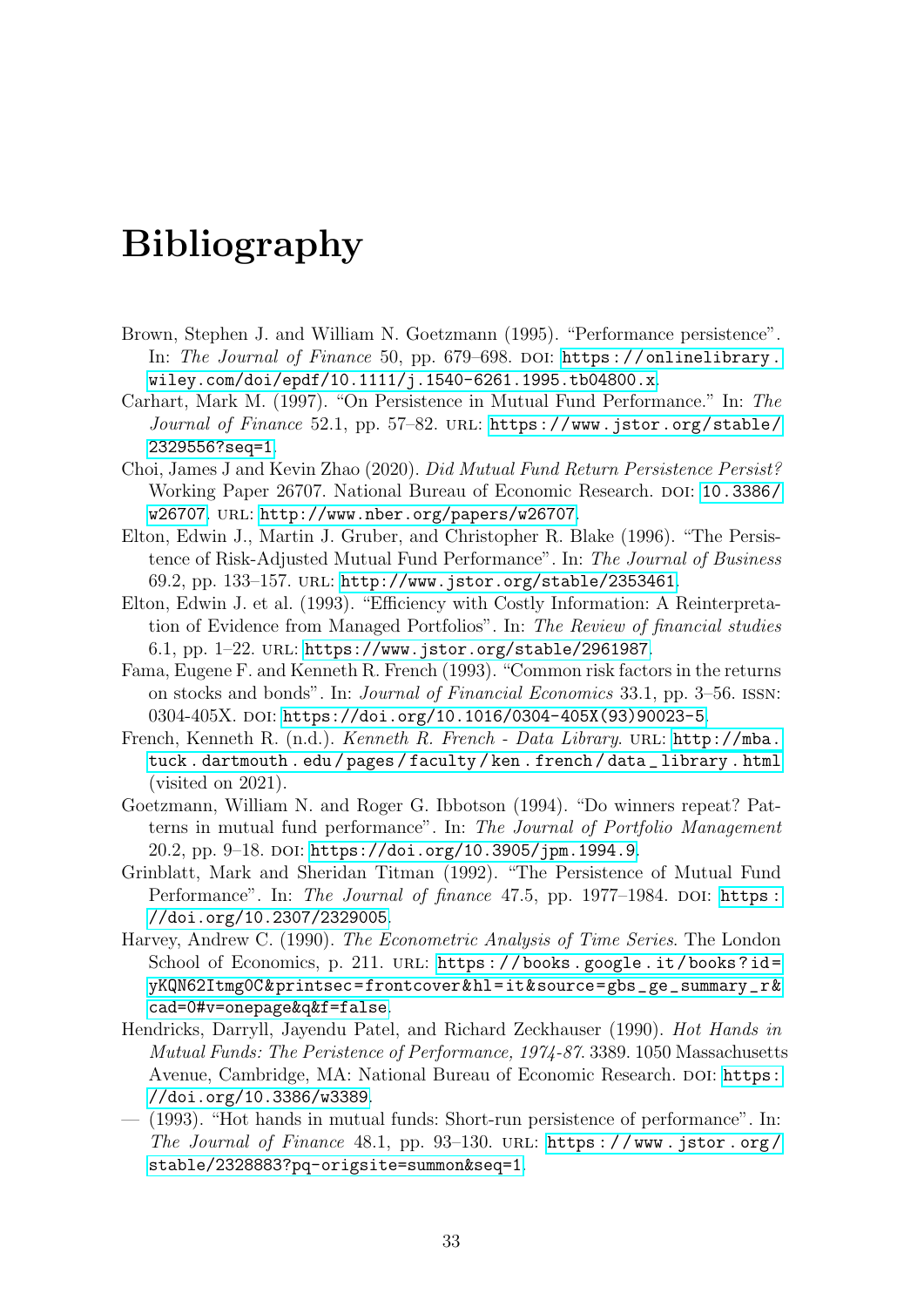- <span id="page-33-1"></span>Jegadeesh, Narasimham and Sheridan Titman (1993). "Returns to buying winners and selling losers: Implications for stock market efficiency". In: The Journal of Finance 48.1, pp. 65-91. DOI: [https://doi.org/10.2307/2328882](https://doi.org/https://doi.org/10.2307/2328882).
- <span id="page-33-2"></span>Sharpe, William F. (1964). "Capital Asset Prices: A Theory of Market Equilibrium Under Conditions of Risk". In: The Journal of Finance 19.3, pp. 425–442.
- <span id="page-33-0"></span>Wermer, Russ (1997). Momentum investment strategies of mutual funds, performance persistence, and survivorship bias. Boulder, CO.: Graduate School of Business and Administration, University of Colorado. URL: https://www. [researchgate.net/profile/Russ\\_Wermers/publication/228392513\\_Momentu](https://www.researchgate.net/profile/Russ_Wermers/publication/228392513_Momentum_Investment_Strategies_of_Mutual_Funds_Performance_Persistence_and_Survivorship_Bias/links/004635147704180867000000.pdf)m\_ [Investment\\_Strategies\\_of\\_Mutual\\_Funds\\_Performance\\_Persistence\\_and\\_](https://www.researchgate.net/profile/Russ_Wermers/publication/228392513_Momentum_Investment_Strategies_of_Mutual_Funds_Performance_Persistence_and_Survivorship_Bias/links/004635147704180867000000.pdf) [Survivorship\\_Bias/links/004635147704180867000000.pdf](https://www.researchgate.net/profile/Russ_Wermers/publication/228392513_Momentum_Investment_Strategies_of_Mutual_Funds_Performance_Persistence_and_Survivorship_Bias/links/004635147704180867000000.pdf).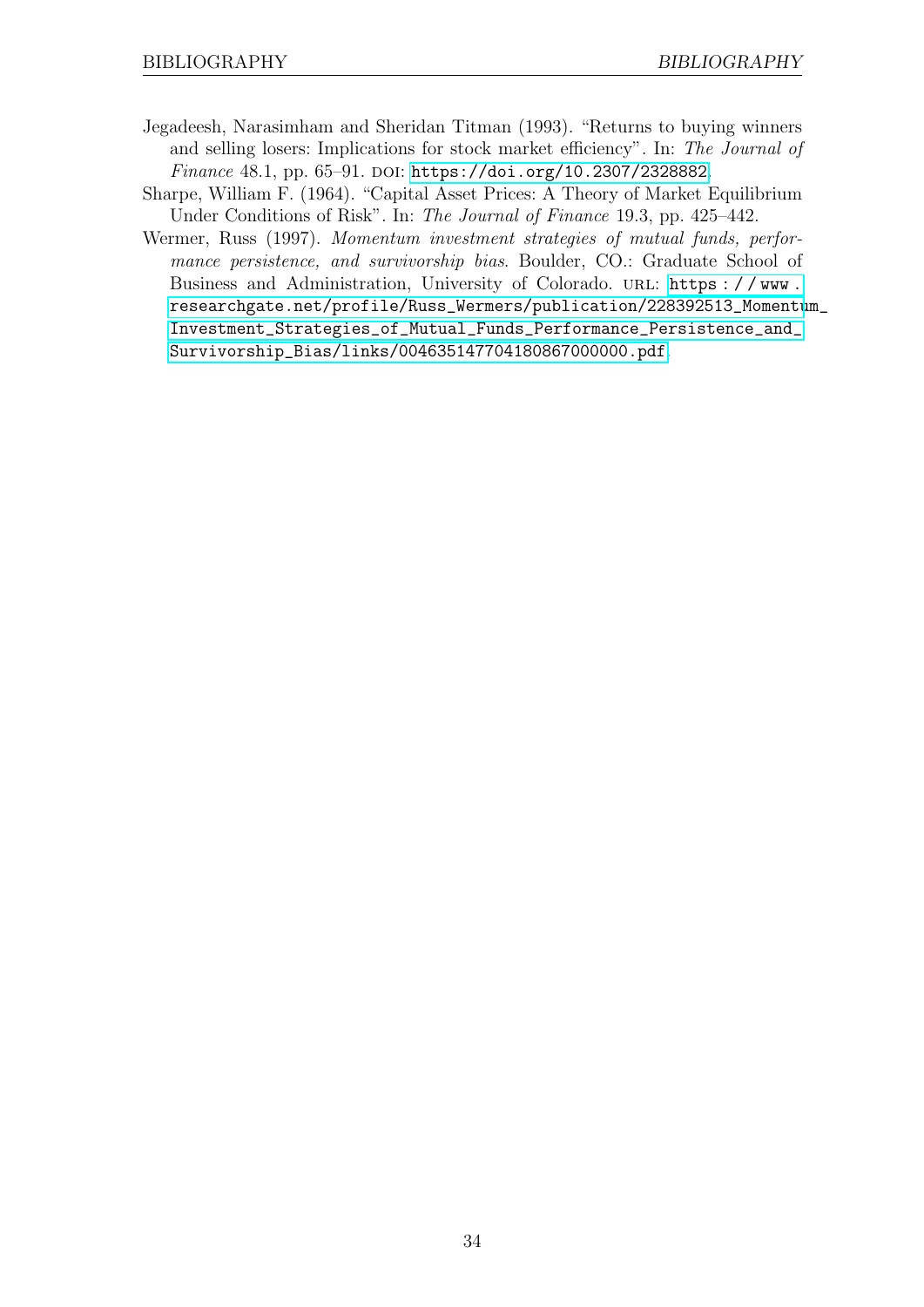### <span id="page-34-0"></span>Appendix A

# **Code**

### <span id="page-34-1"></span>A.1 Data Gathering code

```
1 % load_ext autoreload
2 % autoreload 2
3 % matplotlib inline
4 import pandas as pd
5 import pandas_datareader as web
6 import risk_kit as rk
7 import statsmodels . api as sm
8 import numpy as np
9 import eikon as ek
10 from tqdm import tqdm
11 from varname import nameof
12
13 #set key for accessing API
14 ek . set_app_key ('b0 ************************************30 ')
15
16 ## import selected fund list from csv
17 global_funds = pd.DataFrame (pd.read_excel ('data/primary_funds/
     global_primary . xlsx ') )
18 europe_funds = pd . DataFrame ( pd . read_excel ('data / primary_funds /
     europe_primary . xlsx ') )
19 emerging_funds = pd . DataFrame ( pd . read_excel ('data / primary_funds /
     emerging_primary.xlsx'))
20 usa_funds = pd . DataFrame ( pd . read_excel ('data / primary_funds /
     usa_primary . xlsx ') )
21
22 lipper_global = global_funds. T.iloc[0]. to_list()
23 lipper_europe = europe_funds. T.iloc[0]. to_list()
24 lipper_emerging = emerging_funds . T . iloc [0]. to_list ()
25 lipper_usa = usa_funds. T.iloc[0]. to_list()
26
27 # Retrive RIC codes from LipperIDs
28 ric_europe , error_ric_europe = get_ric ( lipper_europe , geo ='europe '
     \lambda29 ric_emerging, error_ric_emerging = get_ric (lipper_emerging, geo='
     emerging')
30 ric_usa , error_ric_usa = get_ric ( lipper_usa , geo ='usa ')
31 ric_global, error_ric_global = get_ric (lipper_global, geo='global')
32
33 # Data Gathering
```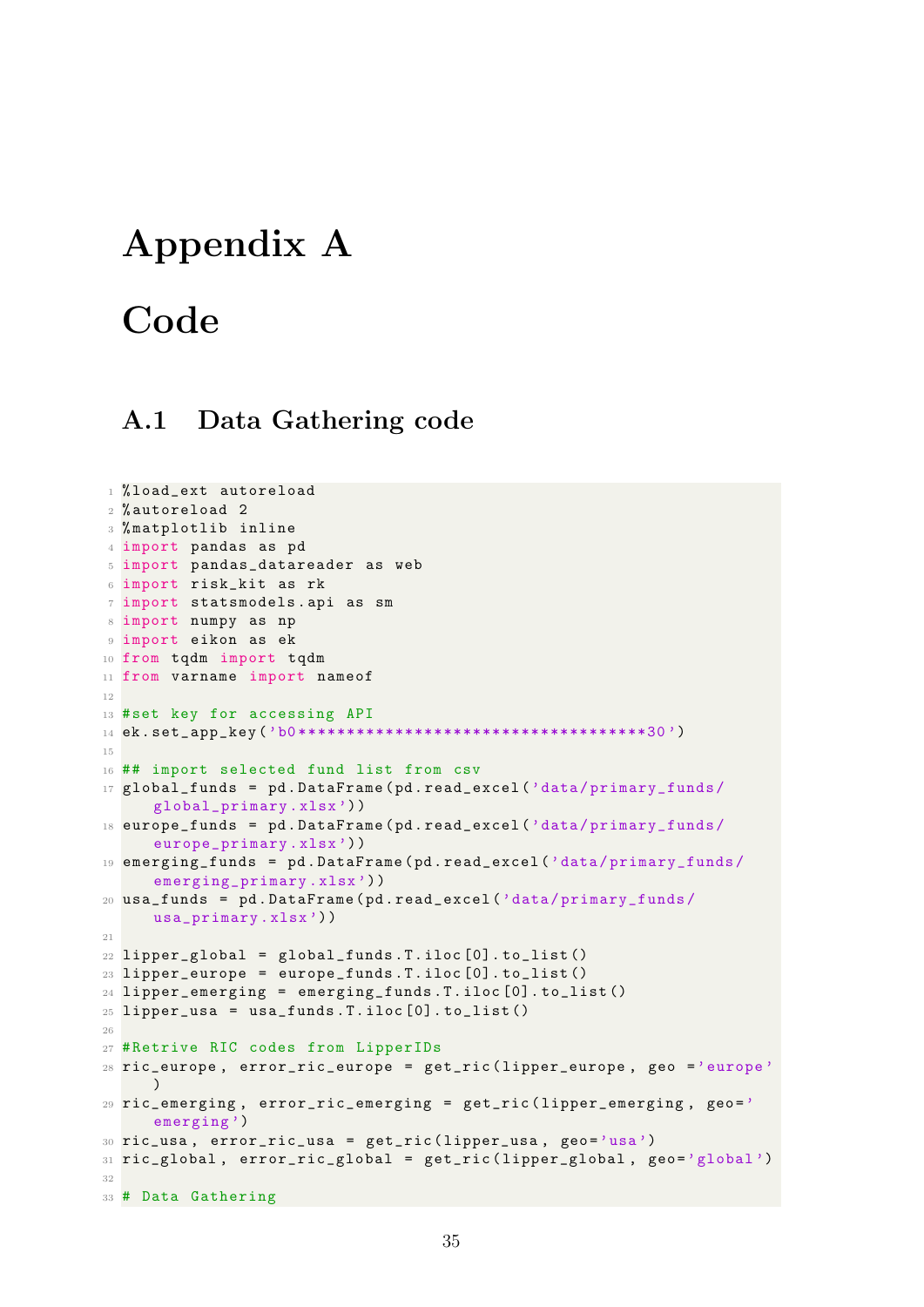```
34 data_europe, error_data_europe = get_eikon_data (geo='europe')
35 data_global , error_data_global = get_eikon_data ( geo ='global ')
36 data_emerging, error_data_emerging = get_eikon_data (geo='emerging')
37 data_usa, error_data_usa = get_eikon_data (geo='usa')
38
39 # Converting DataFrames into Pivot Tables
40 # import data precedently saved
41 data_europe = pd . read_csv ('data / primary_funds / data_europe . csv ',
     index_col ='Date ')
42 data_europe = data_europe . drop ( columns =[ 'Total Exp. Ratio ','Unnamed
     : 0']).dropna()
43 data_europe.index = pd. to_datetime (data_europe.index, format='%Y-%m
     -\%d').to_period('M')
44 # convert data into pivot table
45 data_europe_pivot = pd . pivot_table ( data_europe , index ='Date ',
     columns ='Name ', values ='Value ', aggfunc ='first ')
46 # data_europe_pivot = data_europe_pivot . pct_change (). round (6)
47 data_europe_pivot . to_csv ('data / pivot / data_europe_pivot . csv ')
```
### <span id="page-35-0"></span>A.2 Analysis code

```
2 % load_ext autoreload
3 % autoreload 2
4 % matplotlib inline
5 import pandas as pd
6 pd . reset_option ('max_rows ')
7 import pandas_datareader as web
8 import thesis_kit as tk
9 import statsmodels. api as sm
10 import numpy as np
11 import eikon as ek
12 from tqdm import tqdm
13 import risk_kit as rk
14 import scipy . stats
15 from sklearn . metrics import r2_score
16
17 data_global_pivot = tk.get_pivot (geo='global')
18 data_global_pivot = tk.replace_outliers (data_global_pivot)
19
20 data_europe_pivot = tk.get_pivot (geo='europe')
21 data_europe_pivot = tk . replace_outliers ( data_europe_pivot )
22
23 data_usa_pivot = tk.get_pivot (geo='usa')
24 data_usa_pivot = tk.replace_outliers (data_usa_pivot)
25
26 data_emerging_pivot = tk.get\_pivot(geo='emerging')27 data_emerging_pivot = tk . replace_outliers ( data_emerging_pivot )
28
29 # showing funds summary stats
30 fund_summary_stats ( data_global_dead ) . round (1)
31
32 # portfolios construction
33 \quad n = 1034 p_global = tk . get_quantiles_portfolios ( data_global_pivot ,
   n_portfolios = n )
```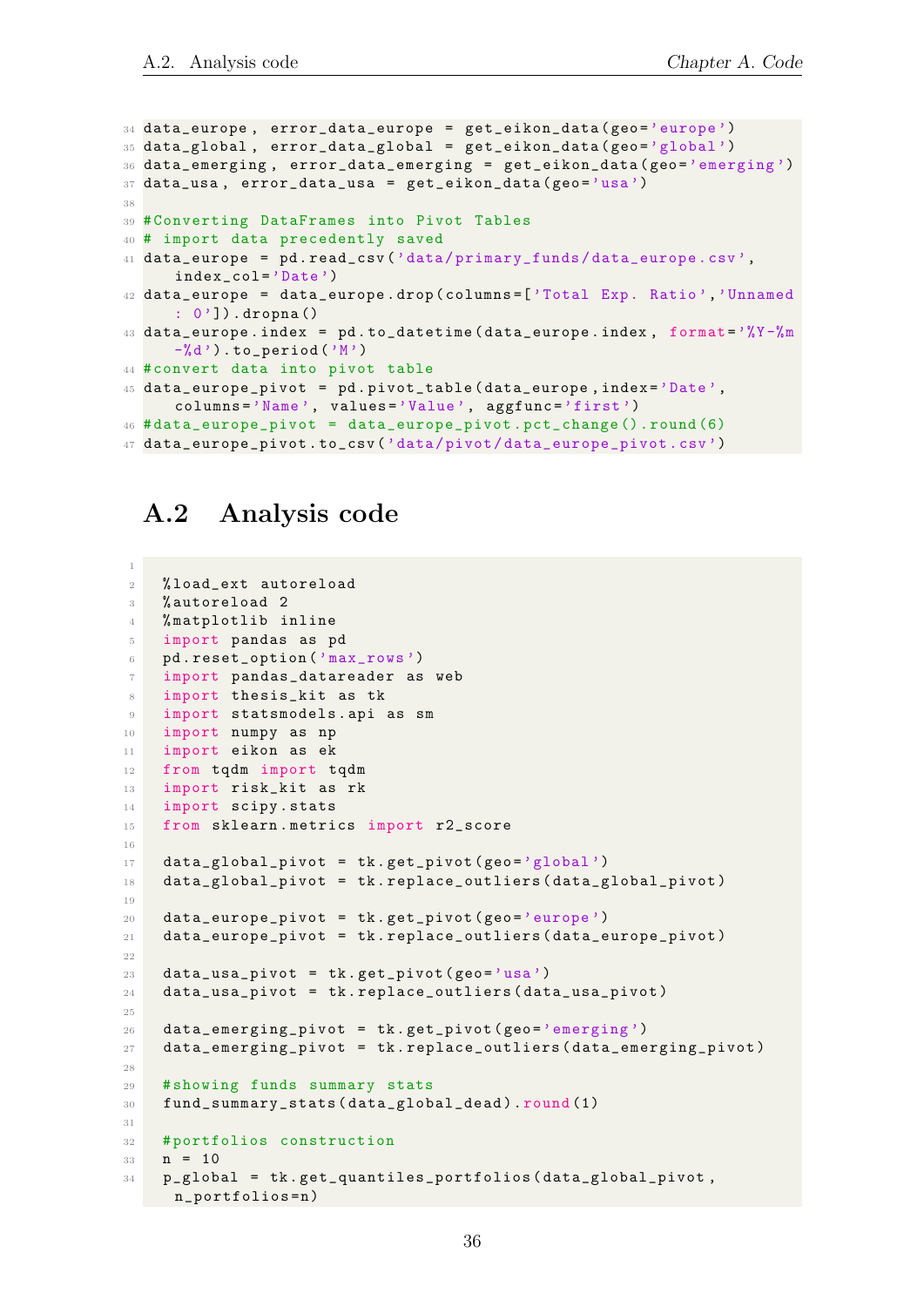```
35 p_europe = tk . get_quantiles_portfolios ( data_europe_pivot ,
     n_portfolios = n )
36 p_usa = tk . get_quantiles_portfolios ( data_usa_pivot , n_portfolios = n
     )
37 p_emerging = tk . get_quantiles_portfolios ( data_emerging_pivot ,
     n_portfolios = n )
38
39 # showing results summary
40 mean_global = tk . excess_ret_mean ( p_global , fff_global )
41 std_global = p_global.std() * 10042 mean_europe = tk . excess_ret_mean ( p_europe , fff_europe )
43 std_europe = p_europe . std () *100
44 mean_usa = tk . excess_ret_mean ( p_usa , fff_usa )
45 std_ussa = p_ussa.std() * 10046 mean_emerging = tk . excess_ret_mean ( p_emerging , fff_emerging )
47 std_emerging = p_emerging . std () *100
48 mean_results = pd . concat ([ mean_global , std_global , mean_europe ,
     std_europe , mean_usa , std_usa , mean_emerging , std_europe ] , axis =1)
49 mean_results.columns = ['global','std','europe','std','usa','std'
     ,'emerging ','std ']
50 mean_results . round (2)
51
52 # uploading fama and french factors + momentum factor
53 fff_global , mom_global = tk.get_ff_file(geo='developed')
54 fff_europe , mom_europe = tk . get_ff_file ( geo ='europe ')
55 fff_usa, mom_usa = tk.get_ff_file(geo='usa')
56 fff_emerging , mom_emerging = tk . get_ff_file ( geo ='emerging ')
57
58 # calculating and displaying regression coefficients
59 # output = 'coeff ' for parameters , 'pvals ' for p-values , 't- stat '
     for t-statistic, 'adj_r2' for adjusted R-squared
60 global_coeff = tk . get_regression_coeff ( fff_global , p_global , ff =
     True, output='coeff')
61 pd . concat ([global_coeff ['Alpha']*100, global_coeff [['Mkt-RF','
     Value','Size','Momentum']]], axis = 1).round(3)
62 europe_coeff = tk . get_regression_coeff ( fff_europe , p_europe , ff =
     True, output = 'pvals')
63 pd . concat ([europe_coeff ['Alpha'], europe_coeff [['Mkt-RF','Value',
     'Size ','Momentum ']]] , axis = 1) . round (3)
64 usa_coeff = tk . get_regression_coeff ( fff_usa , p_usa , ff = True , output
     ='t-stat')
65 pd . concat ([ usa_coeff ['Alpha '] , usa_coeff [[ 'Mkt -RF ','Value ','Size '
     ,'Momentum ']]] , axis = 1) . round (3)
66 emerging_coeff = tk . get_regression_coeff ( fff_emerging , p_emerging
     , ff = True, output = 'adj_T2')
67 pd. concat ([emerging_coeff ['Alpha'], emerging_coeff [['Mkt-RF','
     Value','Size','Momentum']]], axis = 1).round (3)
```
#### <span id="page-36-0"></span>A.3 Module of functions

1

```
2 # DATA GATHERING
3
4 def get_ric (lipper_list, geo = 'europe'):
5 \qquad \qquad '''
   Retrives ric codes from a list of lipperIDs
```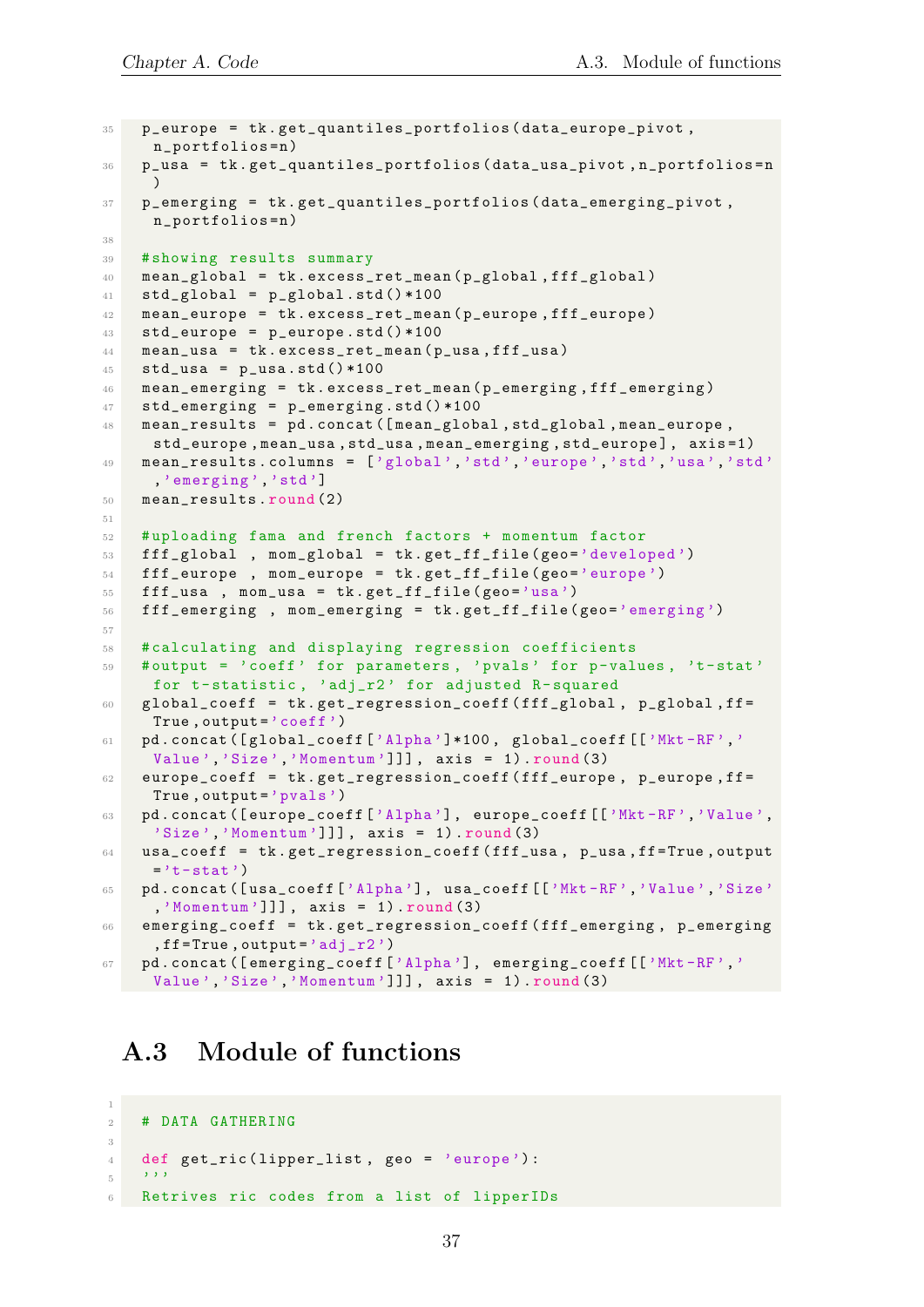```
7 ''''
8 ric_list = pd . read_csv ('data / primary_funds / ric_ '+ geo +'. csv ')
9 ric_list = ric_list. T. iloc[1]. to_list()
10 error_list = []
11 for i in tqdm (lipper_list [len(ric_list):]):
12 try:
13 ric, none = ek.get_data([str(i)], 'TR.RIC')
14 ric_list.append (ric.iloc [0,1])
15 except :
16 error_list.append(i)
17 break
18 pd . Series (ric_list) . to_csv ('data/primary_funds/ric_'+geo+'.csv')
19 return ric_list , error_list
20
21 def get_eikon_data (geo = 'europe'):
22 \cdot 7223 from a list of Ric codes , gather access to the Eikon API
24 requesting monthly Net Asset Value and Total Expense Ratio for
     each
25 '''''
26 ric_list = pd . read_csv ('data / primary_funds / ric_ '+ geo +'. csv ')
27 ric_list = ric_list.dropna().T.iloc[1].to_list()
28 \text{diz}_df2 = {}29 error_list = []
30 data = pd . read_csv ('data / primary_funds / data_ '+ geo +'.csv ')
31 count = 0
32 for i in tqdm (ric_list [len(np.unique(data.Ric)):]):
33 try:
34 count += 1
35 diz_df = {}
36 name, err1 = ek.get_data([i],['TR.FundName'])
37 values, err2 = ek.get_data([i],['TR.NETASSETVAL.date', 'TR.
     NETASSETVAL ','TR. FundTER '] ,{" SDate ":" 19620101 "," EDate ":" 20201101
     ", 'Frq''' CM' })
38 diz_df ['Ric'] = i
39 diz_df ['Name '] = name ['Fund Name ']
40 diz_df ['Date'] = np.array(values ['Date']41 diz_df ['Value '] = np . array ( values ['Net Asset Value '])
42 diz_df ['Total Exp. Ratio'] = np.array (values ['Total Expense Ratio
     '])
43 diz_df2 ["\{\}" format (count)] = diz_df
44 except :
45 error_list.append(i)
46 break
47 data_nested = pd . DataFrame ( diz_df2 ) . T
48 data unnested = unnesting (data nested , ['Date', 'Value', 'Total Exp.
      Ratio']).reset_index().drop('index', axis = 1)
49 data_final = data . append ( data_unnested )
50 data_final = data_final.drop(columns=['Unnamed: 0'])
51 data_final . to_csv('data/primary_funds/data_'+geo+'.csv')
52 return data_final , error_list
53
54 def unnesting (df, explode):
55 idx = df . index . repeat ( df [ explode [0]]. str.len () )
56 df1 = pd. concat ([
57 pd . DataFrame ({ x : np . concatenate ( df [ x ]. values ) }) for x in explode
     ], axis=1)58 df1. index = idx
```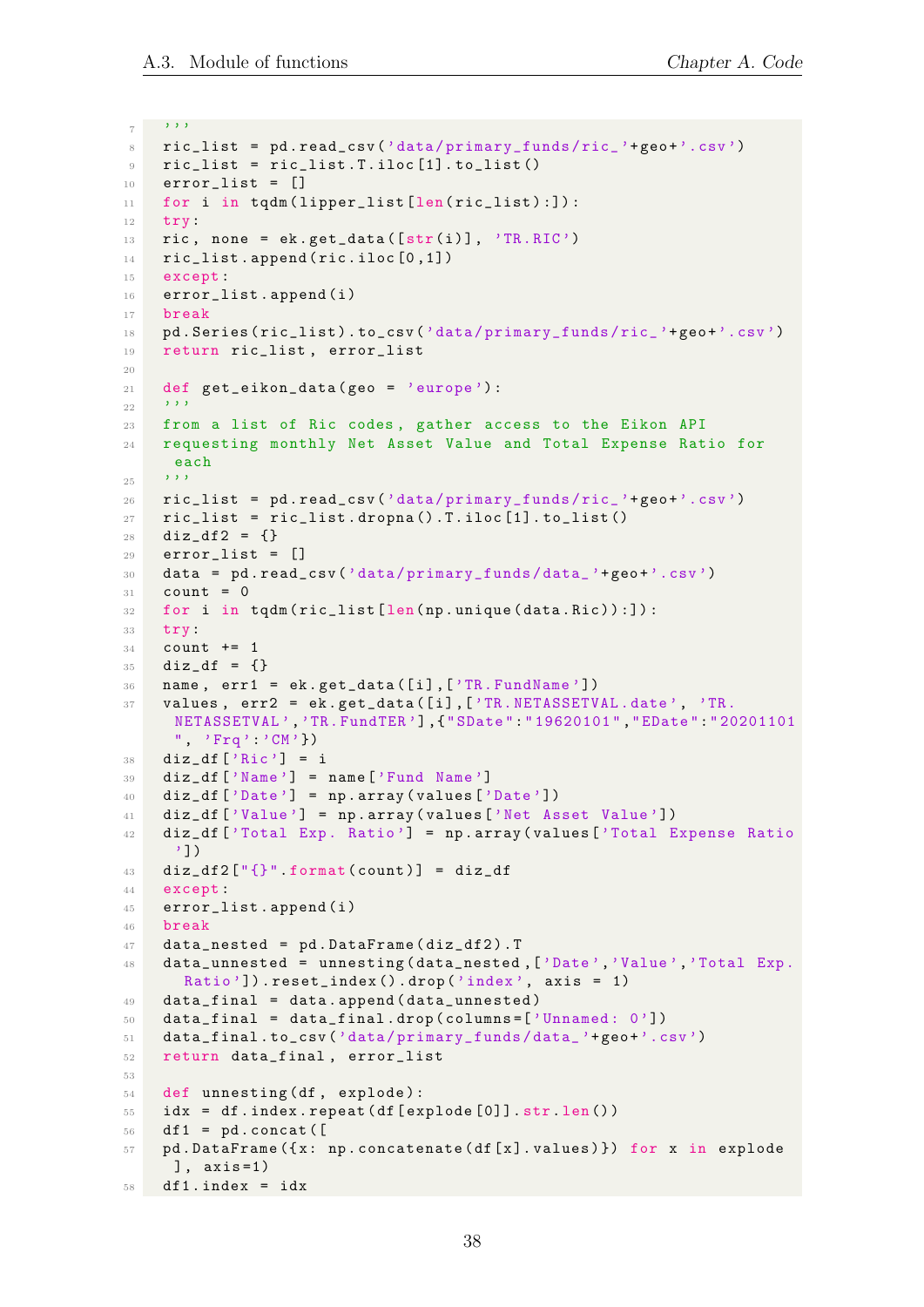```
59 return df1.join(df.drop(explode, 1), how='left')
60
61 # ANALYSIS
62
63 def get_pivot (geo='europe'):
6465 import data precedently saved
66 ''''
67 df = pd.read_csv('data/primary_funds/data_'+geo+'.csv',index_col=
     'Date')
68 df = df.drop(columns=['Total Exp. Ratio','Unnamed: 0']).dropna()
69 df.index = pd.to_datetime (df.index, format=\sqrt[9]{Y-\frac{9}{9}m-\frac{9}{9}d}).to_period (
      'M')
70 # convert data into pivot table
71 pivot = pd . pivot_table ( df , index ='Date ', columns ='Name ', values ='
     Value', aggfunc='first')
72 pivot = pivot.pct_change().round(6)
73 pivot . to_csv ('data / pivot / data_ '+ geo +'_pivot .csv ')
74 return pivot
75
76 def replace_outliers ( df ) :
77 ''''
78 Clean a dataframe from the values otside the 1st and 99th
     percentile
79 '''
80 lb = df.quantile (0.01)81 ub = df. quantile (0.99)82 df_new = df [(df < ub) & (df > lb)]
83 return df_new
84
85 def fund_summary_stats(df):
86 ''''
87 Returns a DataFrame of statistics for a group of fund returns
88 ''''
89 living = delete_funds (df, dead=True)
90 dead = delete_funds (df, dead=False)
91
92 tot_n = len(df.columns), len((df.iloc[-1]).dropna()), len(df.
     columns) - len((df.iloc[-1]).dropna())93 avg_n = df . apply (lambda x: x. count (), axis=0) . mean ()
94 avg_age = df. apply (lambda x: x. count (), axis=1). mean ()/12
95
96 return pd. DataFrame ({
97 'Total Number': tot_n,
98 'Avg Number' : avg_n,
99 'Avg Age' : avg age
100 }, index = ['All', 'Live Funds', 'Dead Funds']). round (2)
101
102 def annualize_returns (r, periods_per_year=12):
103 ''''
104 Annualizes a set of returns
105 You should infer the number of periods per year
106 ''''
107 compound_growth = (1+r).prod()
108 n_periods = r.shape [0]109 return compound_growth **( periods_per_year / n_periods ) -1
110
111 def annualize_pivot(df):
```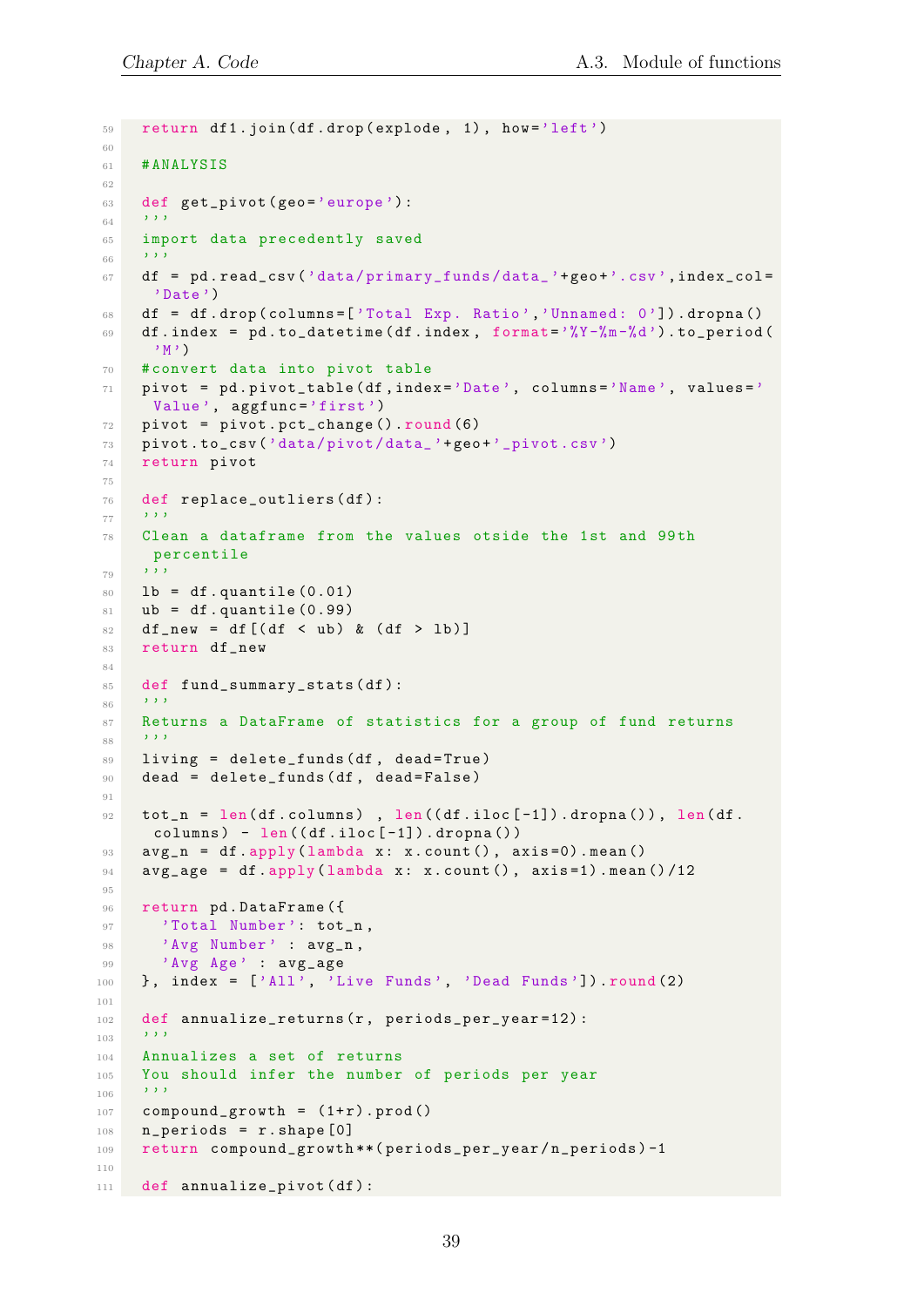$112$  ''''

```
113 Runs the annualization of monthly returns on a DataFrame
114 '''''
115 df = df.reset_index()
116 df = df.groupby (df.Date.dt.year).aggregate (annualize_returns, 12).
     drop ('Date ', axis =1)
117 return df
118
119 def get_ff_file ( geo = 'usa ') :
_{120} ''''
121 Load the Fama and French 3 Factors + momentum factor for the
     specified geo focus
122 Possible Geo: .global
123 . europe
124 .usa (default)
125 . emerging
126 '''
127 fff = pd.read_csv('data/factors')+geo' - fff.csv', header =0,
      index_col =0 , parse_dates = True , na_values = -99.99)
128 fff.index = pd.to_datetime (fff.index, format=\gamma''(Y''(m)).to_period (\gammaM)
      ')
129
130 mom = pd.read_csv('data/factors/'+geo+'_mom.csv', header=0,
      index_col =0 , parse_dates = True , na_values = -99.99)
131 mom.index = pd. to_datetime (mom.index, format=\gamma''(Y\gamma_{m})).to_period (\gammaM
      ')
132
133 fff = pd . merge ( fff , mom , how ='left ', left_index = True , right_index
      = True ) . dropna ()
134 fff = fff [ ' Mkt -RF', ' SMB', ' HML', ' WML', ' RF' ]]
135 fff = fff/100
136 return fff , mom
137
138 def ff_regression (fff, df, fund_column=0, ff=True):
139 '''
140 Returns the summary of a Fama and French regression
141 Requires a DataFrame where columns are series of fund returns ,
     the number of the column of the fund interested ,
142 and the DataFrame with fama and french explanatory variables
143 ''''
144 fund = pd . DataFrame ( df [ df . columns [ fund_column ]]. dropna () . mask ( df [
      df.columns [fund_column]]==0, df [df.columns [fund_column]].mean (
      skipna=True))) #extract column from the table
145 start = max( fund . index [0] , fff . index [0]) # set start date as
     first observable return of the fund
146 end = min(fund.index[-1], ff.findex[-1]) # set end date as last
      observable return of the fff
147 fund_excess = fund [start:end] - fff.loc [start:end, ['RF']]. values
148 mkt_eexcess = fff.loc[start:end,['Mkt-RF']]149 exp_var = mkt_excess . copy () # variable for the market exposure
150 exp_var ['Alpha'] = 1 #variable for the alpha
151 if ff :
152 exp_var ['Value'] = fff.loc [start:end, ['HML']] # variable for
     value exposure
153 exp_var['Size'] = fff.loc[start:end,['SMB']] # variable for size
      exposure
154 exp_var ['Momentum '] = fff . loc [ start : end ,[ 'WML ']] # variable for
     value exposure
```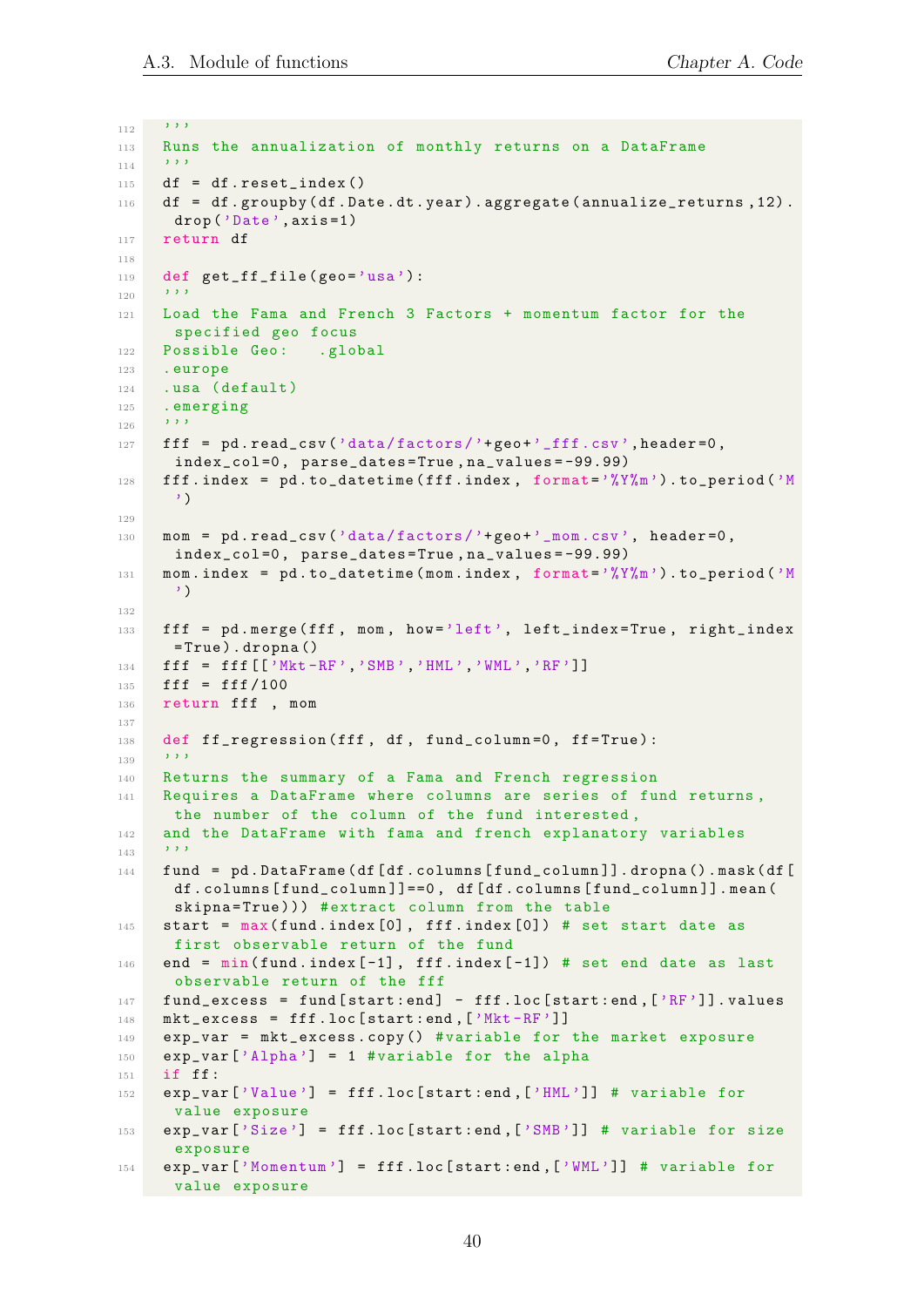```
155 lm = sm . OLS ( fund_excess . astype ( float ) , exp_var . astype ( float ) ) . fit
      ()
156 else :
157 lm = sm. OLS (fund_excess.astype (float), exp_var [['Alpha', 'Mkt-RF'
     ]]) . fit ()
158 return lm
159
160 def results_summary_to_dataframe (results, ff=True):
161 '''
162 take the result of an statsmodel results table and transforms it
     into a dataframe
163 ''''
164 if ff:
165 hypothesis = 'Mkt-RF = 0, Alpha = 0, Value = 0, Size = 0, Momentum
       = 0'166 else :
167 hypothesis = 'Alpha = 0, Mkt-RF = 0'
168 pvals = results . pvalues
169 coeff = results . params
170 tstats = results . t_test ( hypothesis ) . tvalue
171 conf_lower = results.conf_int()[0]
172 conf_higher = results.conf_int()[1]
173 t_stat = results.t_test (hypothesis)
174 r2 = results.rsquared
175 adj_r2 = 1-(1-r2)*(370-1)/(370-4-1)176
177 results_df = pd. DataFrame ({"pvals": pvals,
178 " coeff" : coeff,
179 "t-stat": tstats,
180 " conf_lower": conf_lower,
181 " conf_higher": conf_higher,
182 " adj_r2 ": adj_r2
183 })
184 # Reordering ...
185 results_df = results_df [["coeff",'t-stat',"pvals","conf_lower","
     conf_higher "," adj_r2 "]]
186 return results_df
187
188 def get_regression_coeff (fff, df, ff=True, output='coeff'):
189 '''
190 Runs the ff regression on a complete DataFrame of returns
191 when ff = False, it runs the CAPM regression
192 '''
193 coeff_list = []
194 error list = []
195 for col in range (df. shape [1]):
196 try:
197 coeff = results_summary_to_dataframe (ff_regression (fff, df,
     fund_column = col , ff = ff ) , ff = ff ) [ output ]
198 coeff.name = df.columns [col]
199 coeff_list . append ( coeff )
200 except :
201 error_list . append ( col )
202 pass
203 results = pd . DataFrame ( coeff_list )
204 return results
205
206 def eq_w(r):
```